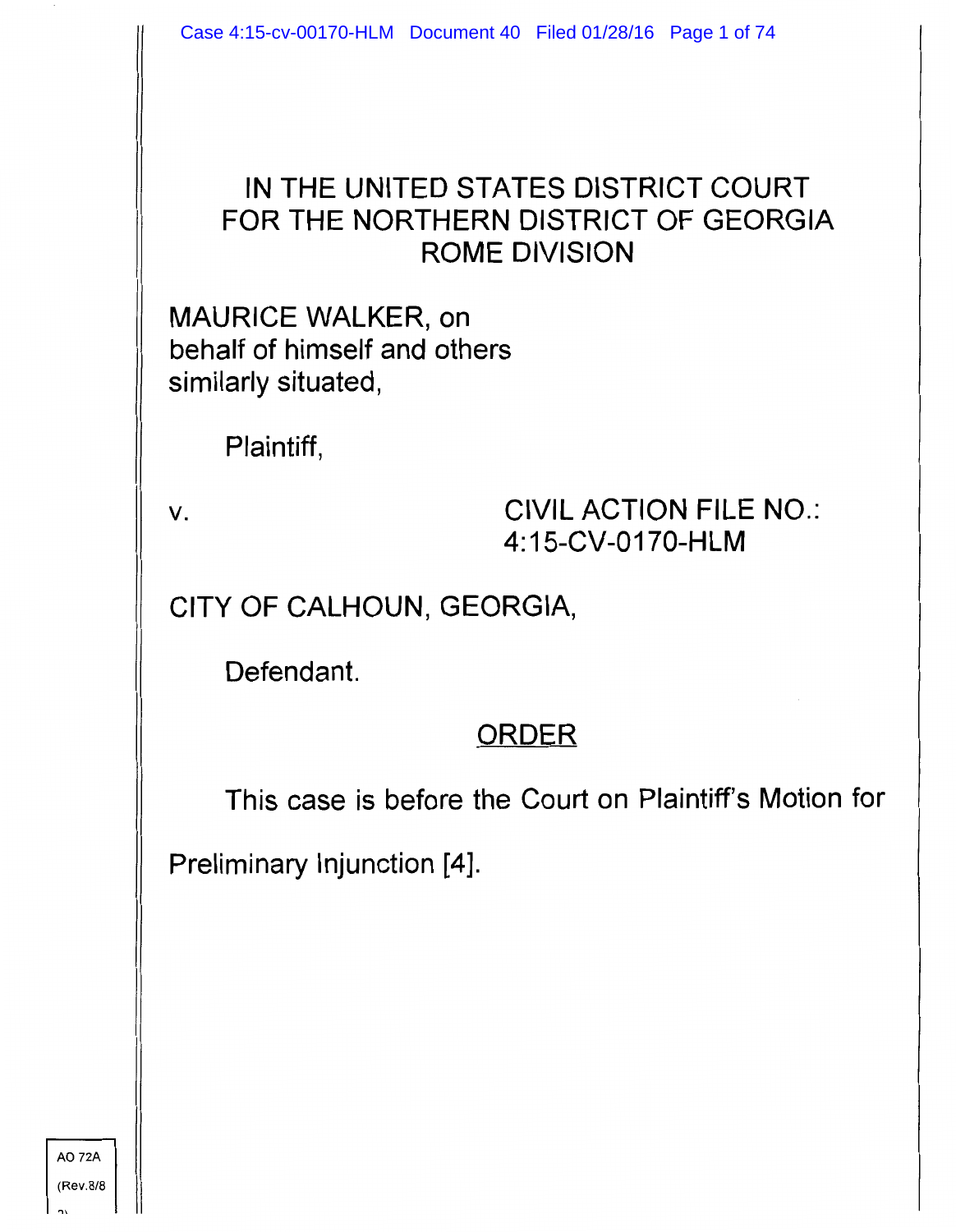# I. **Background**

# **A. Plaintiff's Allegations**

Plaintiff has sued Defendant, alleging that Defendant jails "the poor because they cannot pay a small amount of money." (Compl. (Docket Entry No. 1) **[1.)** Plaintiff is a recent arrestee who is imprisoned because he cannot afford to pay the money set by Defendant's bail schedule. (Id. **1**) 2.) Plaintiff alleges that Defendant releases "many people arrested for minor traffic or misdemeanor offenses . . . almost immediately upon payment of money."  $(\underline{Id.})$ However, those "who are too poor to purchase their release remain in jail because of their poverty for up to seven days before a first court appearance." (Id.) Plaintiff "challenges in this action the use of fixed amounts of secured money

"'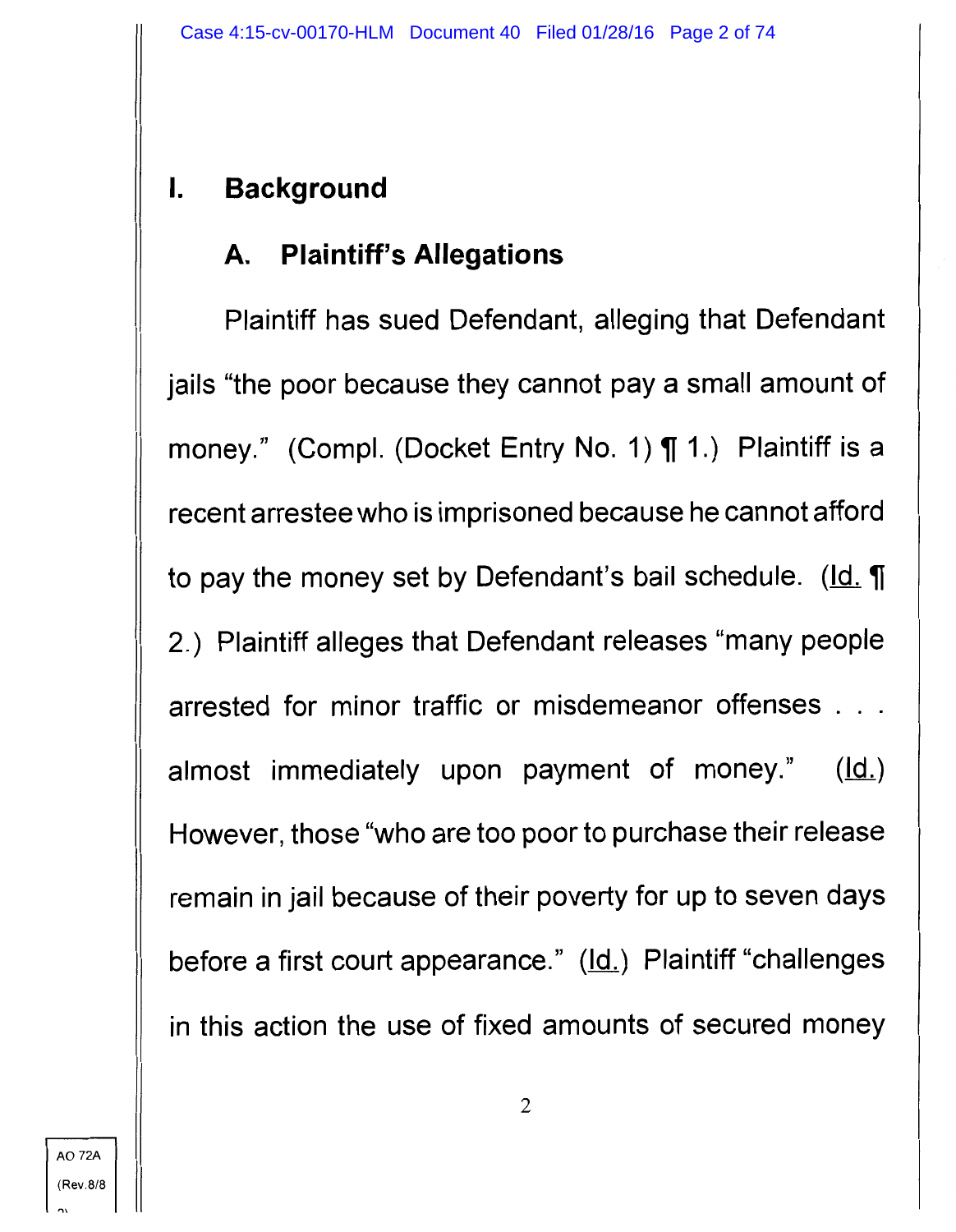bail that results in the detention of only the poorest of those arrested for petty offenses," and "seeks a declaration that [Defendant's] conduct is unlawful, and injunctive relief assuring that his rights and the rights of the other class members will not continue to be violated." ( $\text{Id. } \P$  3.)

Plaintiff alleges that Defendant has a policy and practice of refusing "to release traffic and misdemeanor arrestees from jail unless they pay a generically set bond amount," which varies by offense but usually ranges from \$90 to \$1,000. (Compl.  $\P$  4.) According to Plaintiff, Defendant does not consider individualized factors when setting bonds, and "anyone who cannot afford to pay is held in jail for up to seven days before [Defendant] brings its arrestees before the municipal court."  $(\underline{Id.})$ 

 $\mathbf{r}$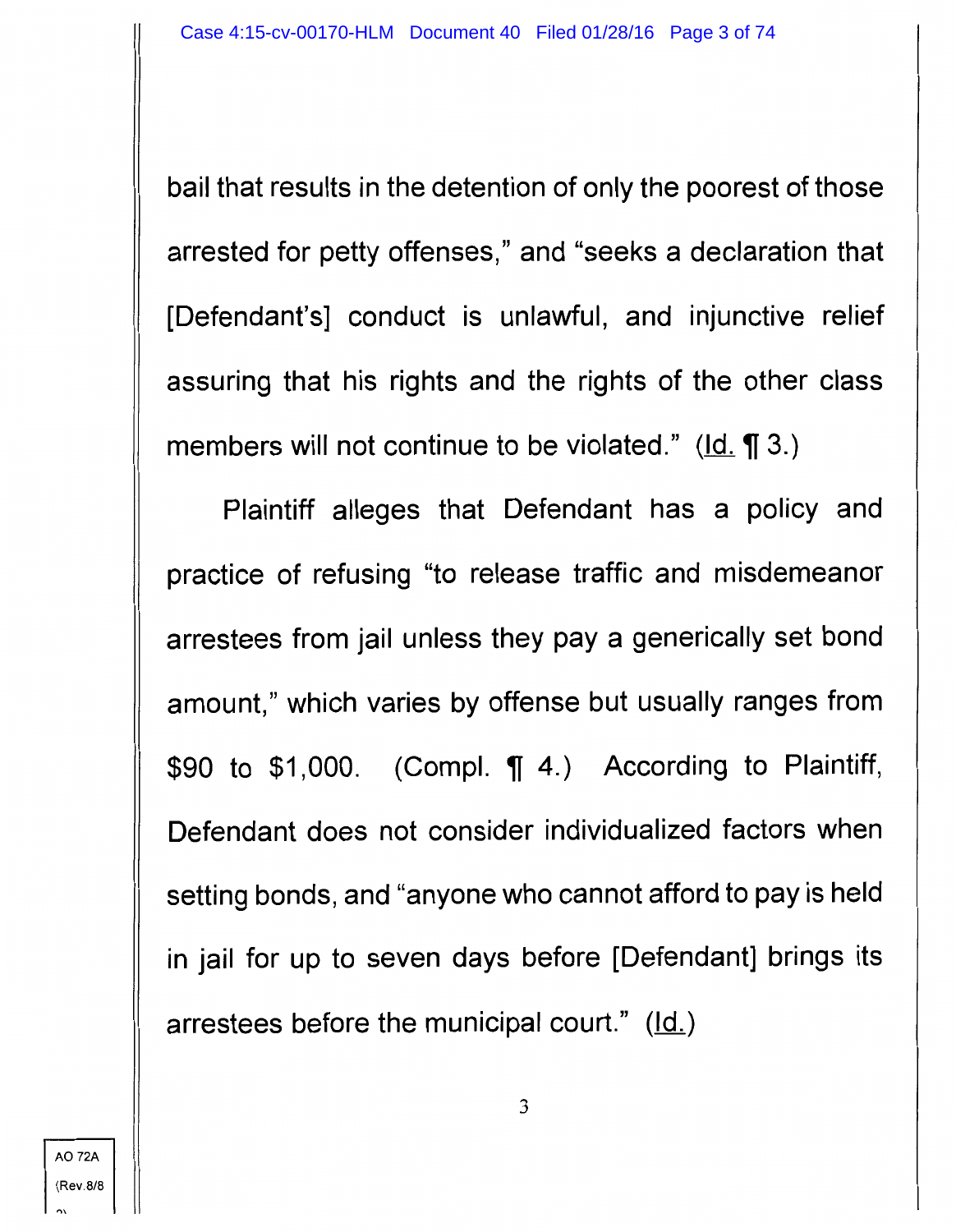Defendant is a Georgia municipal corporation and is the seat of Gordon County, Georgia. (Compl.  $\P$  9.) Defendant operates the Calhoun Police Department (the "CPD") and contracts with the sheriff of Gordon County to hold its arrestees in the Gordon County Jail (the "Jail").  $(\underline{Id.})$ 

Plaintiff is fifty-four years old and has a serious mental disorder that causes him to be disabled. (Compl.  $\P$  10.) Plaintiff alleges that his only income consists of \$530 per month in Social Security disability payments, which his sister receives and manages. (Id.) Plaintiff lives with his sister and has no property or assets.  $(\underline{Id.})$  Plaintiff has been unable to work for the past five years.  $(\underline{Id.})$ 

On September 3, 2015, the CPD arrested Plaintiff and charged him with being a pedestrian under the influence.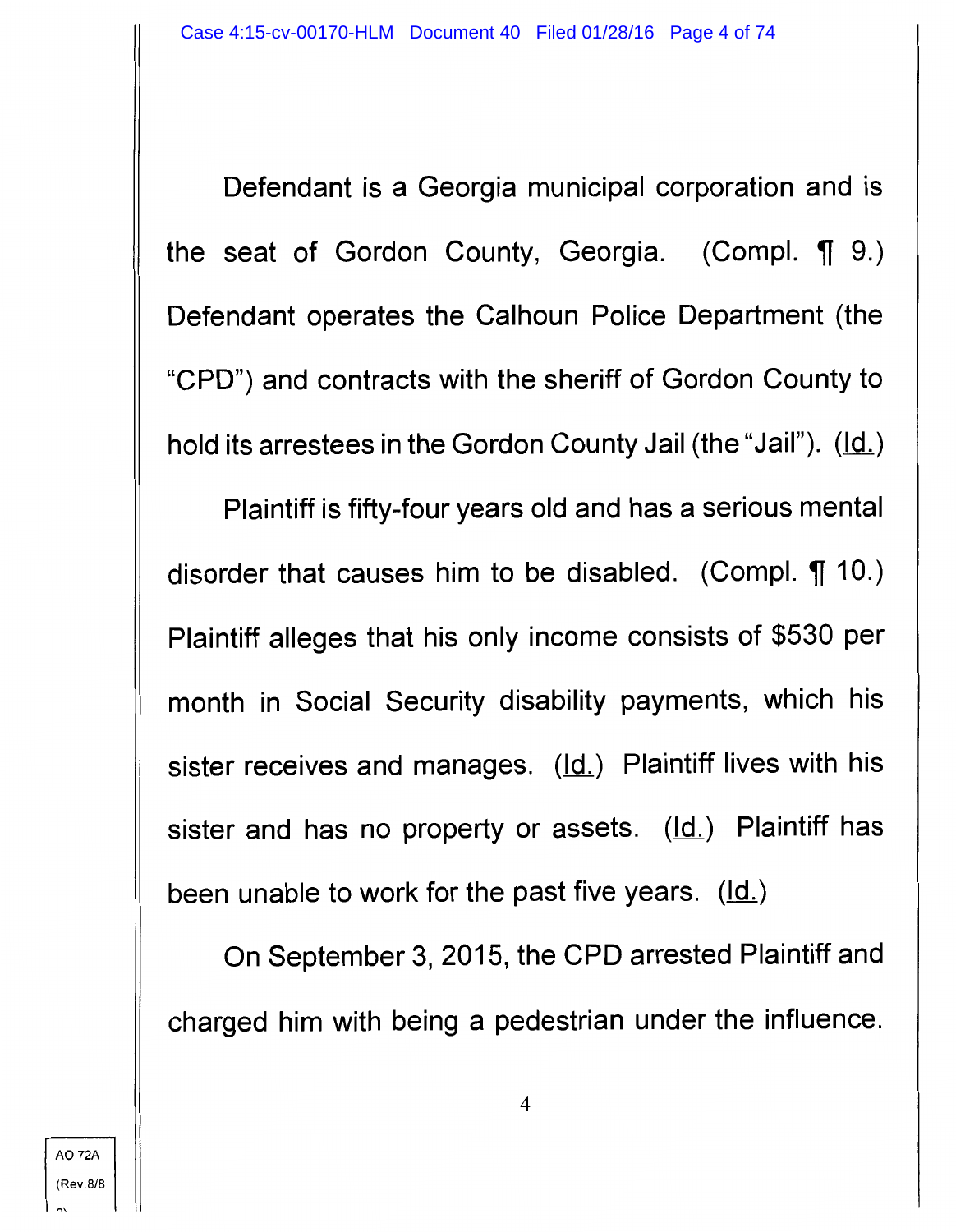(Compl.  $\P$  11.) CPD officers brought Plaintiff to the Jail, where he was booked and placed in a holding cell. (Id.  $\P$ 12.) An officer told Plaintiff "that he would not be released unless he paid the standard \$160 cash bond that [Defendant] requires for people charged with being a pedestrian under the influence."  $(\underline{Id.})$ 

Plaintiff is indigent and cannot afford to post the bond. (Compl.  $\P$  13.) Plaintiff's family cannot afford to post the bond. (Id.) Plaintiff has asked officers at the Jail when he will go to court, and has received three different answers.  $(k)$   $\left( \frac{d}{dx} \right)$   $( \frac{d}{dx} \right)$  Defendant holds weekly court sessions on Mondays, and new arrestees who cannot post bond must wait until the following Monday to see the judge.  $(ld)$ Defendant did not hold court on September 7, 2015, due to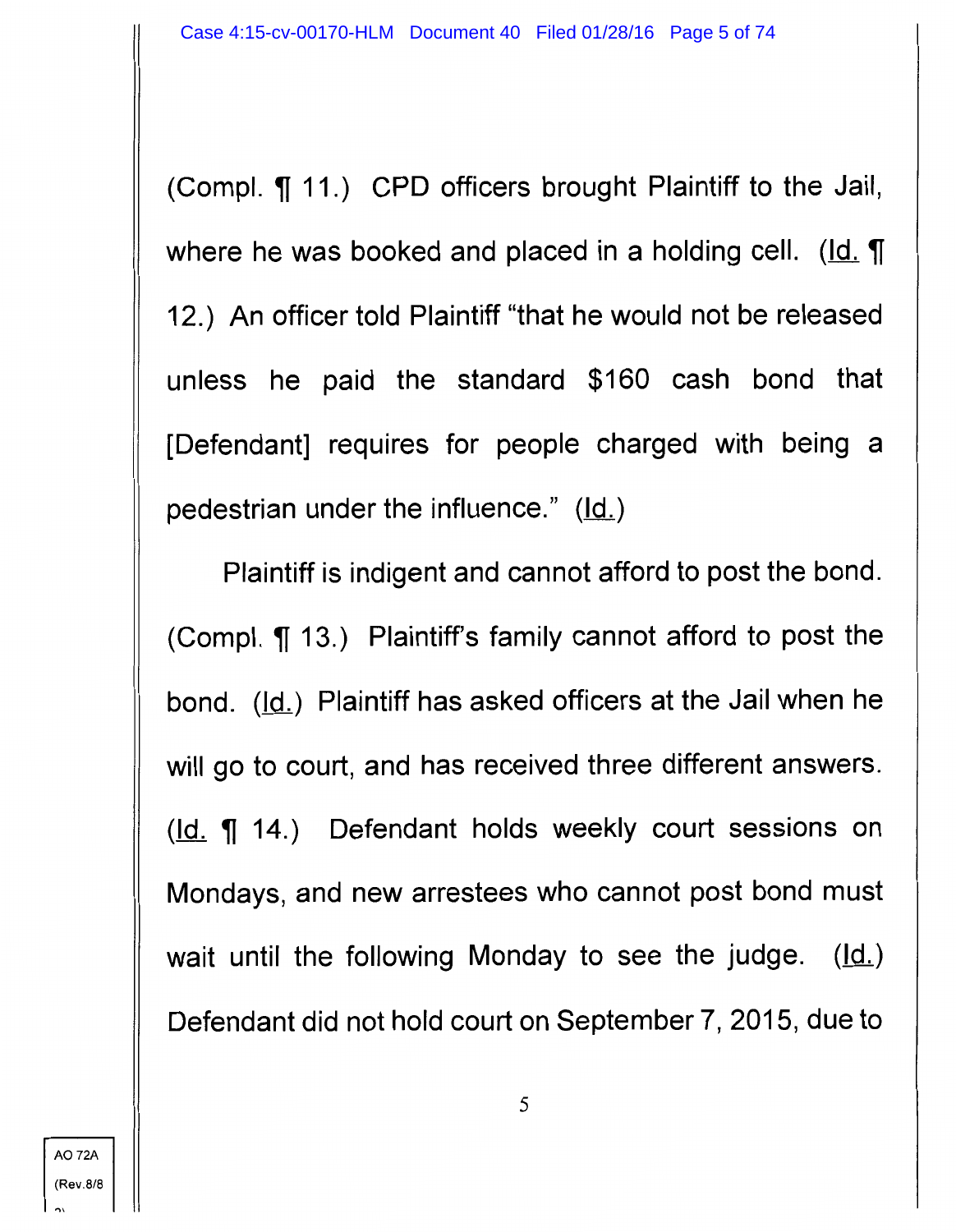the Labor Day holiday, and Plaintiff will not appear in court until September 14, 2015.  $(\underline{Id.})$ 

Plaintiff has a prescription for medication for his mental disorder and must take the medication every day. (Compl. <sup>~</sup>15.) In August 2015, Plaintiff spent eight days in the hospital because he had stopped taking his medication.  $(ld)$  Plaintiff alleges that he has not received his medication while in the Jail, that he is assigned to a singleperson cell, and that he is allowed out of the cell for one hour each day.  $(ld.)$ 

Plaintiff alleges that, under Georgia law, most arrestees who are charged with misdemeanors are entitled to pretrial release. (Compl. ¶ 16.) Plaintiff contends that Defendant would release him immediately if he or a family member

A072A (Rev.8/8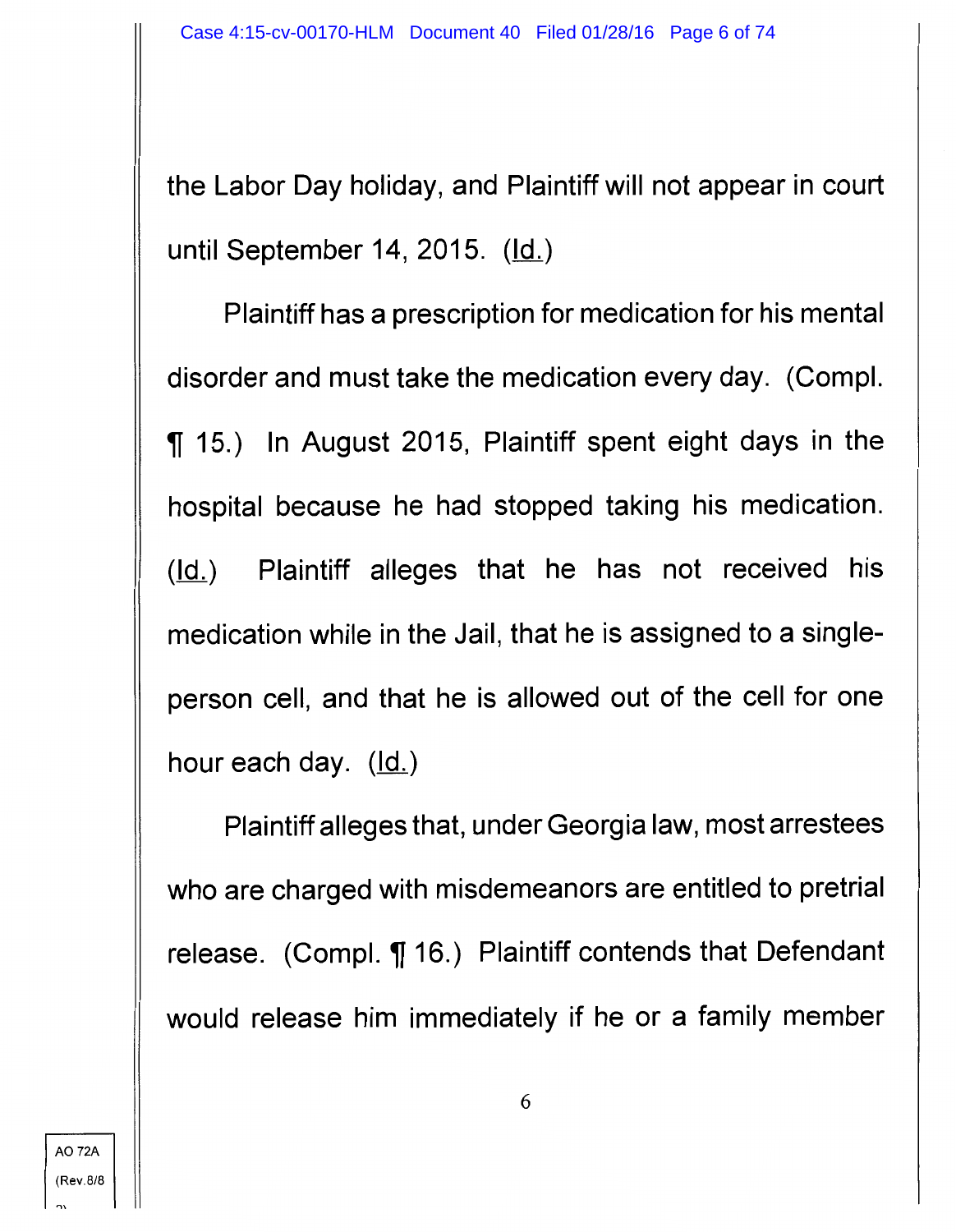paid the bond amount.  $(\underline{Id} \cdot \P 17.)$  According to Plaintiff, his

treatment, and that of other class members, results from

and is representative of Defendant's post-arrest detention

policies and practices.  $(\underline{Id.} \P 18.)$  Plaintiff alleges that

under Defendant's policy and practice,

when the [CPD] makes an arrest for a minor traffic or misdemeanor offense, officers inform the arrestee that the arrestee will be released immediately if he or she pays the bond amount set for each charge of arrest pursuant to an offensebased and pre-set bail schedule. The arrestee is told that he or she will remain in jail if unable to make that payment.

 $(\underline{Id.} \P 19$  (footnote omitted).) According to Plaintiff, those

who remain in Defendant's custody typically cannot afford

to pay a third-party bonding agent the ten to twenty percent

required to obtain a commercial bail bond. ( $\underline{Id}$  at 6 n.2.)

Plaintiff states that he cannot afford such a bond.  $(\underline{Id.})$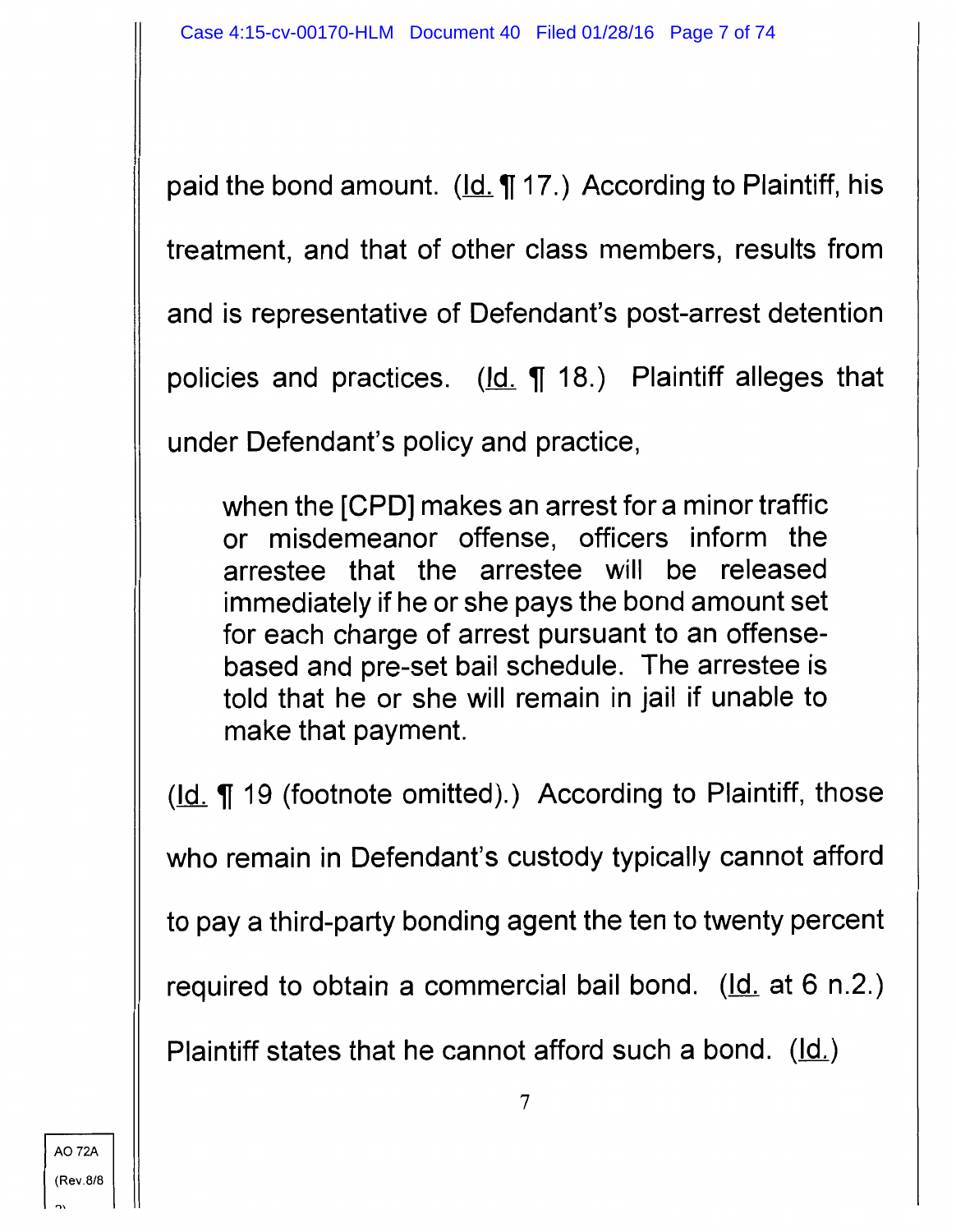According to Plaintiff, "[b]ecause [Defendant] does not deviate from secured money bail and holds court only once per week, any arrestee too poor to pay the pre-set secured bail could spend as many as seven days in jail prior to a first court appearance." (Compl.  $\P$  20.) Plaintiff alleges that Defendant, unlike many other cities, "does not allow postarrest release on recognizance or with an unsecured bond (in which a person would be released by promising to pay the scheduled amount if the person later does not appear)." ( $\text{Id.}$  ) Defendant instead requires payment up front.  $(\underline{Id.})$ 

Plaintiff alleges:

After arrest, [J]ail employees inform arrestees of the secured bond amount based on their training and [Defendant] policies. Many of [Defendant's] minor misdemeanor arrestees are thus released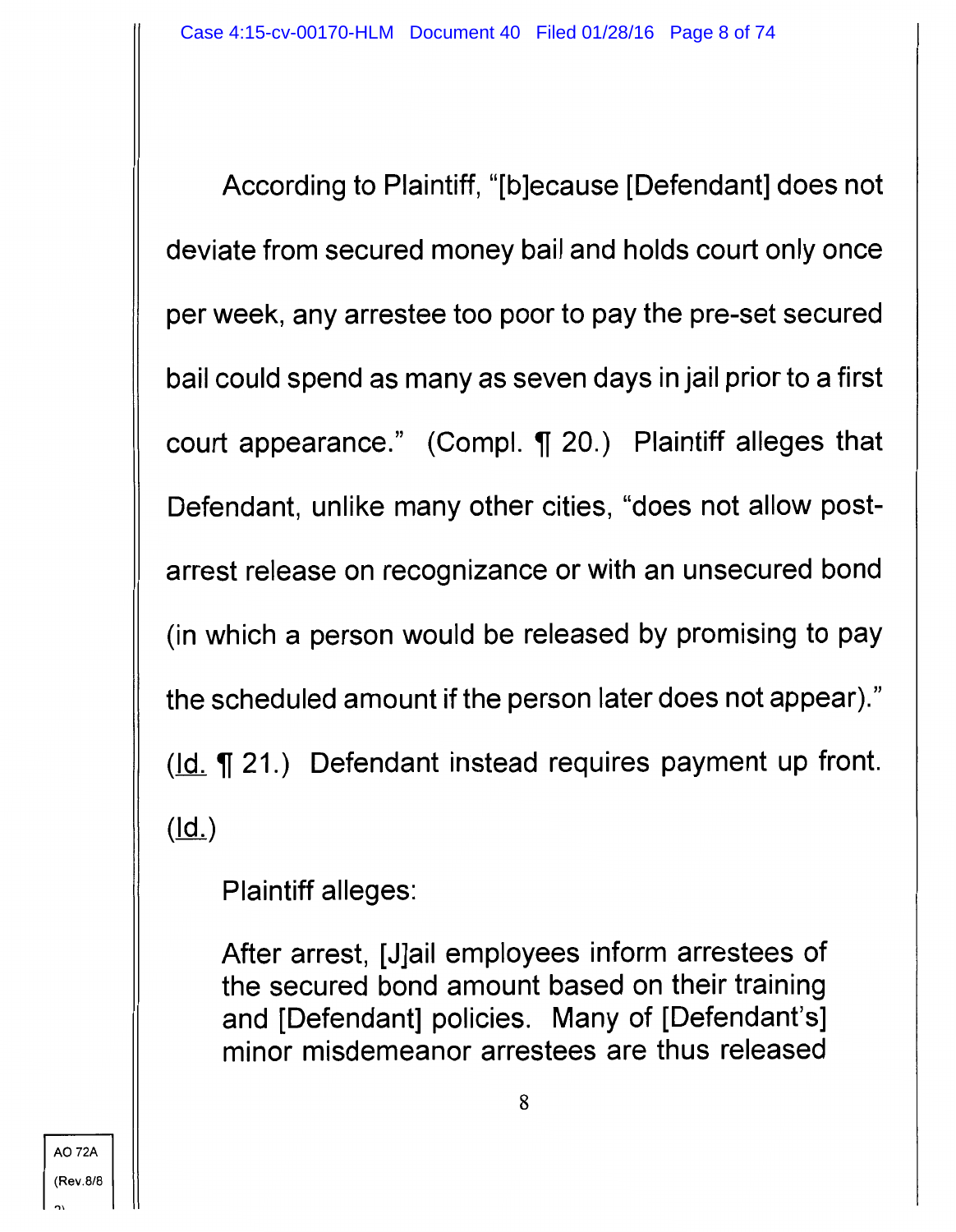soon after arrest upon payment of the scheduled amount of cash. Some remain detained for varying lengths of time until they or their families are able to borrow sufficient amounts of money or arrange for third-party payment. Others, like [Plaintiff], who are too poor even to find anyone to pay the money bond for them, are kept in jail.

(Compl. ¶ 22.) According to Plaintiff, "[e]ach Monday, there

are commonly about four to six indigent defendants who

were not able to pay enough money to secure their release."

 $(\underline{Id.} \P 23.)$ 

Plaintiff has brought this action on behalf of a class, alleging that "[a] class action is a superior means, and the only practicable means, by which [Plaintiff] and other class members can challenge [Defendant's] unlawful detention scheme." (Compl.  $\P$  25.) Plaintiff proposes a class for declaratory and injunctive relief, defined as "[a]ll arrestees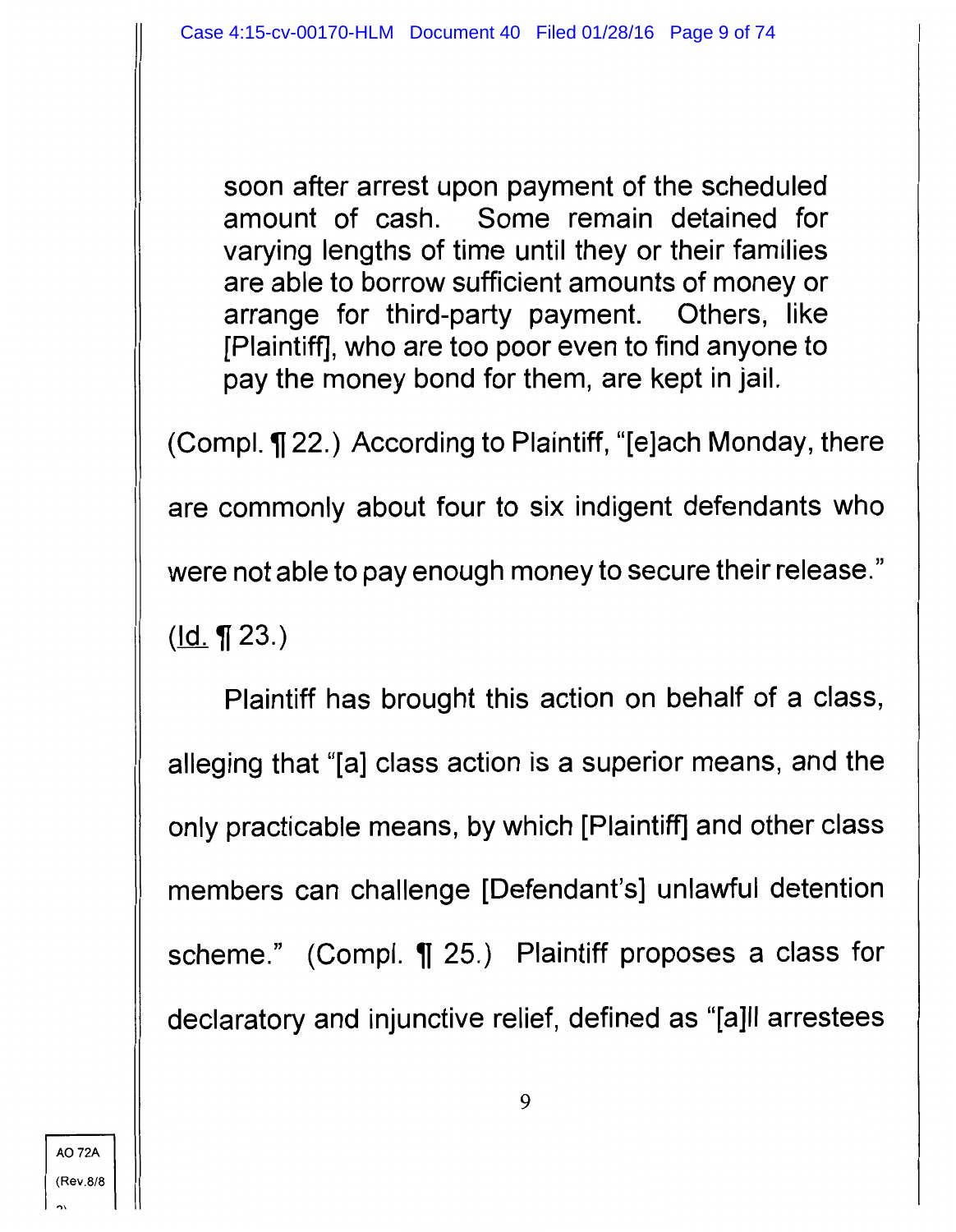unable to pay for their release who are or will be in the custody of [Defendant] as a result of an arrest involving a misdemeanor, traffic offense, or ordinance violation." (Id. ¶ 28.) Plaintiff alleges that the class satisfies the numerosity requirement. (Id. **11** 29-31.) Plaintiff further contends that the class satisfies the commonality requirement. (Id. **111** 32-35.) Additionally, Plaintiff alleges that the class satisfies the typicality requirement. (Id. **11** 36-37.) Plaintiff argues that he is an adequate representative of the class, that his counsel can adequately represent the class, and that the class satisfies the adequacy requirement. (Id. **111** 38-41.) According to Plaintiff:

Class action status is appropriate because [Defendant], through the policies, practices, and procedures that make up its post-arrest detention scheme, has acted in the same unconstitutional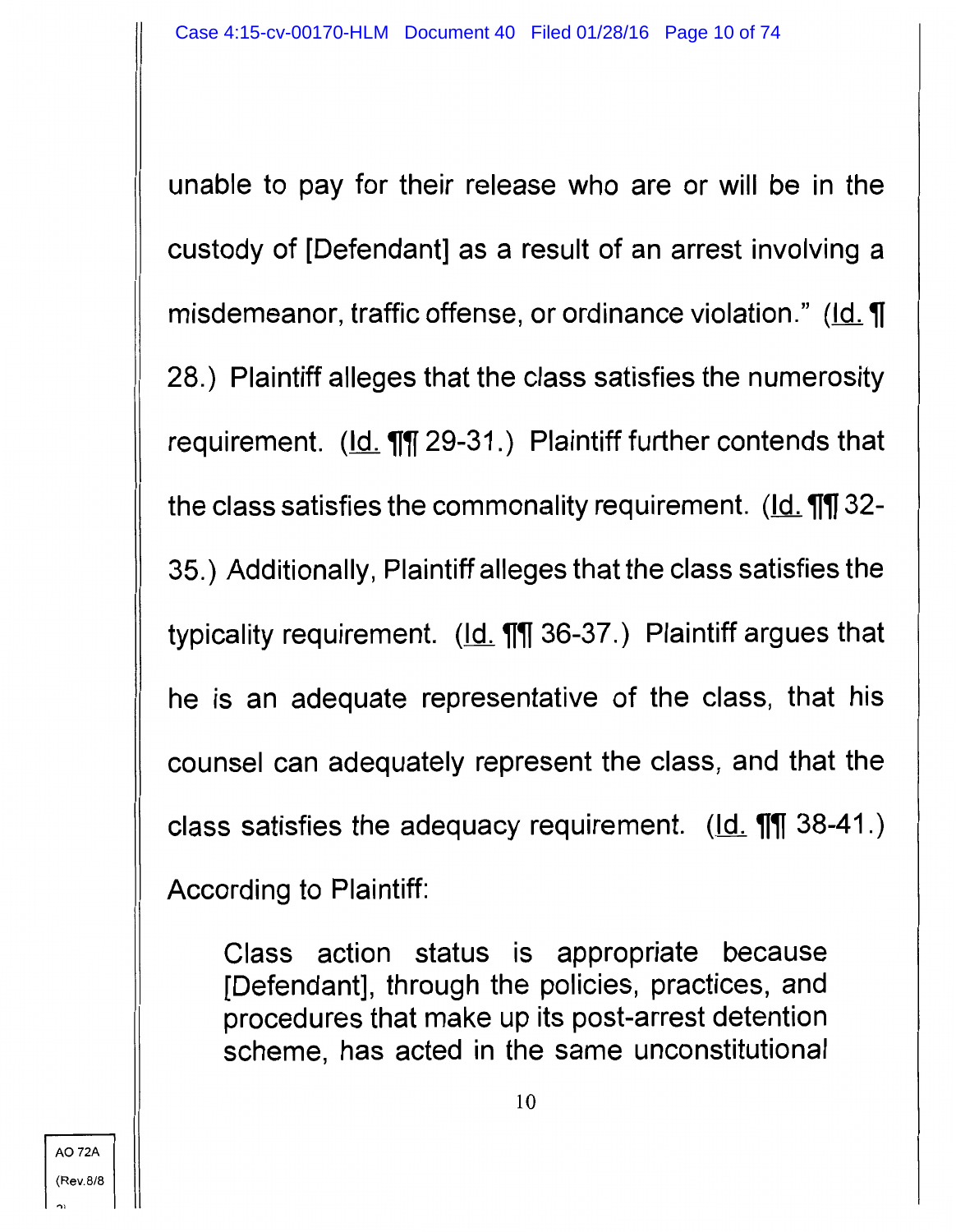manner with respect to all class members. [Defendant] has created and applied a simple scheme of post-arrest detention and release: it charges standard secured money amounts for every misdemeanor or ordinance-violation arrestee. [Defendant] releases those who can pay and detains those who cannot. The detained arrestees are eventually taken to court the following week for a first appearance, up to seven days after arrest.

 $(ld. \P 42.)$ 

Plaintiff alleges that Defendant violated his Fourteenth Amendment rights by jailing him because he cannot afford to pay the cash bond. (Compl.  $\P\P$  46-47.) Plaintiff seeks a declaratory judgment that Defendant violated his rights, and those of the class members, "by jailing them because of their inability to pay a generically set amount of money to secure release after an arrest" (id. at 13), as well as an Order preliminarily and permanently enjoining Defendant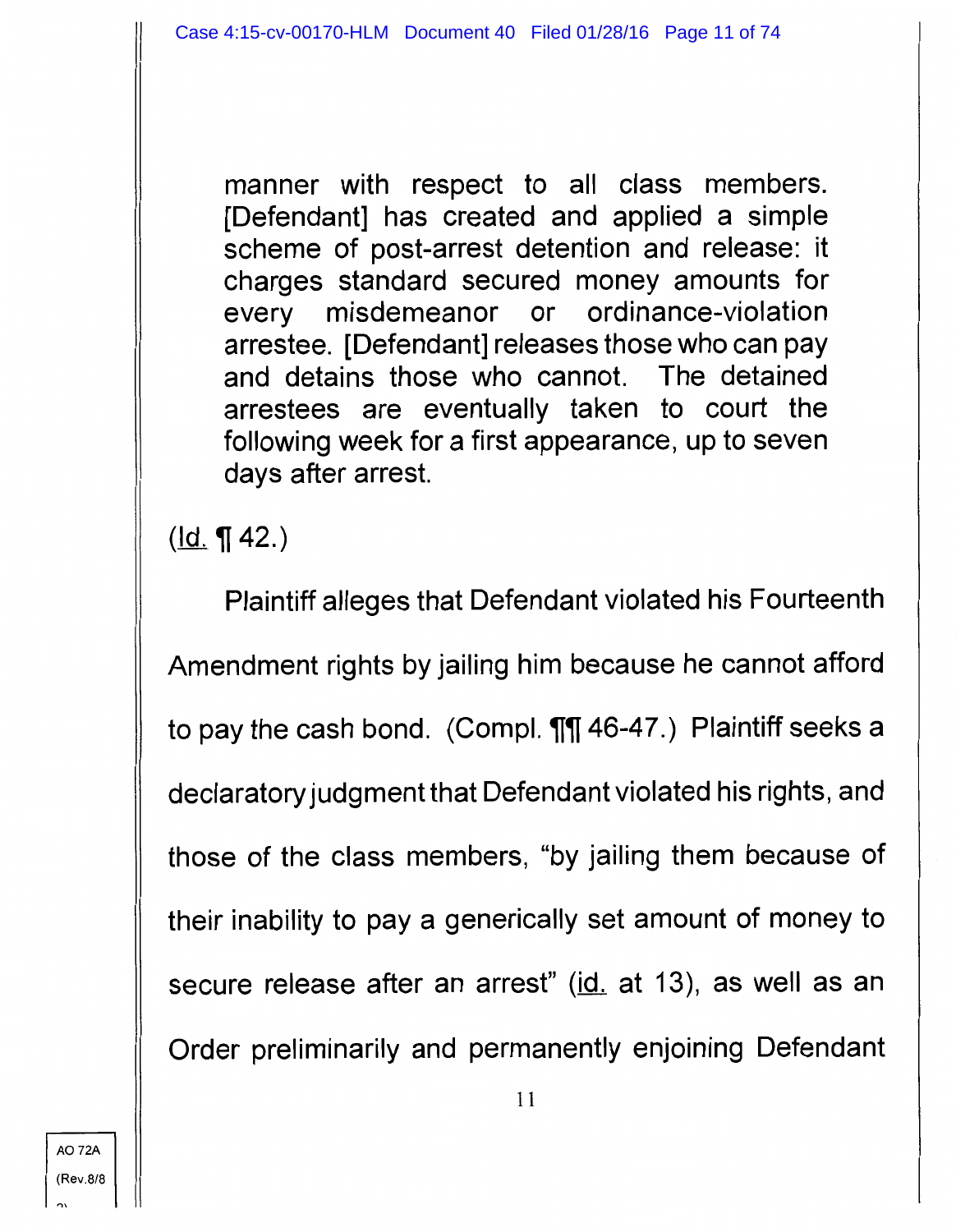from enforcing its post-arrest money-based detention policies against Plaintiff and the class (id. at 13-14), monetary damages (id. at 14), and attorneys' fees and costs  $(id_$ ).

#### **B. Plaintiff's Declaration**

Plaintiff submitted a Declaration. (Compl. Ex. A (Docket Entry No. 1-2).) Plaintiff states that he is fifty-four years old.  $(\underline{Id.} \P 1.)$  Plaintiff further states that he was arrested on September 3, 2015, by the CPD on charges of pedestrian under the influence. (Id. ¶ 2.) When Plaintiff arrived at the Jail, he was told that he had to pay a \$160 cash bond or he would be kept in jail.  $(\underline{Id}, \P \ 3.)$  According to Plaintiff, he has a major mental health disorder and is disabled, and his only income is \$530 per month in Social

AO 72A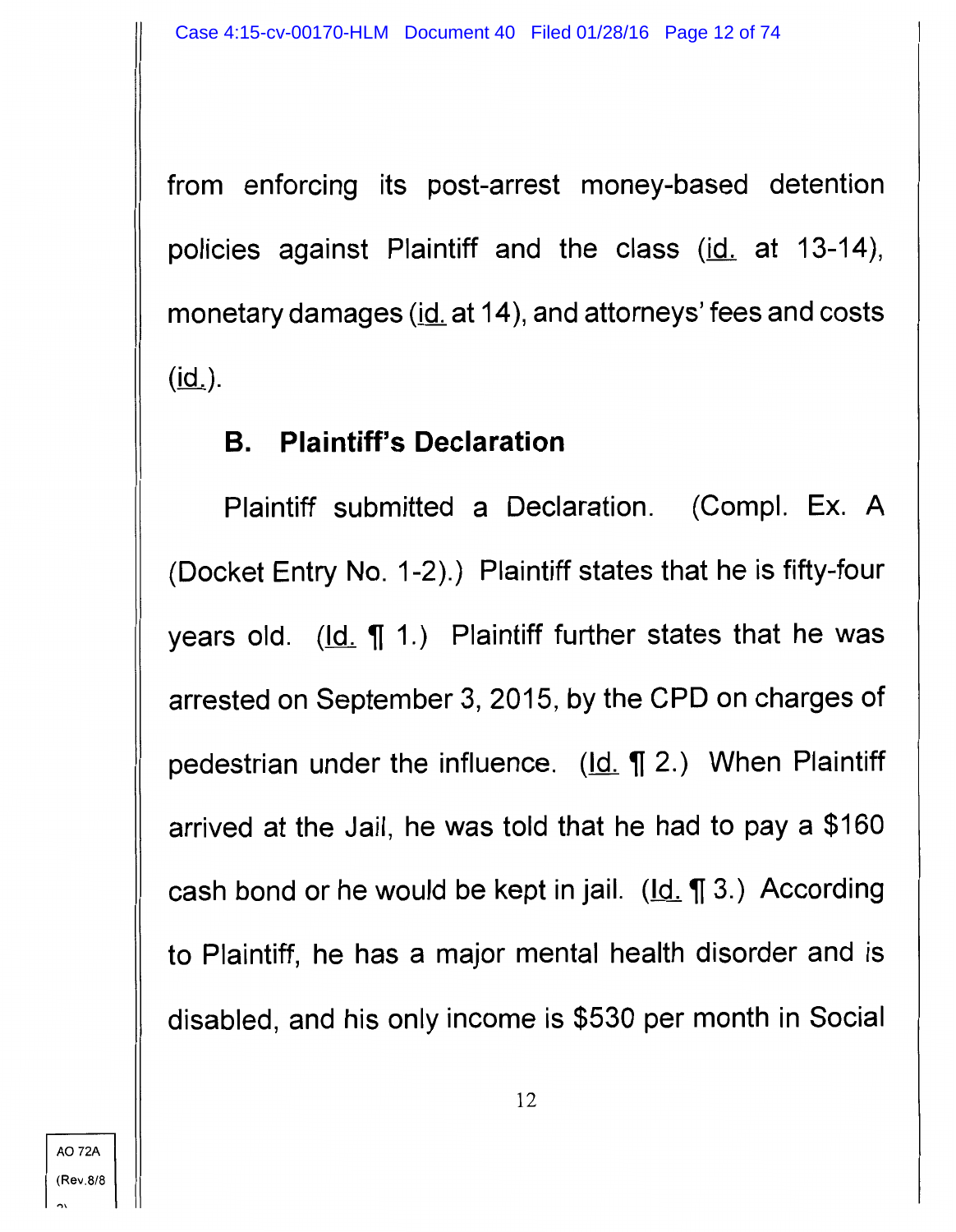Security benefits, which his sister receives. (Id. **1**4.) Plaintiff has not worked in five years, does not have a driver's license, owns no property, and lives with his sister.  $(d)$  Plaintiff states that he does not know when his court date will be, as he has received three different answers from guards, and notes that he cannot afford to buy his release.  $(\underline{Id.} \mathbf{T} 5.)$ 

### **C. Defendant's Materials**

# **1. Affidavit of Samuel Heath Everett**

Mr. Everett is a police officer with the City of Calhoun, Georgia's Police Department (the "CPD"). (Aff. of Samuel Heath Everett (Docket Entry No. 29-1) **[1.)** On September 3, 2015, Mr. Everett was dispatched to the area of Experiment Station Road and Georgia State Route 53 Spur

"'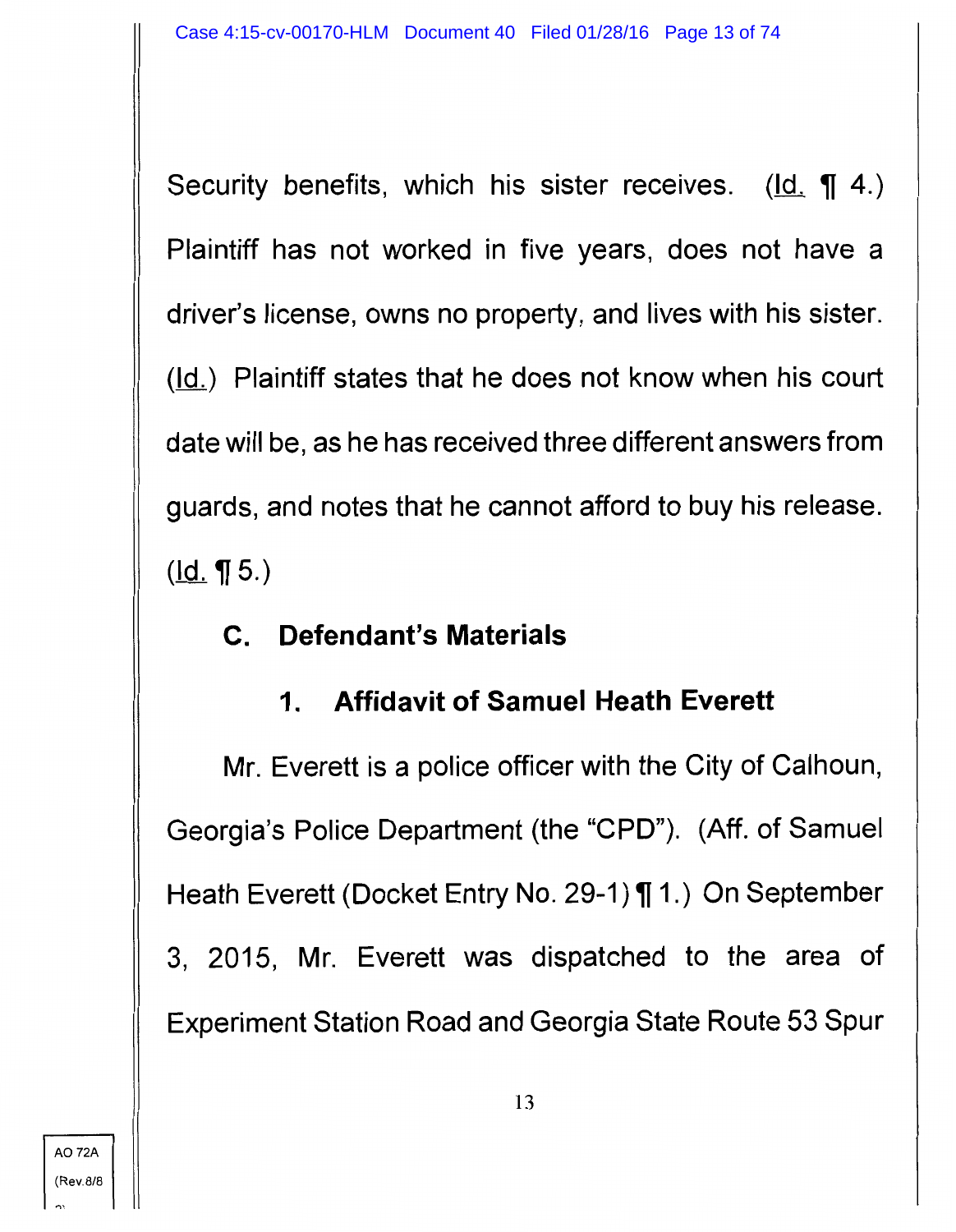to respond to a report of a black male walking in the roadway who appeared to be intoxicated. ( $Id. \P 2$ .) After reaching that location, Mr. Everett located an individual who matched the description provided, and noted that the individual appeared to be stumbling as he was walking. (Id.  $\P$  3.) As Mr. Everett approached the individual, he smelled a strong odor of alcohol.  $(\underline{Id.} \P 4.)$  The individual identified himself as Plaintiff. (Id.) Mr. Everett also observed that Plaintiff had slurred speech and red, glassy eyes, which are consistent with intoxication.  $(\underline{Id.} \P 5.)$  Mr. Everett arrested Plaintiff and transported him to the Jail, where he was booked and cited for a violation of O.C.G.A. § 40-6-95. (Id. **[6.]** Mr. Everett told Plaintiff "that he would need to make contact with someone who could then call the [CPD]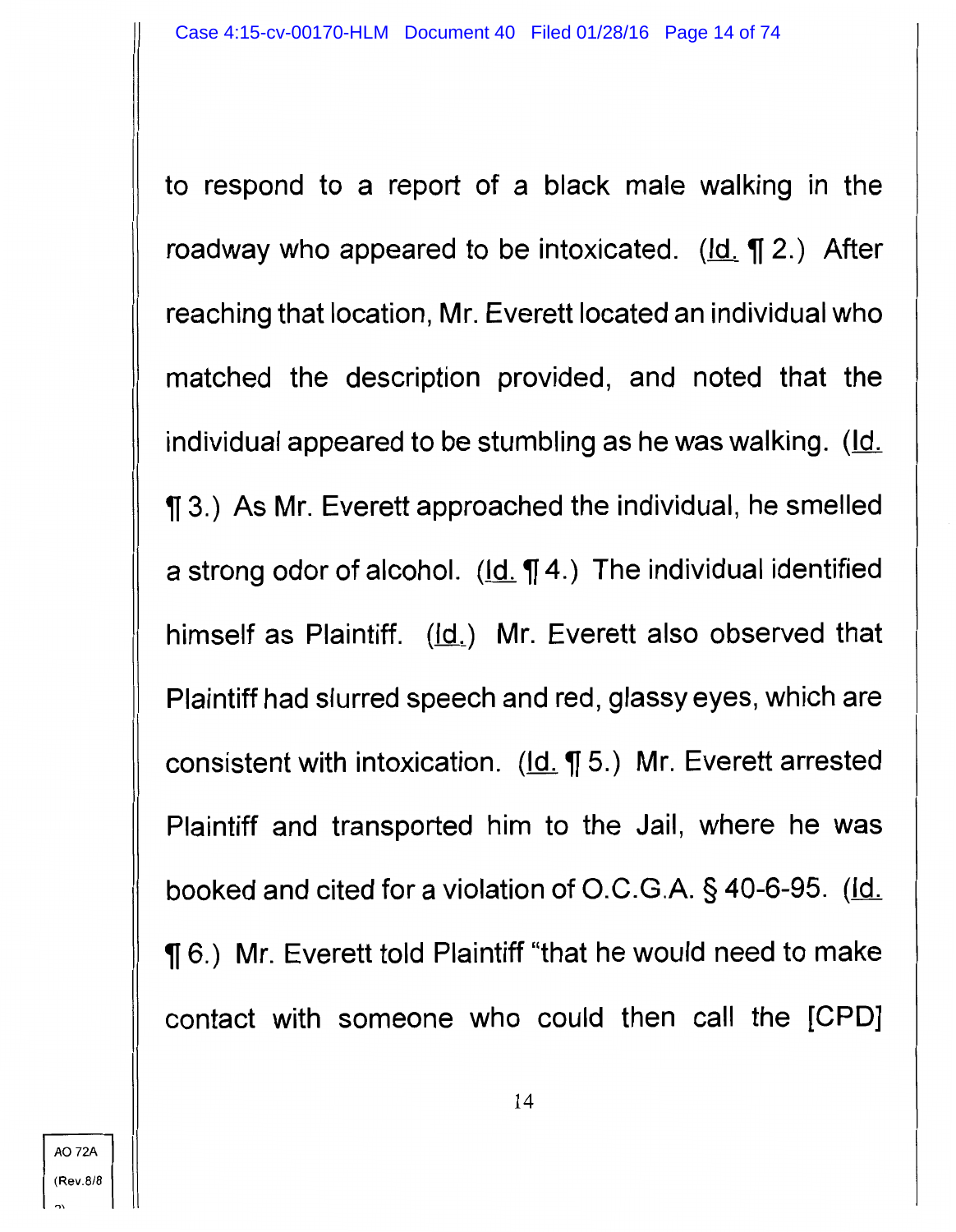regarding the process for making bail." (Id. ¶ 7.) Mr. Everett did not "advise [Plaintiff] with regard to the amount necessary for bail."  $(\underline{Id.})$ 

## **2. Prisoner Release Authorization**

Defendant presented a copy of a prisoner release authorization indicating that Plaintiff was directed to be released from the Jail on September 9, 2015. (Prisoner Release Authorization (Docket Entry No. 29-2).)

### **3. Ticket Information Sheet**

The ticket information sheet from Plaintiff's arrest indicates that, on September 3, 2015, Plaintiff was charged with being a pedestrian under the influence, in violation of O.C.G.A. § 40-6-95. (Ticket Information Sheet (Docket Entry No. 29-3).) The ticket information sheet also reflects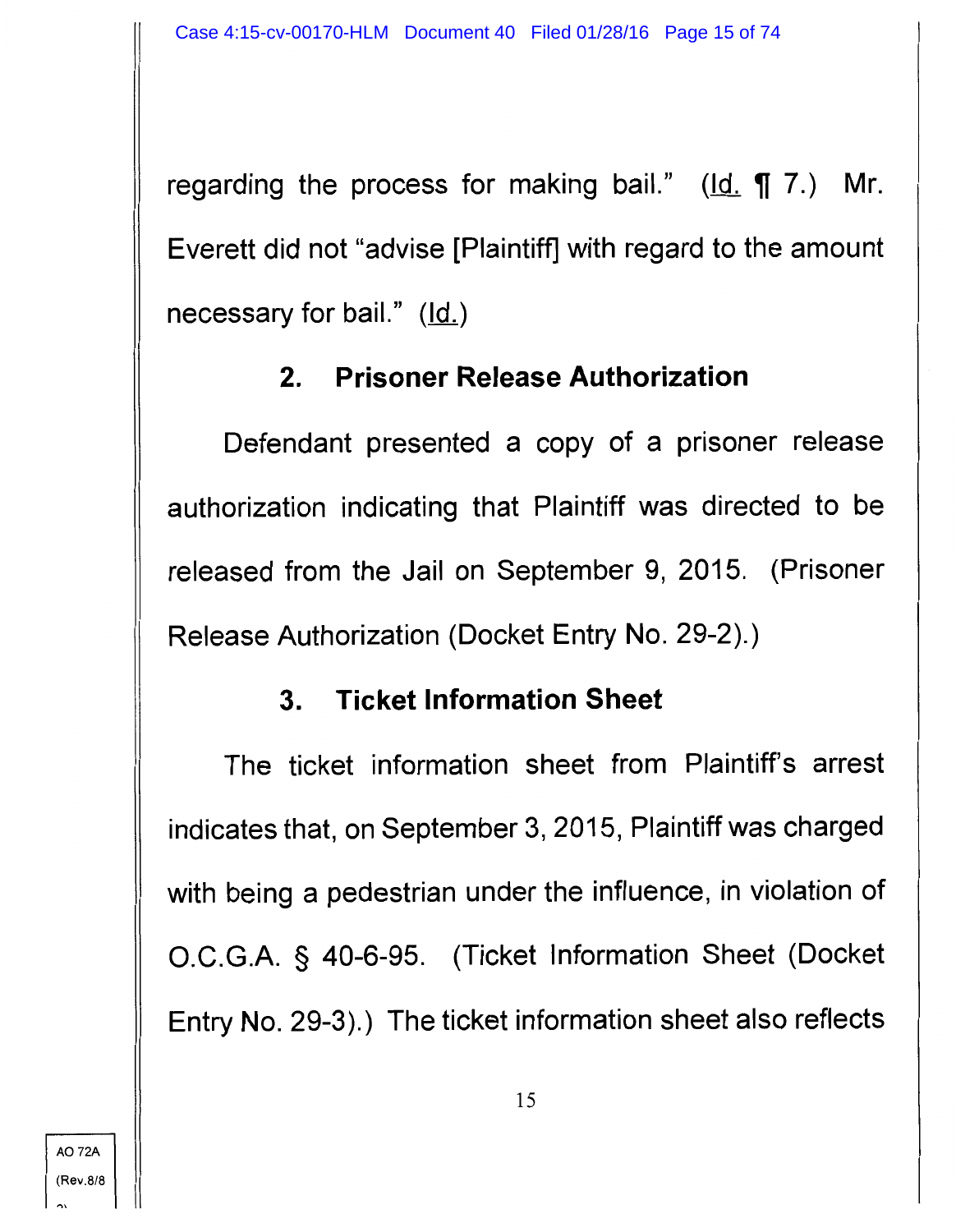that Plaintiff paid a fine in the amount of \$160.00, which was forfeited on October 19, 2015.  $(\underline{Id.})$ 

### **4. Affidavit of Matthew Chad Silvers**

Defendant presented the Affidavit of Matthew Chad Silvers, who is employed by the Municipal Court of the City of Calhoun, Georgia as a deputy clerk and as a deputy marshal. (Aff. of Matthew Chad Silvers (Docket Entry No. 29-4) **[11.]** Mr. Silvers states that the Calhoun Municipal Court "allows individuals to post a bond secured by electronic payment for most offenses through an online service provided by Government Window, LLC." (Id. 12.) According to Mr. Silvers, the records provided by the online services indicate that, on October 10, 2015, a \$160.00 bond was posted for a ticket belonging to Plaintiff, who was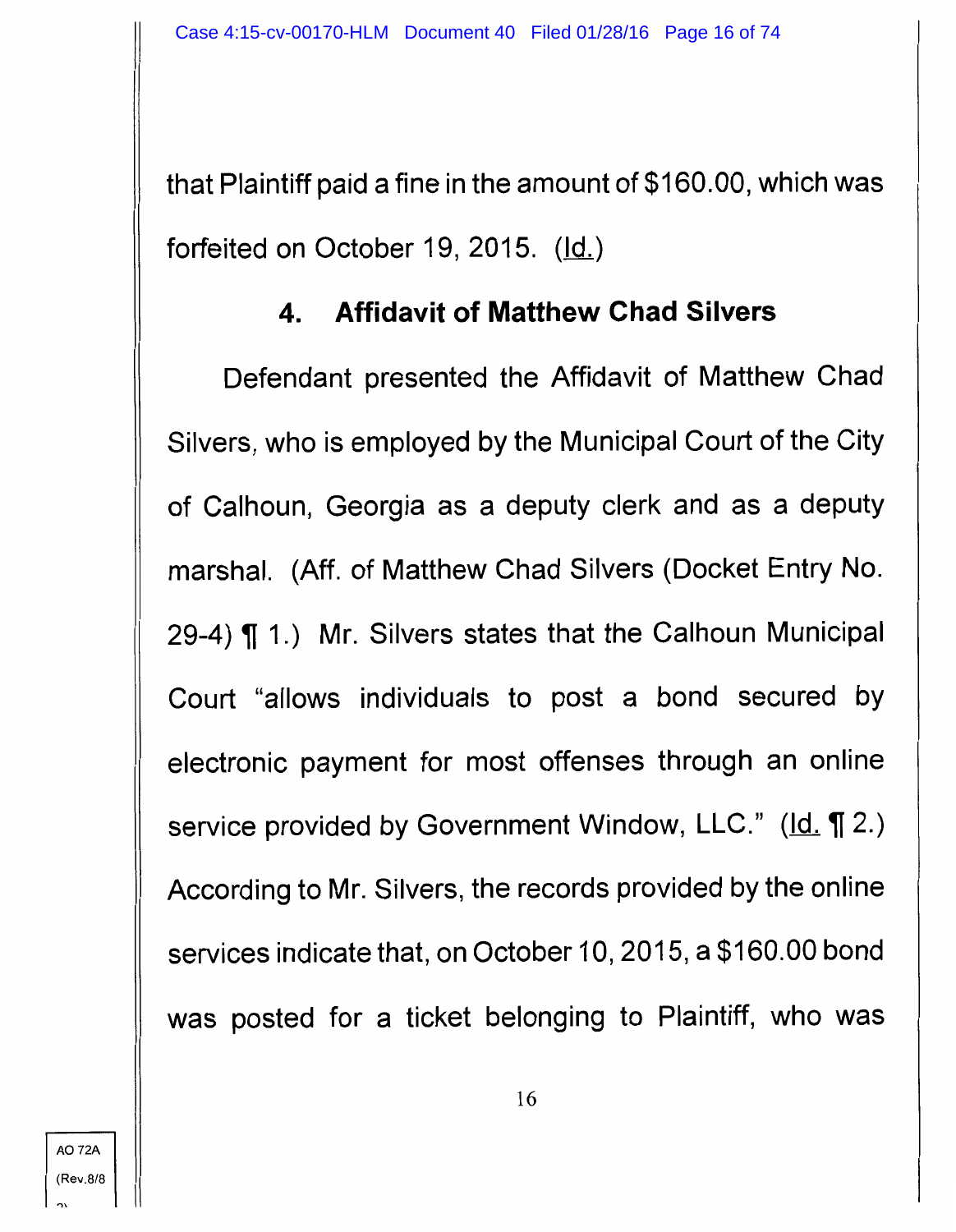scheduled to appear before the Calhoun Municipal Court on October 12, 2015.  $(\underline{Id.} \P 3.)$ 

## **5. Standing Order**

Defendant also presented a copy of the Calhoun Municipal Court's Standing Order Regarding Pre-Trial Appearance, Establishment of Bonds in Advance of Initial Appearance Pursuant to State Law and Individualized lndigency Determinations (the "Standing Order"). (Standing Order (Docket Entry No. 29-5).) The Standing Order states, in relevant part:

Pursuant to O.C.G.A.  $\S 17$ -6-1(f)(1), the Court for the City of Calhoun, Georgia, as a court of inquiry with original jurisdiction acting in the stead of the Superior Court of Gordon County, Georgia, for certain offenses hereby re-adopts and reaffirms the written and established bail schedule attached as Exhibit "A." The provisions of said

A072A (Rev.8/8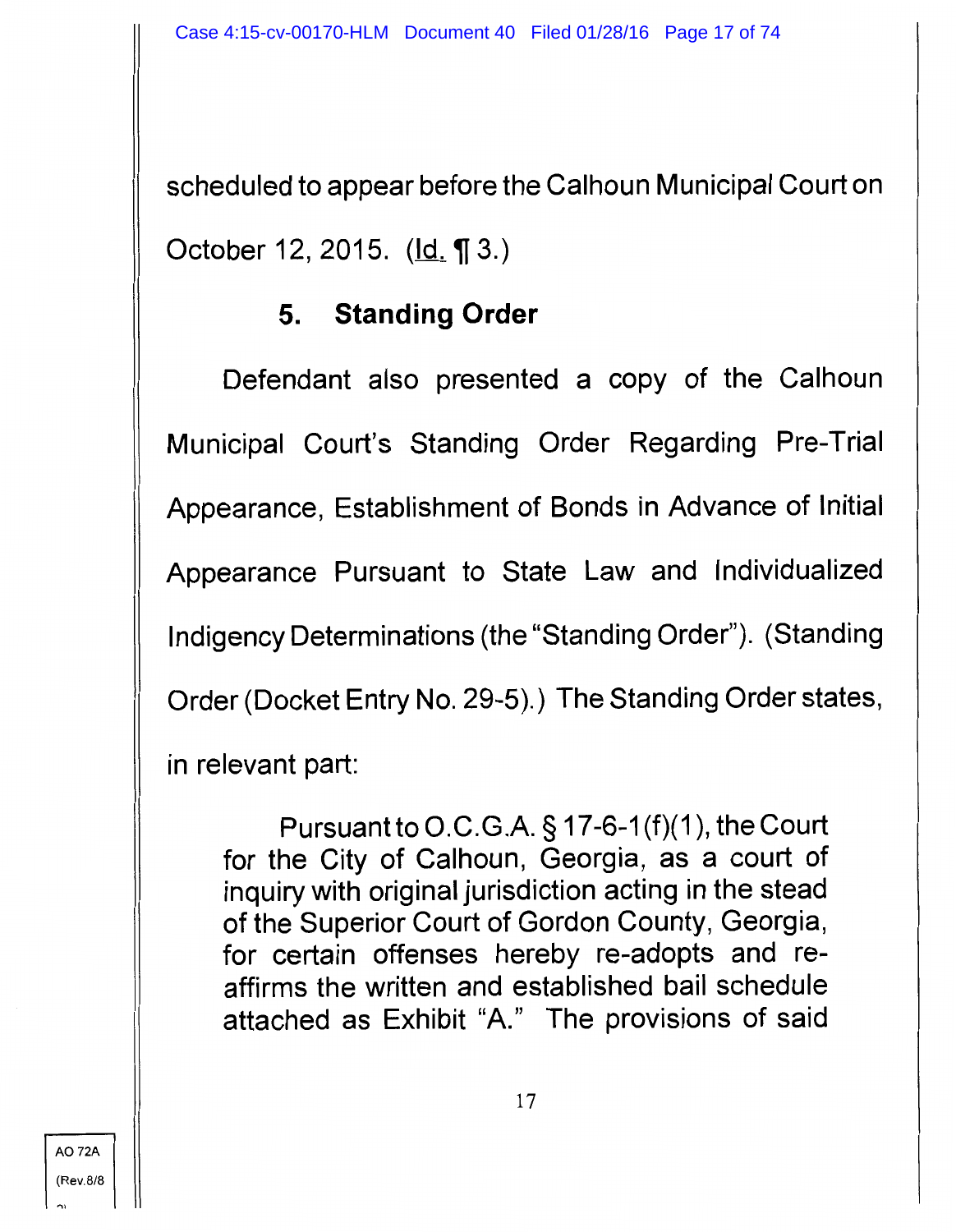exhibit are hereby incorporated by reference by this standing order as if fully set forth herein.

Any party, defendant, accused, or other person required or permitted by law to give or post bail as surety or security in a criminal matter may discharge this requirement by depositing cash in the amount of said bail. O.C.G.A. § 17-6-4(a). Additionally, an accused may provide his/her driver's license as collateral for any bail as provided for by O.C.G.A. § 17-6-2.

The purpose is to permit the posting of bail without a delay associated with the "First Appearance" within 48 hours of being confined to the Gordon County Jail, as mandated by Georgia Uniform Superior Court Rule 26.1. It is the opinion of the Court that the employ of such a schedule, as authorized by state law, "provides speedy and convenient release for those who have no difficulty in meeting its requirements[.]" Pugh v. Rainwater, 572 F.2d 1053, 1057 (5th Cir. 1978).

 $(d_i$  at 3.) The schedule "shall apply to all custodial arrests

permitted by O.C.G.A. §§ 17-4-20 and 17-4-23, or other

applicable code provisions" for various offenses.  $(\underline{Id}$  at 4.)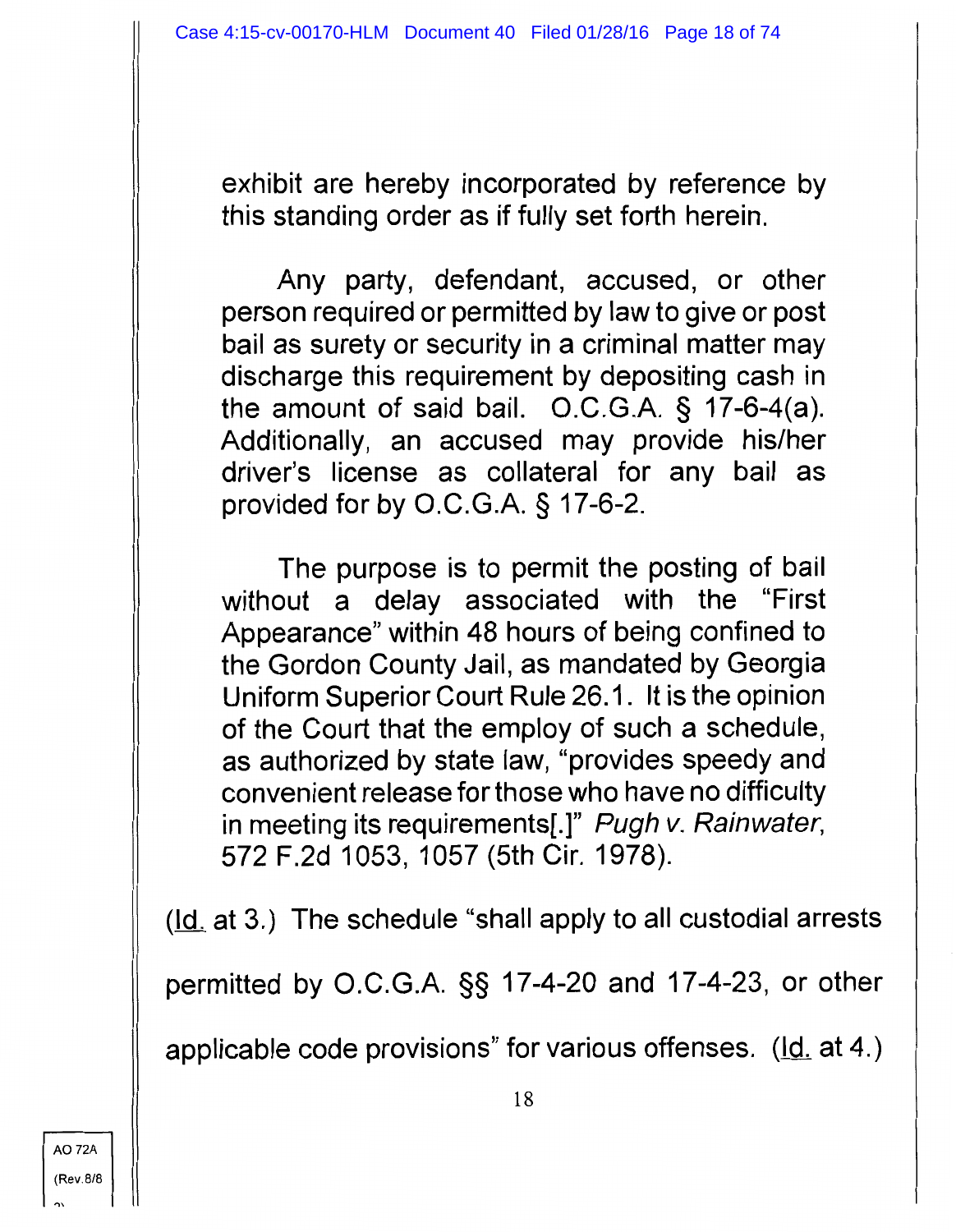The Standing Order also contains a provision concerning scheduling a First Appearance for individuals who are not capable of making bail under the bail schedule, which states:

For those individuals who do not obtain release pursuant to the secured bail schedule as outlined above, within forty-eight (48) hours from their arrest, they shall then be brought before the Court for a "first appearance" in accordance with Georgia Uniform Superior Court Rule 26.1. In additional [sic] to those obligations established by the Uniform Rule, the accused shall be represented by court appointed counsel. At this time the accused will be given the opportunity to object to the bail amount set for him or her, including any claim of indigency and the need for appointed legal counsel to assist in their release. The Court shall then determine whether the accused is unable to post a secured bail because he/she is indigent, making an individualized determination based upon the evidence provided.

The standard for making an individualized determination of indigency shall be that

A072A (Rev.8/8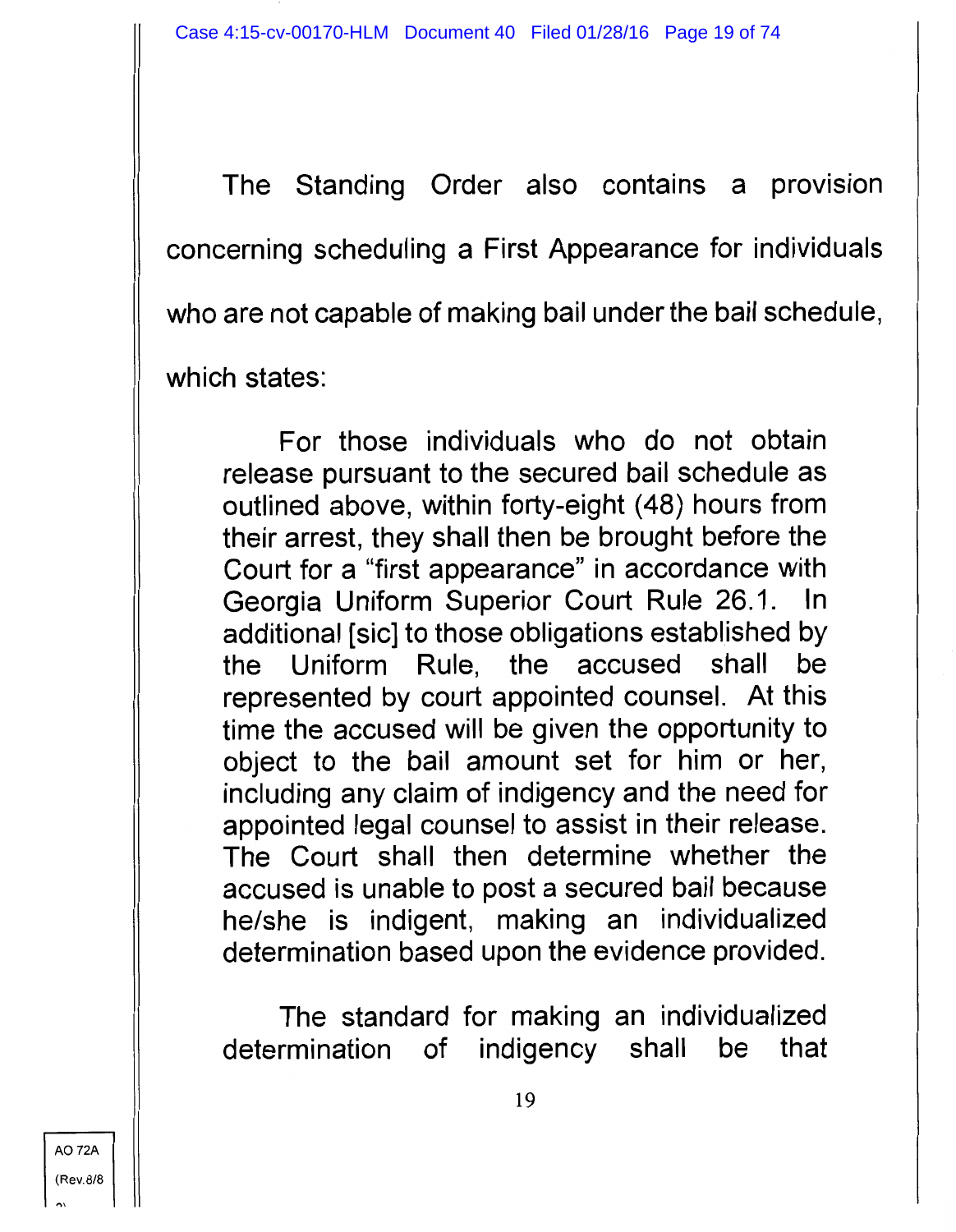established by O.C.G.A. § 36-32-1 (f) and (g), as defined by O.C.G.A. § 17-2-2(6)(A) regarding an "indigent person" charged with a misdemeanor, violation of probation, or a municipal code offense punishable by imprisonment. These legislative provisions have established an "indigent person" or "indigent defendant" for appointed legal counsel as one "earning less than 100 percent of the federal poverty guidelines, unless there is evidence that the person has other resources that might be reasonably used to employ a lawyer without undue hardship on the person or his or her dependents[.]" For purposes of this order, "100 percent of the federal poverty guidelines" shall specifically mean the guidelines published in the Federal Register of January 22, 2015, Volume 80, Number 14 on ppgs 3237, 3238 (a copy of same being attached as Exhibit "B" hereto), and as may be further promulgated and adopted for subsequent years in the Federal Register.

Should the Court find, based upon the evidence then provided that the accused is indigent by said standard, then he/she shall be subject to release on recognizance without making a secured bail in accordance with O.C.G.A. § 17- 6-1 (i). Said individual shall then be provided written notice of the date for the next proceeding

AO 72A (Rev.8/8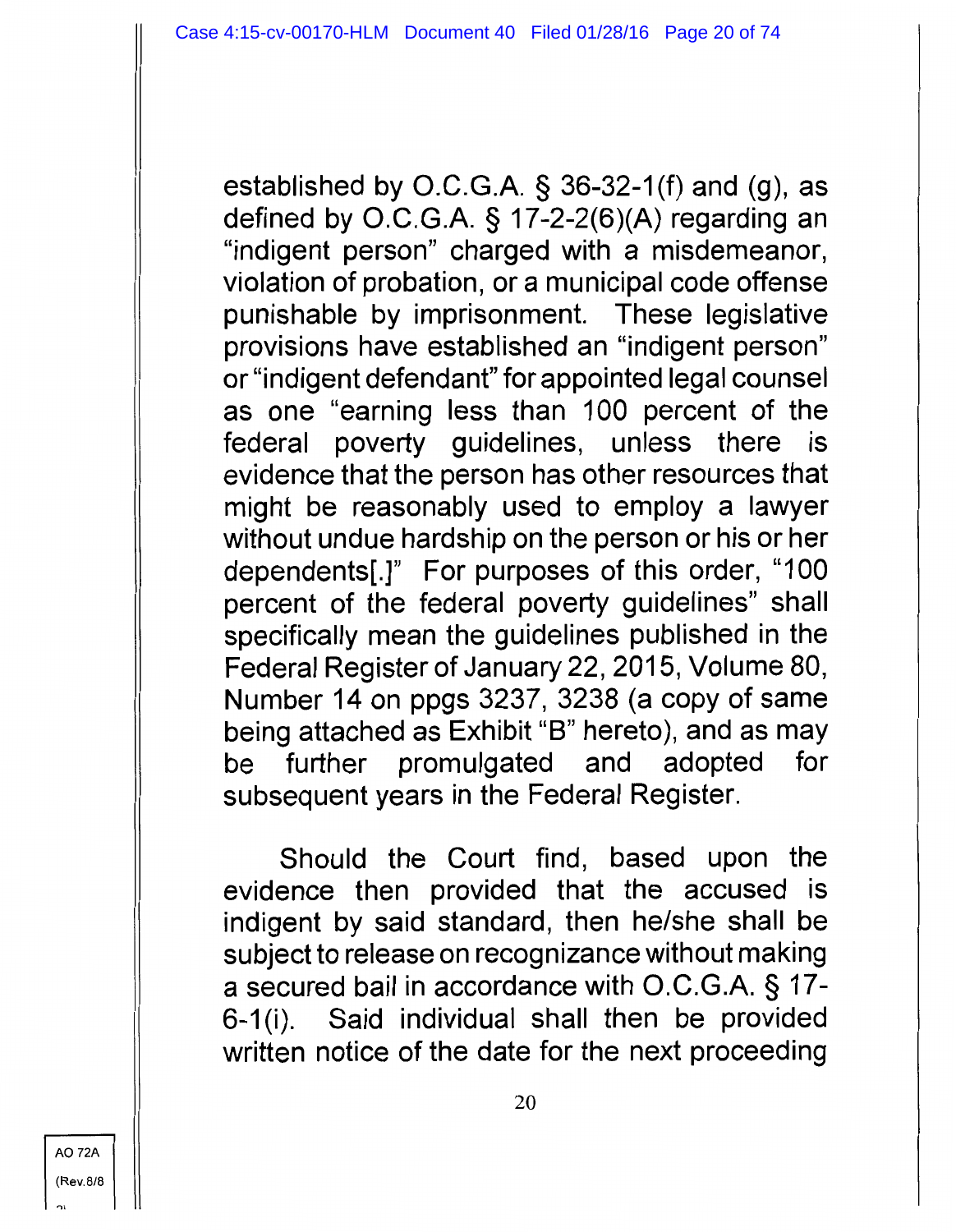or trial. It shall be the responsibility of the accused to notify the Clerk of Municipal Court should he/she have a change of residence or mailing address prior to a[n] adjudication and sentencing to ensure notice of any change in the scheduled proceedings.

In the unlikely event that no hearing can be held within the forty-eight (48) hour time frame established by Georgia Uniform Superior Court Rule 26.1, then the accused shall be released on a recognizance bond in accordance with O.C.G.A.  $§ 17-6-1(i).$ 

The staff of the Gordon County Jail shall inform the Municipal Court staff of any such accused in a timely fashion and shall additionally facilitate his/her appearance via video transmission or teleconference at a time to be set by the Court.

(Standing Order at 5-6.) Finally, the Standing Order

provides:

All persons charged with violations of The Code of Calhoun, Georgia who have no outstanding failure to appear arrest warrant from

A072A (Rev.8/8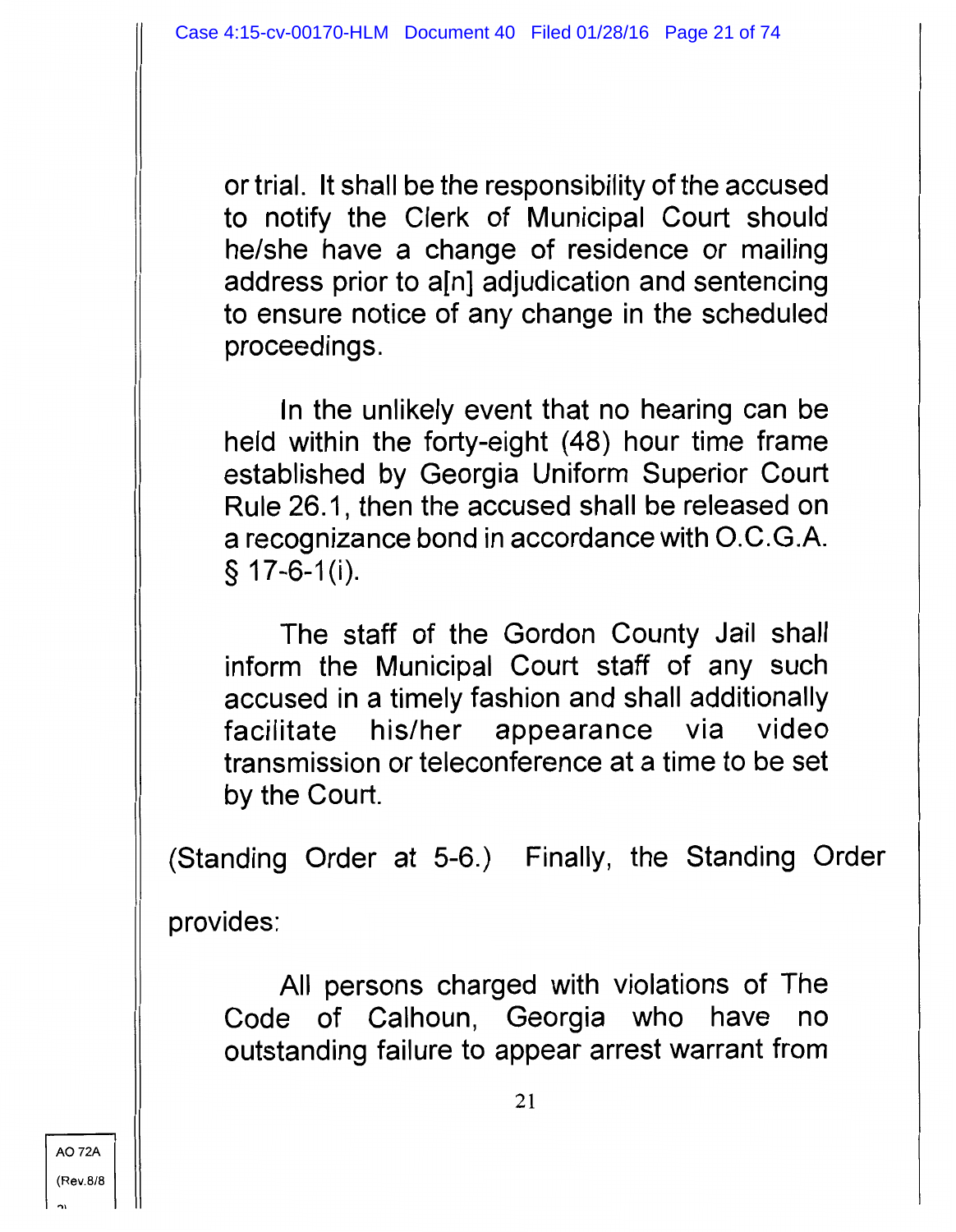the City of Calhoun, or any other similar governing authority duly established by the Georgia General Assembly or the Constitution of The State of Georgia, shall be released on an unsecured appearance bond in the amount established by the aforementioned bail schedule. The unsecured appearance bond form which shall be used is hereto attached as Exhibit "C," and same is incorporated as if fully set forth herein.

 $(Id. at 6-7.)$ </u>

### **6. Defendant's City Code**

Defendant also presented a copy of its City Code. (City Code (Docket Entry No. 29-6).) Article VI of Defendant's City Code governs the municipal court. (City Code Art. VI.) Section 6-101 creates the municipal court. (Id. Art. VI, Sec. 6-101.) Section 6-102 governs chief and associate judges of the municipal court. (Id., Art. VI Sec. 6-102.) Notably, the mayor and council set the compensation for the

 $\mathbf{v}$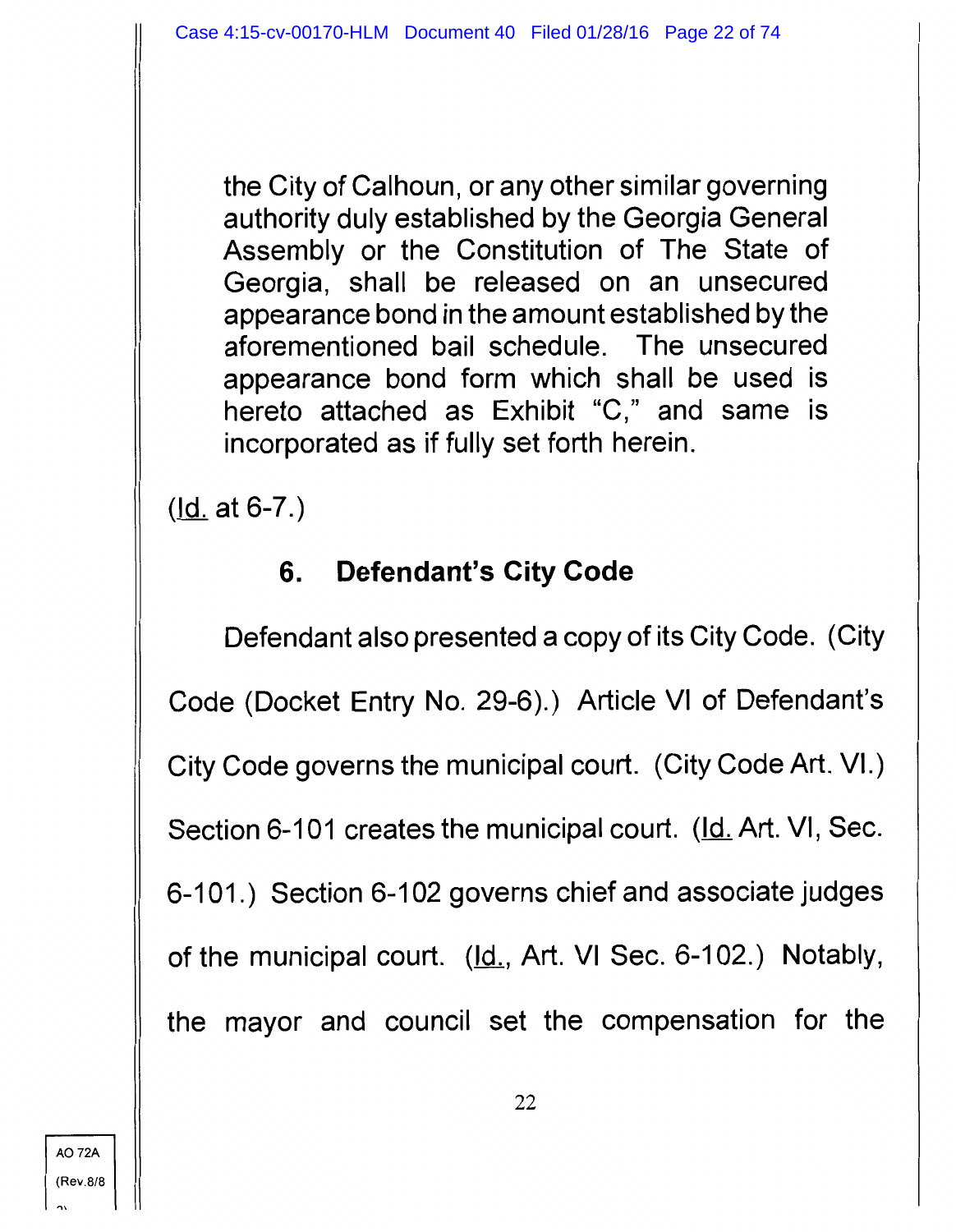municipal court judges, and the judges "shall be appointed by the mayor and council and shall serve at the pleasure of the mayor and council, subject to removal, with or without any stated cause, upon a majority vote by the mayor and counsel." ( $Id.$  Art. VI, Sec. 6-102(a)(1).) The City Code also sets the qualifications for municipal court judges. (Id. Art. VI, Sec. 6-102(a)(2).) Further, under the City Code, the mayor and council may fill vacancies in the office of the chief municipal judge by appointment if the vacancies occur "by reason of death, resignation, removal or other reason." (Id. Art. VI, Sec. 6-102(c).) Section 6-103 governs convening the municipal court, and provides that "[t]he court shall sit at a place designated by the mayor and council."  $(d_1, Art. VI Sec. 6-103.)$  Section 6-104 sets forth the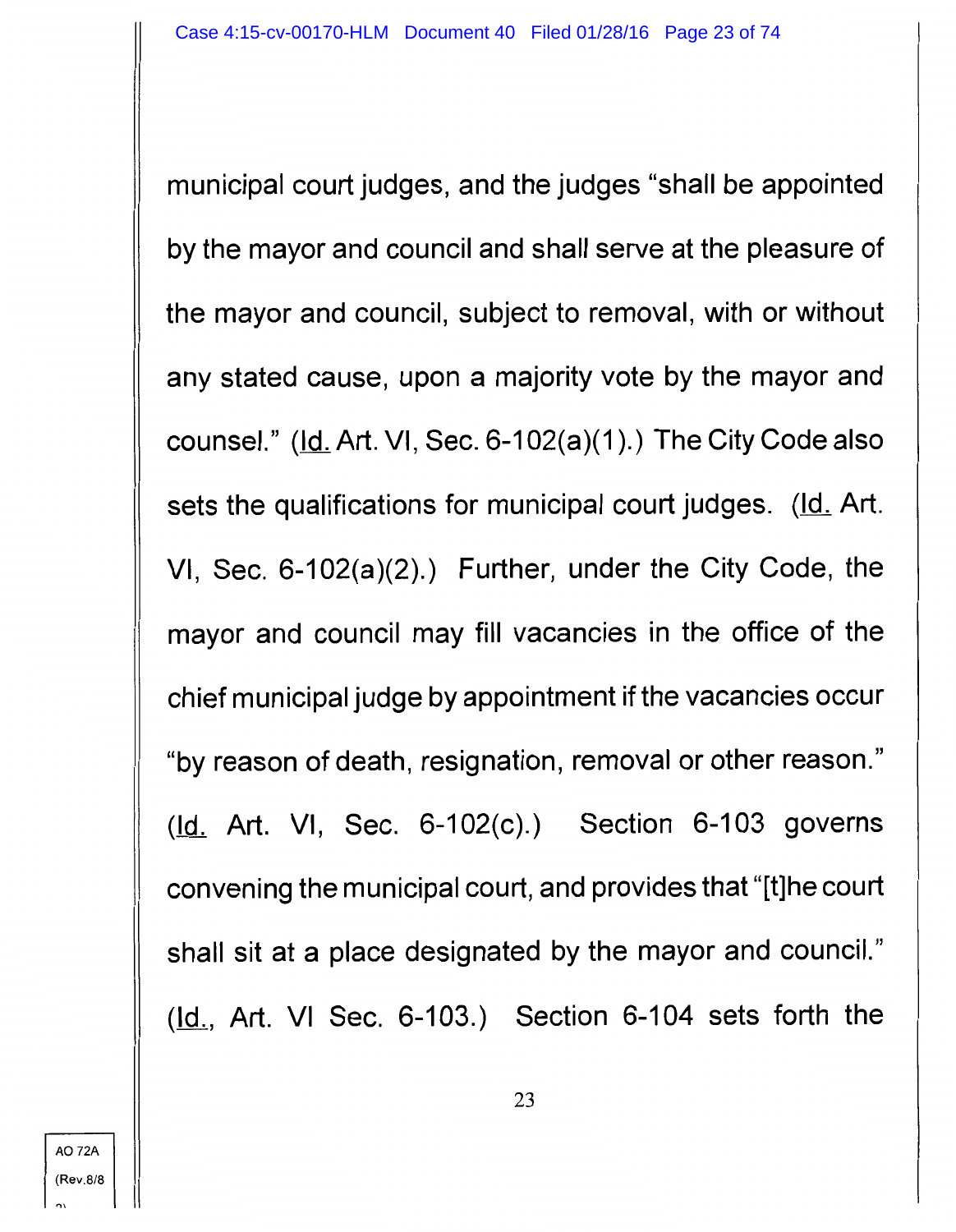municipal court's jurisdiction, which consists of "violations of city ordinances" and "[t]he prosecution of traffic offenses as set forth in O.C.G.A. Title 40," among other things. (Id. Art. VI, Sec. 6-104.) Section 6-105 sets forth the requirements for the municipal court's ministerial officers, their attendance, and their duties. (Id. Art. VI, Sec. 6-105.) Section 6-106(a) provides that any person convicted in the municipal court may petition the Superior Court of Gordon County for a writ of certiorari.  $(\underline{Id.}, Art. VI, Sec. 6-106(a).)$ 

Section 6-106(b) states:

Nothing in this section shall prevent a defendant who desires to obtain a writ of certiorari from the judge of the Superior [C]ourt of Gordon County from doing so; provided, however, that the applicant failing to give bond and security may, in the discretion of the municipal court judge, be placed in the city prison or county jail to await the final judgment on the appeal. Nothing in this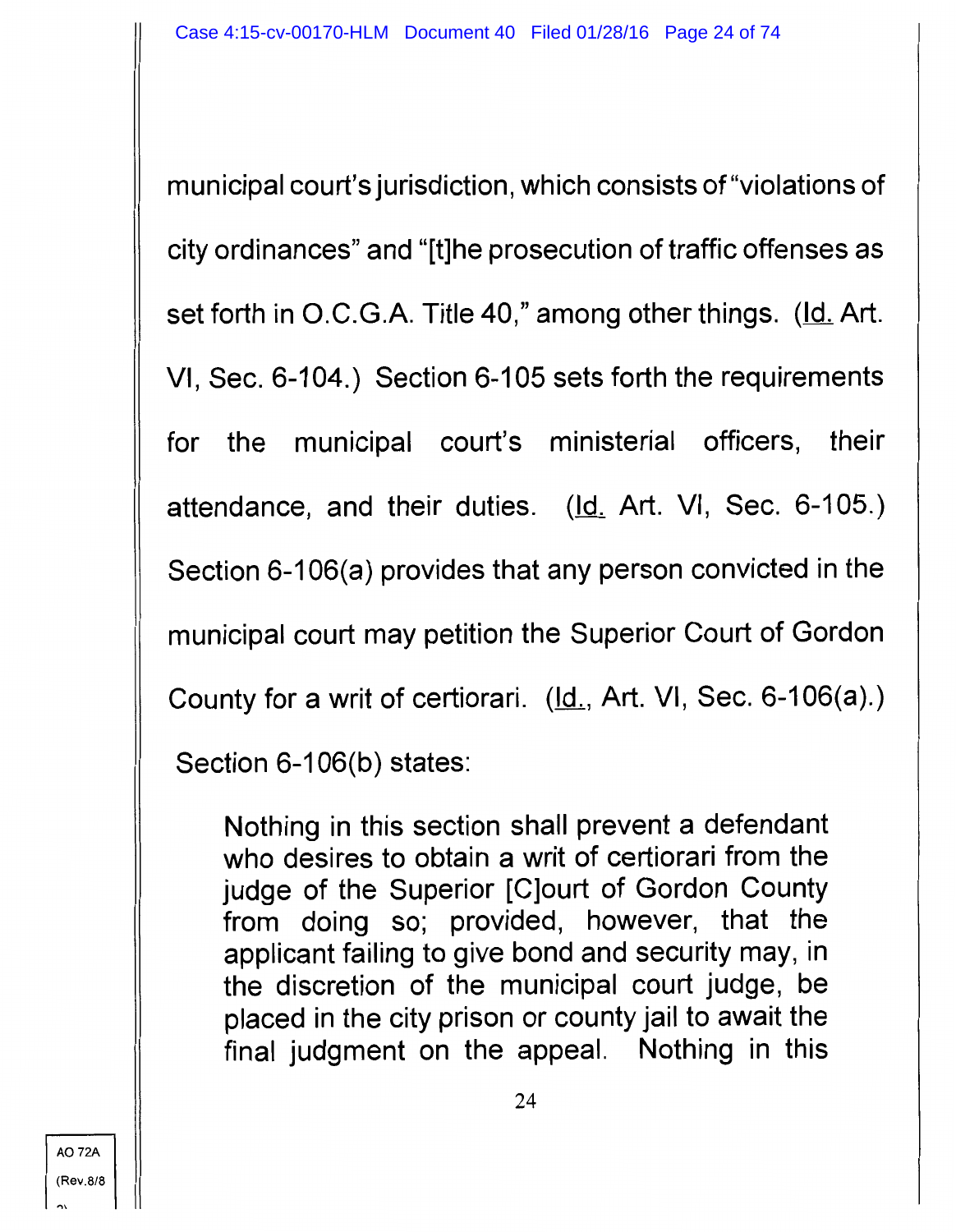section shall be construed to prevent any person convicted in the municipal court of a violation of any city ordinance from petitioning for a writ of certiorari directly to the Superior Court in accordance with the provisions of state law in such cases.

 $(d. Art. VI, Sec. 6-106(b))$ .

#### **D. Procedural Background**

On September 8, 2015, Plaintiff filed this lawsuit. (Docket Entry No. 1.) On that same day, Plaintiff filed a Motion for TRO and Preliminary Injunction. (Docket Entry No. 4.) The Court denied the Motion for TRO without prejudice on September 10, 2015, following Plaintiff's release from confinement, but left the Motion for Preliminary Injunction pending. (Order of Sept. 10, 2015 (Docket Entry No. 13).) The briefing process for the Motion for Preliminary Injunction is complete.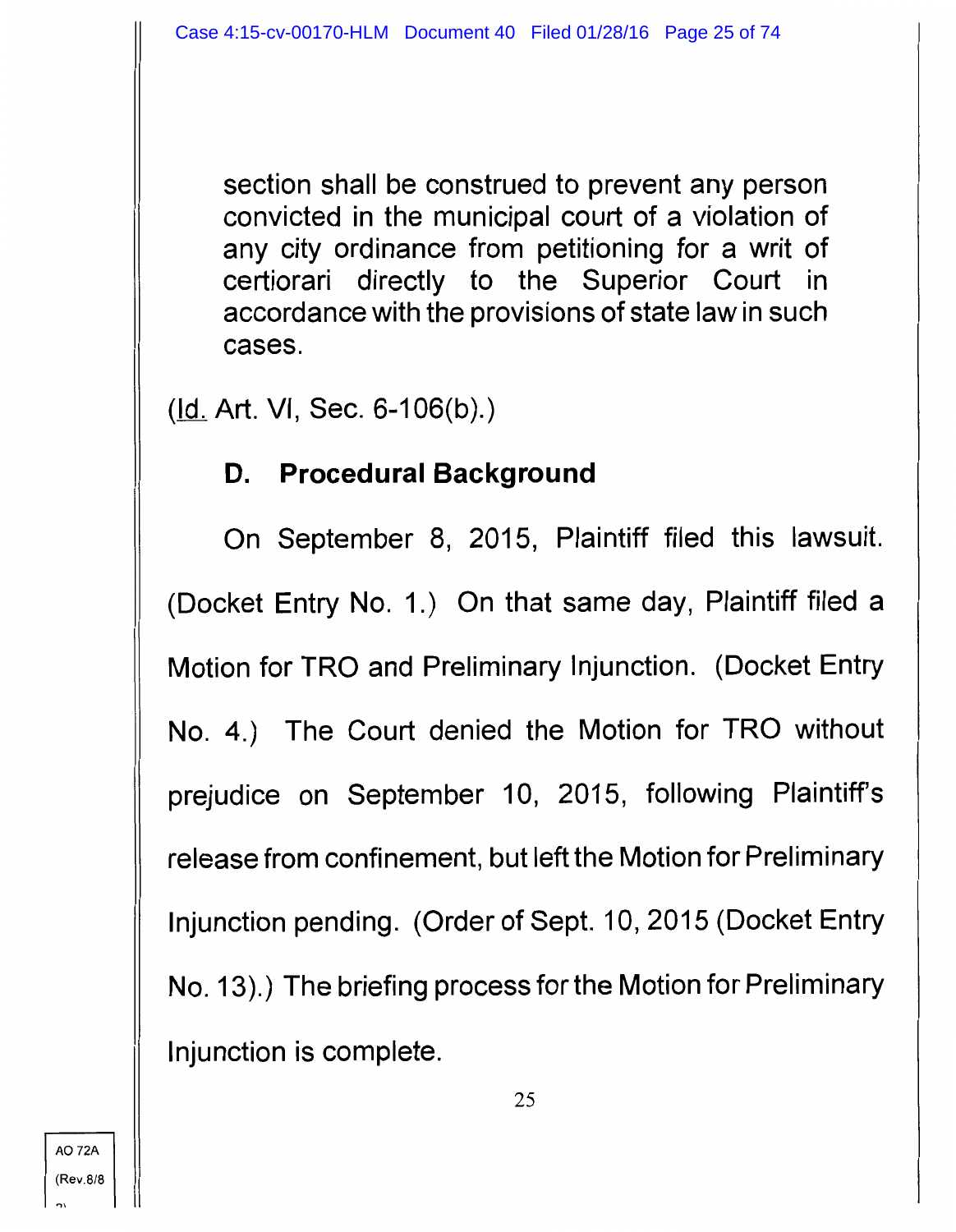In this Circuit, "[a]n evidentiary hearing is required for entry of a preliminary injunction only where facts are bitterly contested and credibility determinations must be made to decide whether injunctive relief should issue." Cumulus Media, Inc. v. Clear Channel Commc'ns, Inc., 304 F.3d 1167, 1178 (11th Cir. 2002) (internal quotation marks and citations omitted); see also McDonald's Corp. v. Robertson, 147 F.3d 1301, 1313 (11th Cir. 1998) ("[W]here material facts are not in dispute, or where facts in dispute are not material to the preliminary injunction sought, district courts generally need not hold an evidentiary hearing."). The Court finds that material facts are not in dispute, and that no evidentiary hearing on the Motion for Preliminary Injunction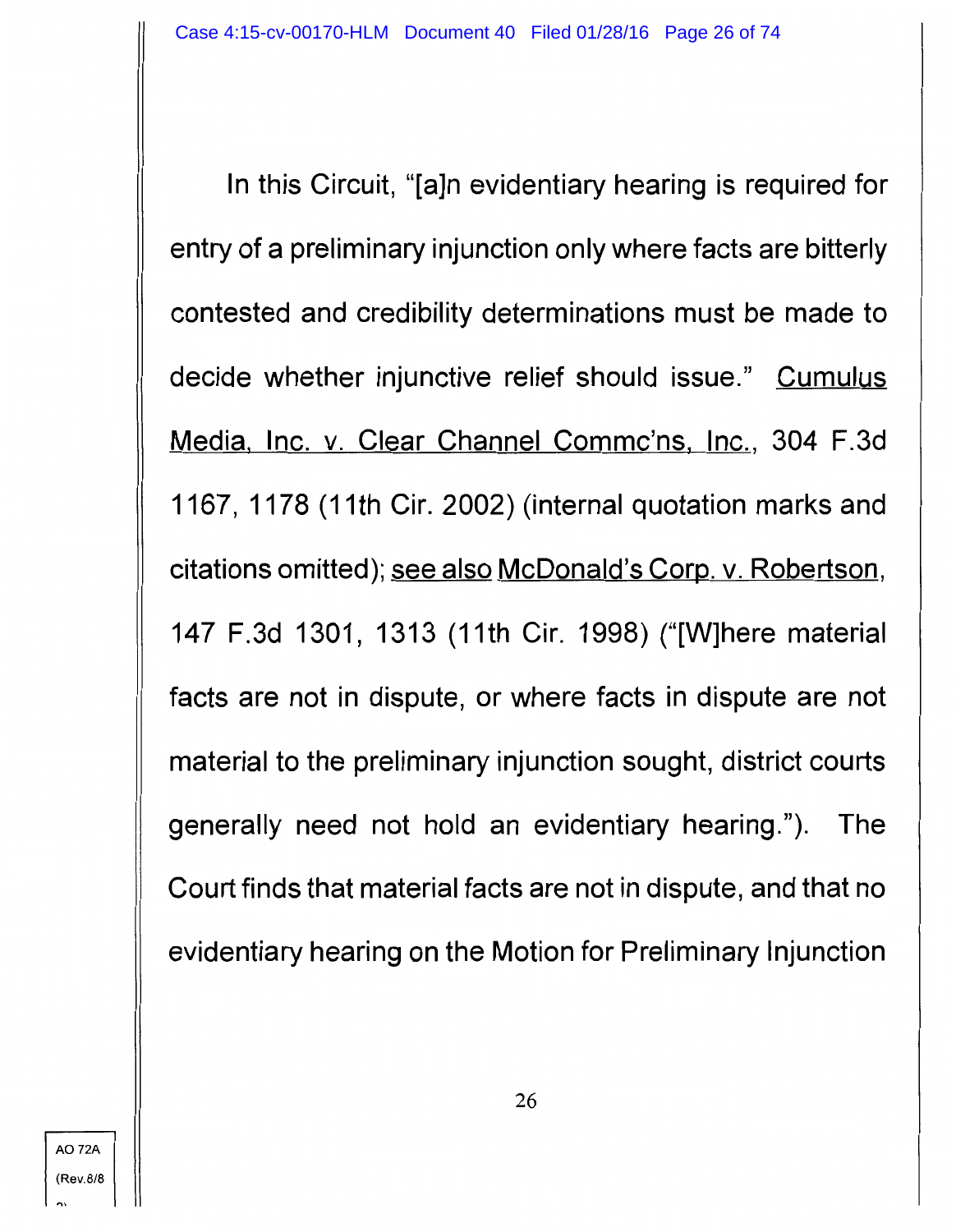is necessary. The Court therefore concludes that the matter is ripe for resolution.

# II. **Motion for Preliminary Injunction**

# **A. Parties' Positions**

# **1. Plaintiff's Initial Brief**

Plaintiff argues that Defendant is ignoring "the principle that no person may be kept in jail solely because of her property" by jailing "people solely because they cannot pay a small amount of money to secure their release." (Br. Supp. Mot. Preliminary lnj. (Docket Entry No. 7) at 2.) Plaintiff contends that "[k]eeping the poor in jail because they cannot make a monetary payment violates longstanding and fundamental principles of American law," and Defendant's scheme "has been rejected by the courts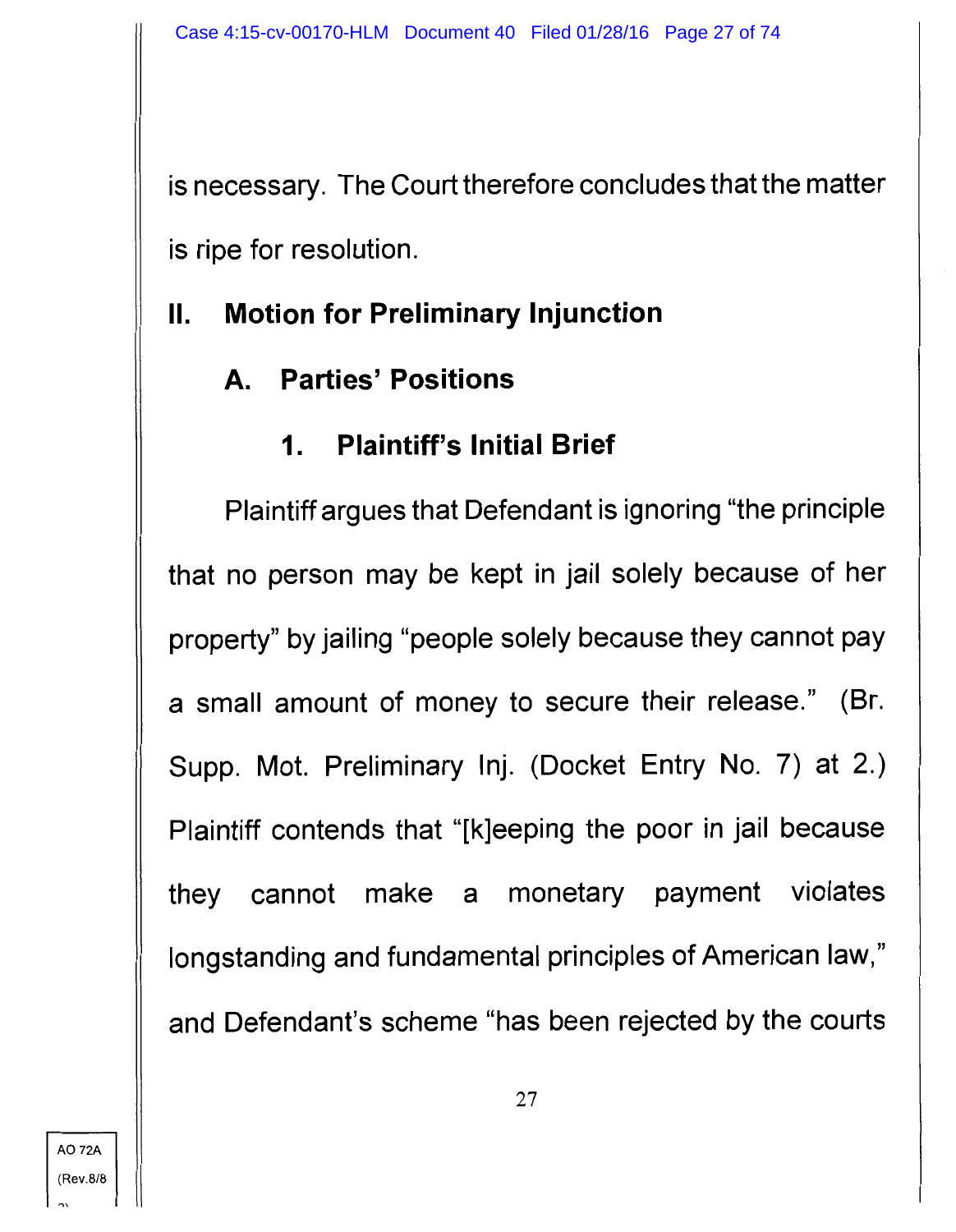and by every major panel of legal experts to study the issue over the past fifty years."  $(\underline{Id.})$  Plaintiff argues that he has a substantial likelihood of succeeding on the merits of his claims because Defendant's conduct violates basic principles of equal protection and due process.  $(\underline{Id}$  at 6-7.) According to Plaintiff, Defendant's bail policy runs afoul of

Circuit precedent because

it carves out jail for those who cannot afford to pay [Defendant] and freedom for those who can. In no case is an indigent arrestee offered an alternative to posting an immediate payment. [Defendant] has determined that people committing minor misdemeanor offenses are eligible for immediate release after arrest. [Defendant] cannot make exercising that right to freedom contingent solely on the ability to pay arbitrary amounts of cash.

 $(ld.$  at 13 (citations omitted).) Plaintiff notes that state

courts also have rejected money-based detention schemes.

..,,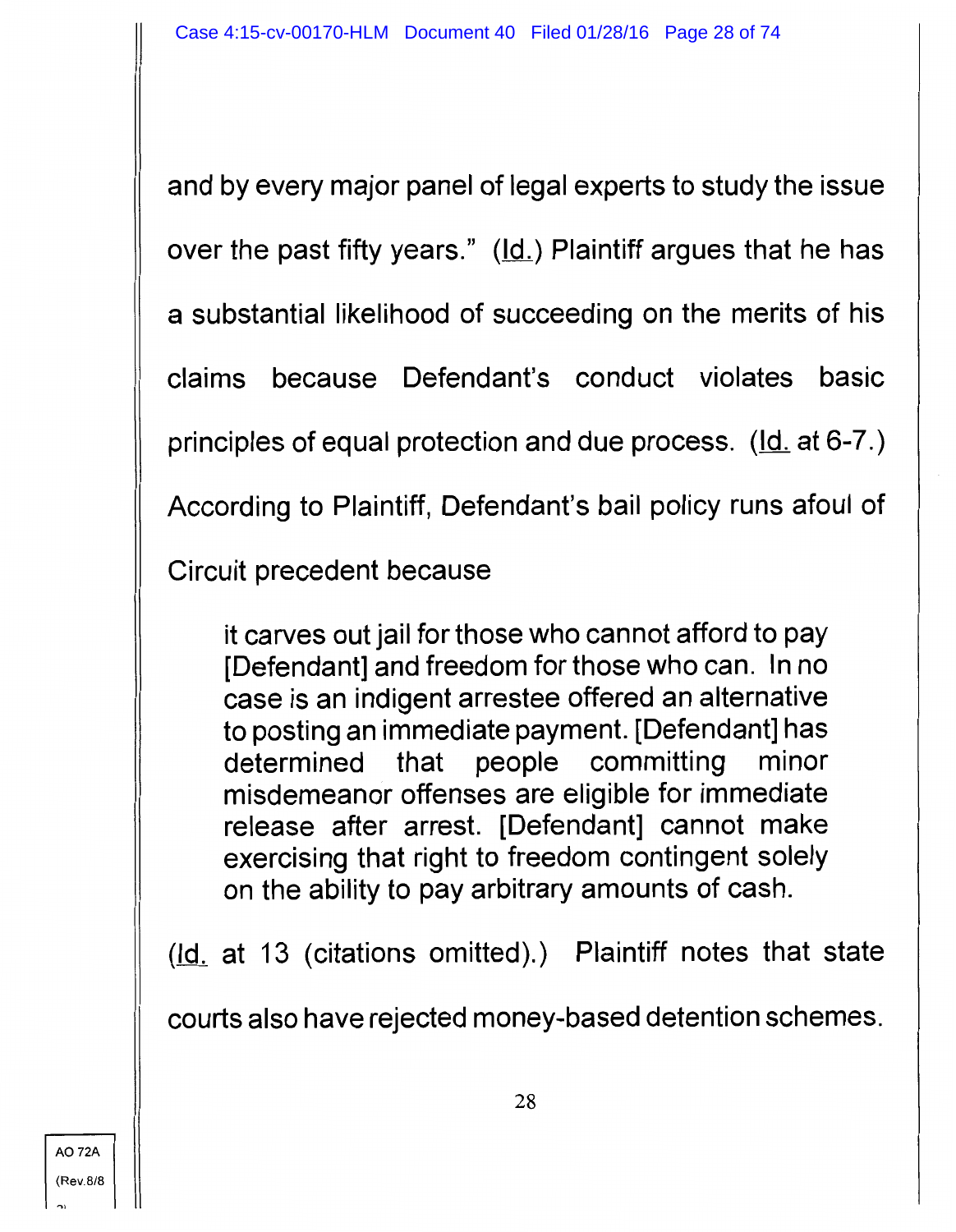$(ld.$  at 14-15.) Plaintiff also contends that Defendant has simple alternatives to jailing the poor.  $(d_i$  at 15-22.)

Plaintiff further argues that he and the class will suffer irreparable harm if the Court does not issue a TRO, based on the deprivation of liberty. (Br. Supp. Mot. Prelim. lnj. at 22-24.) Plaintiff also notes that the public interest supports preventing a violation of constitutional rights. (Id. at 24-25.) According to Plaintiff, an injunction will not harm Defendant, which "already offers release to every misdemeanor arrestee-but only if they can pay for it." (Id. at 25.) Plaintiff notes that, if the Court issues an injunction:

At worst, [Defendant] would be required to do what other cities and counties in Georgia and throughout the country do every day: release both rich and poor after arrest instead of requiring the poor to sit in jail only because they cannot afford to purchase their release.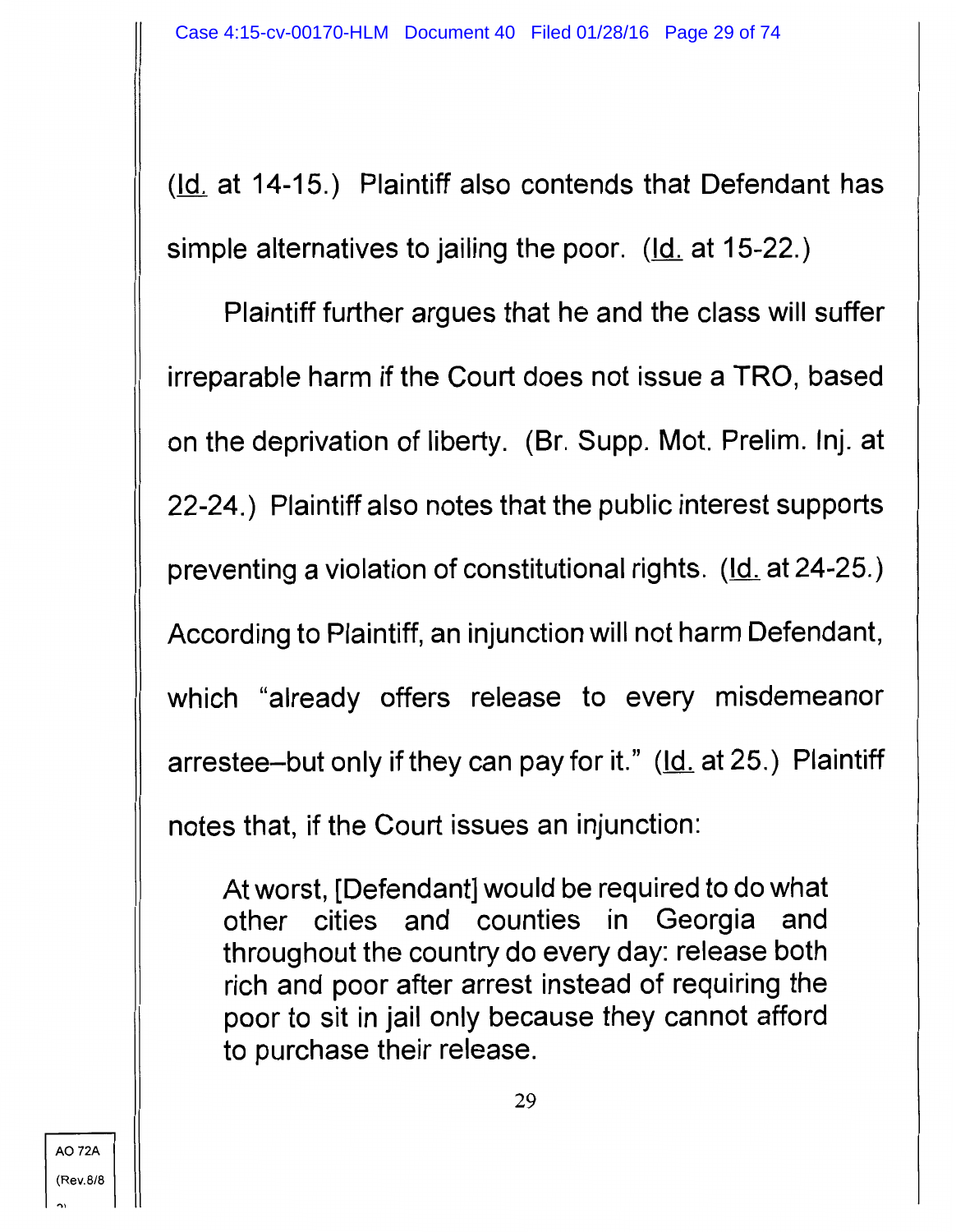(Id. at 25-26.)

Finally, Plaintiff argues that the Court should exercise its discretion not to require a bond. (Br. Supp. Mot. Prelim. lnj. at 28-31.) Plaintiff notes that Defendant has very little likelihood of suffering any harm, including financial harm, from an improperly-issued injunction.  $(\underline{Id}$  at 29-30.) Plaintiff further states that he and the other Class members are indigent and lack financial resources.  $(\underline{Id}$  at 30.) Finally, Plaintiff argues that he "is overwhelmingly likely to succeed on the merits."  $(\underline{Id}$  at 31.)

# **2. Defendant's Response**

AO 72A (Rev.8/8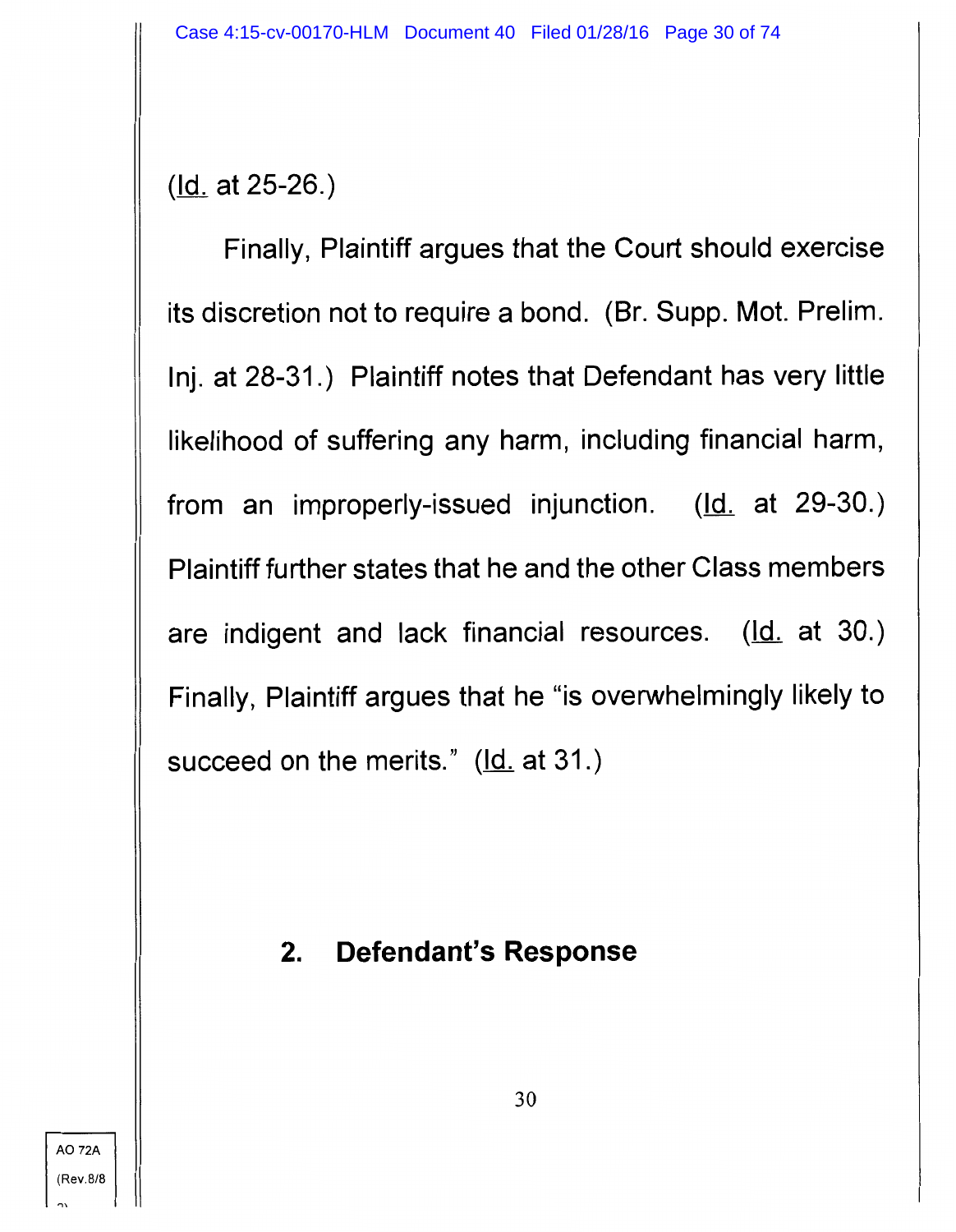Defendant filed a response opposing Plaintiff's Motion for TRO. (Resp. Mot. Prelim. lnj. (Docket Entry No. 29).) Defendant notes that "Plaintiff does not provide any facts or any objective standard by which to determine that he is, in fact, 'indigent.'" (Id. at 4.) Defendant first argues that Plaintiff does not have a substantial likelihood of succeeding on the merits. (Id. at 4-12.) Specifically, Defendant contends that Plaintiff's suit, which challenged his continued custody in the Jail, should have been brought as a habeas petition under 28 U.S.C. § 2254, rather than as a § 1983 action, and that Plaintiff failed to exhaust his state remedies.  $(kd. at 4-7.)$  Defendant also argues that no offending municipal policy caused Plaintiff's injury, as the Calhoun Municipal Court "is a separate judicial branch serving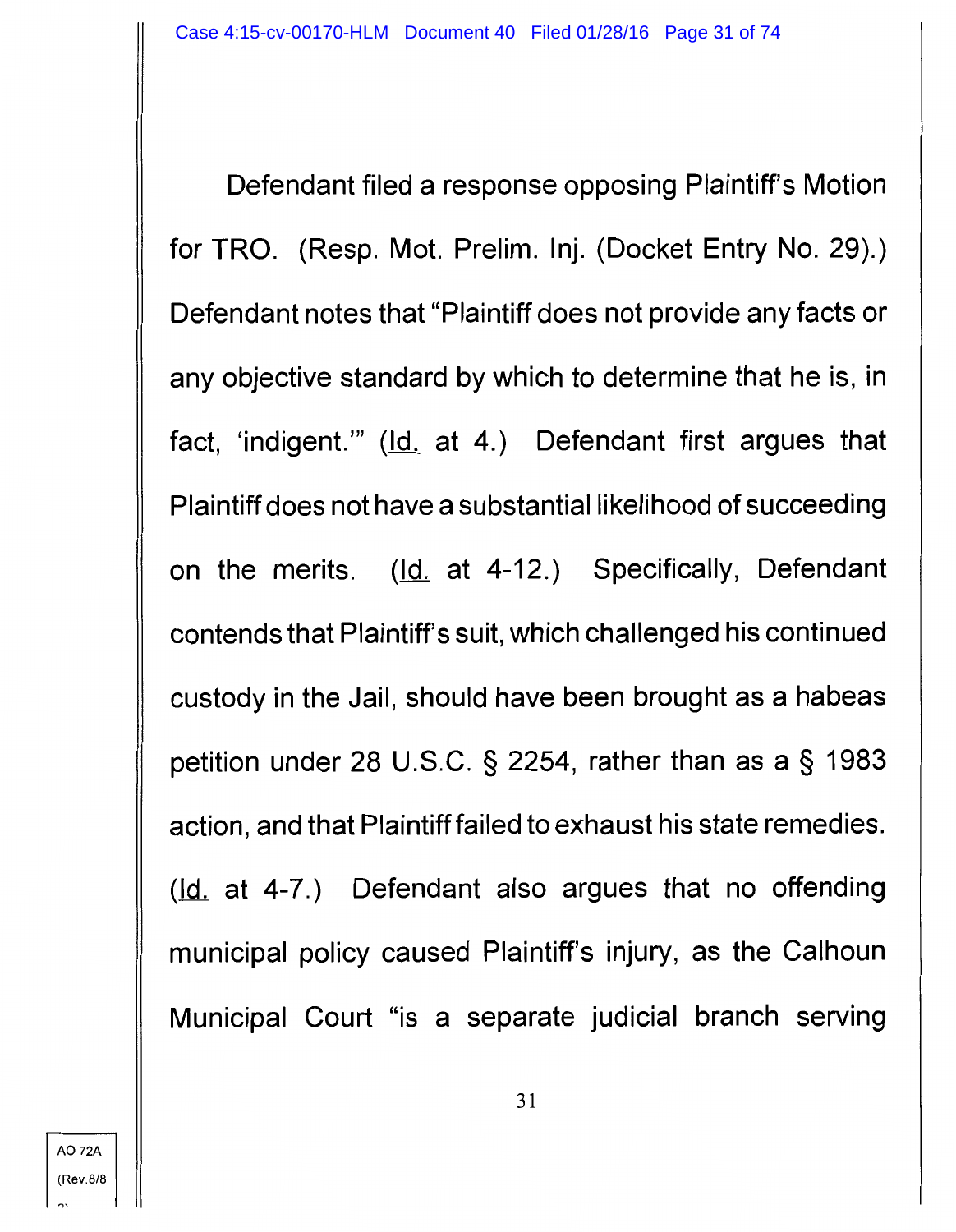exclusively as the initial court of inquiry."  $(\underline{Id}$  at 7.) Defendant notes that its Mayor and Council simply may appoint or terminate judges, but that only the judges of the Calhoun Municipal Court may establish a bail schedule. (Id. at 7-8.) Thus, Defendant contends that its "Mayor and Council have very little ability to effect change as to the alleged 'policy' that Plaintiff complains about."  $(\underline{Id.}$  at 8.)

Finally, Defendant argues that Pugh v. Rainwater, 572 F.2d 1053 (5th Cir. 1978), does not hold that secured bail schedules are unconstitutional. (Resp. Mot. Prelim. lnj. at 8-12.) According to Defendant, "Pugh demonstrates that Plaintiff does not possess a substantial likelihood of success on the merits because required constitutional protections are already provided by state law," including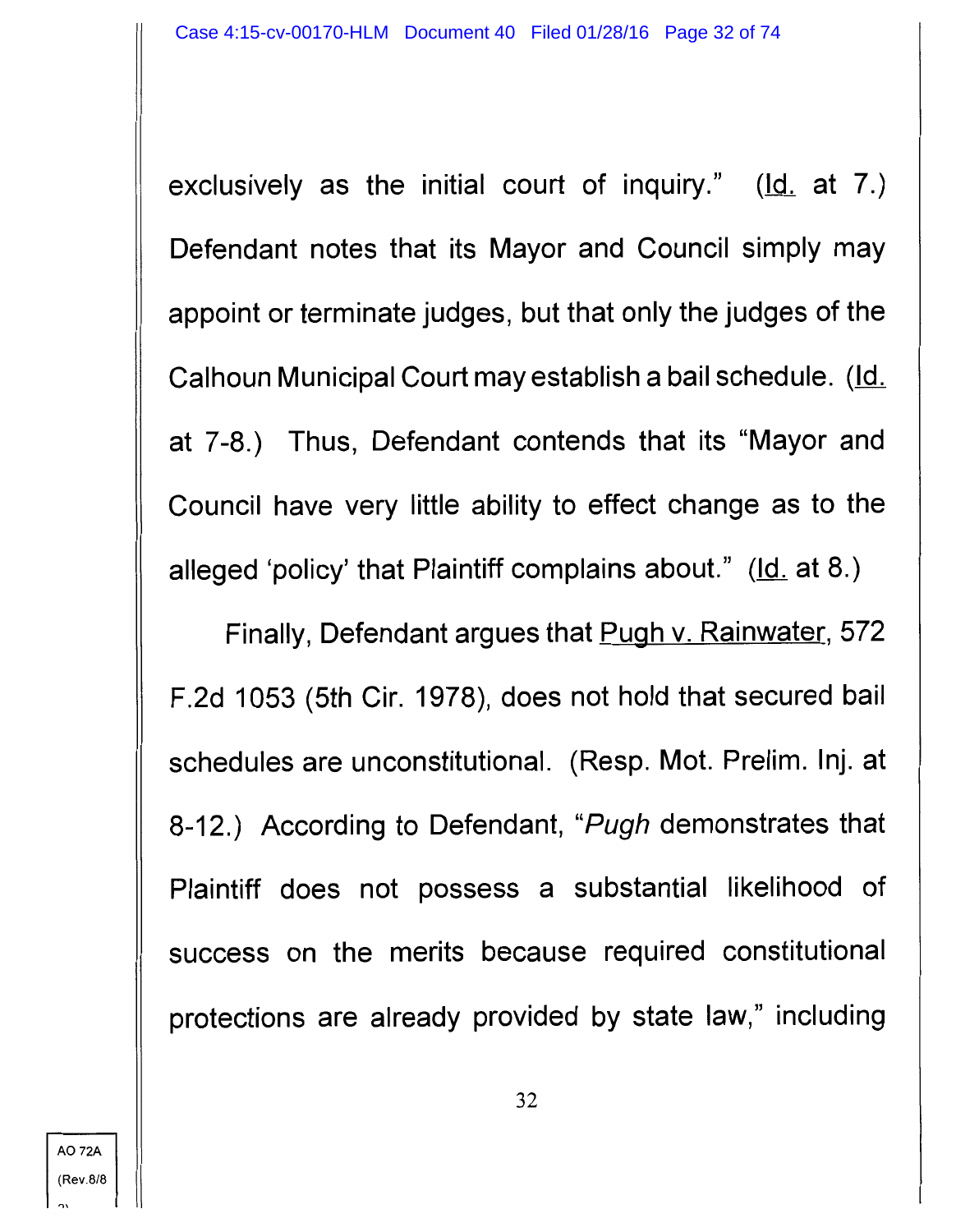O.C.G.A. § 17-6-1, which "provides for an individualized bail determination in addition to the secure bail schedule."  $(ld.$  at 9 (emphasis in original).) Defendant argues that "Plaintiff should not be relieved from the requirement of having to attempt to make bail merely upon a bare claim of indigent status." (Id. at 9-10 (footnote omitted).) According to Defendant, "the Standing Bail Order provides a process for the Municipal Court to determine whether the accused claiming to be indigent has made 'bona fide efforts to acquire the resources' to obtain pretrial release," and Plaintiff's proposed alternatives "instead seek[] to have all released with an[] '1.0.U.' bond that is not authorized by the Georgia General Assembly or Title 17 of the Official Code of Georgia Annotated." (Id. at 12.) Defendant contends

33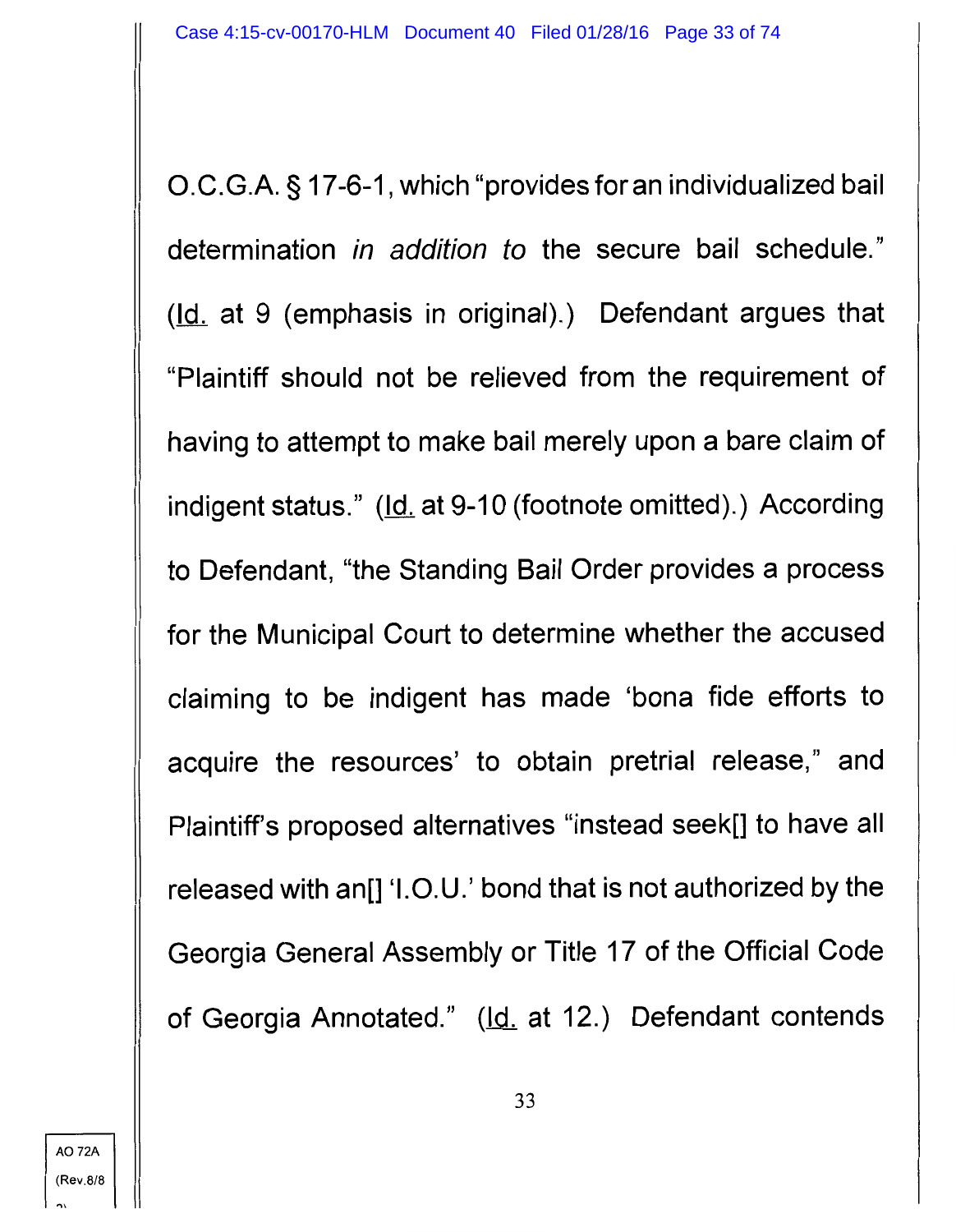that the Standing Order provides adequate due process protections and safeguards.  $(\underline{Id.})$ 

Alternatively, Defendant argues that Plaintiff cannot show that he or any class member is likely to suffer irreparable harm absent an injunction. (Resp. Mot. Prelim. lnj. at 12-15.) According to Defendant, Plaintiff put forth no evidence to support his conclusions or to show that irreparable harm will occur to prisoners in jail.  $(\underline{Id.}$  at 13-15.) Defendant also notes that the Eleventh Circuit has not held that an alleged constitutional violation will always constitute irreparable harm.  $Id.$  at 15.)</u>

Defendant further contends that the balance of harms does not favor Plaintiff. (Resp. Pl.'s Mot. Prelim. lnj. at 15- 19.) According to Defendant, "[w]hile Plaintiff has cited

A072A (Rev.8/8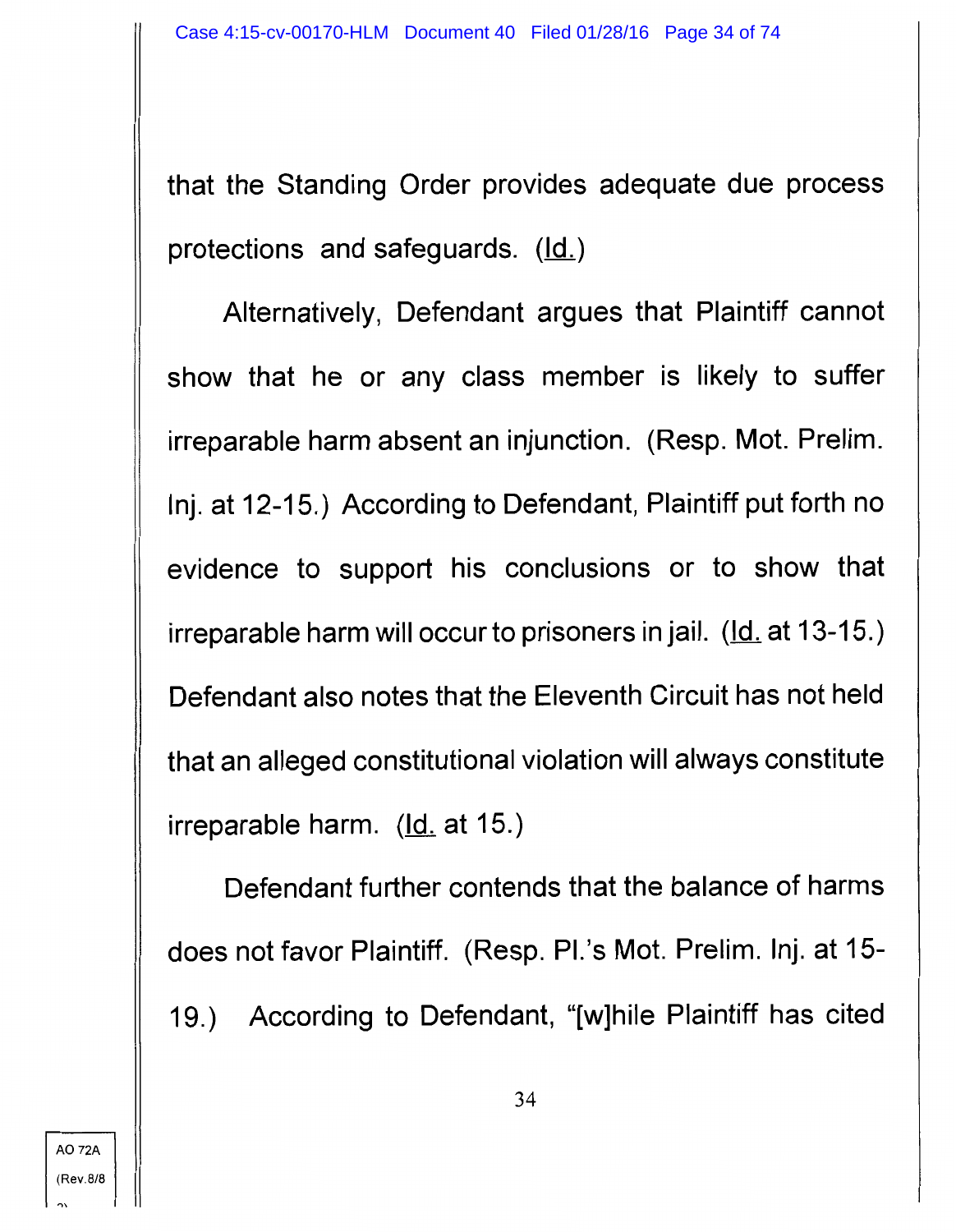academic studies concerning jail statistics sponsored by organizations with their own agendas, Plaintiff has failed to show how a short incarceration in the [Jail] would lead to any of the 'terrible consequences' alleged." (Id. at 16.) Defendant argues that it "is not detaining individuals solely due to their economic status," noting that "[t]he offenses for which individuals are detained are not petty, trivial offenses," and that "[t]he individuals arrested pose a risk or danger to the community and, in some instances, themselves." (Id. at 17.) According to Defendant, Plaintiff's threatened injury is moot in light of the Standing Order. (Id. at 17-18.) Defendant contends that the alleged violation "is not capable of repetition or causing any alleged injury in the future," and "there can be no reasonable expectation of a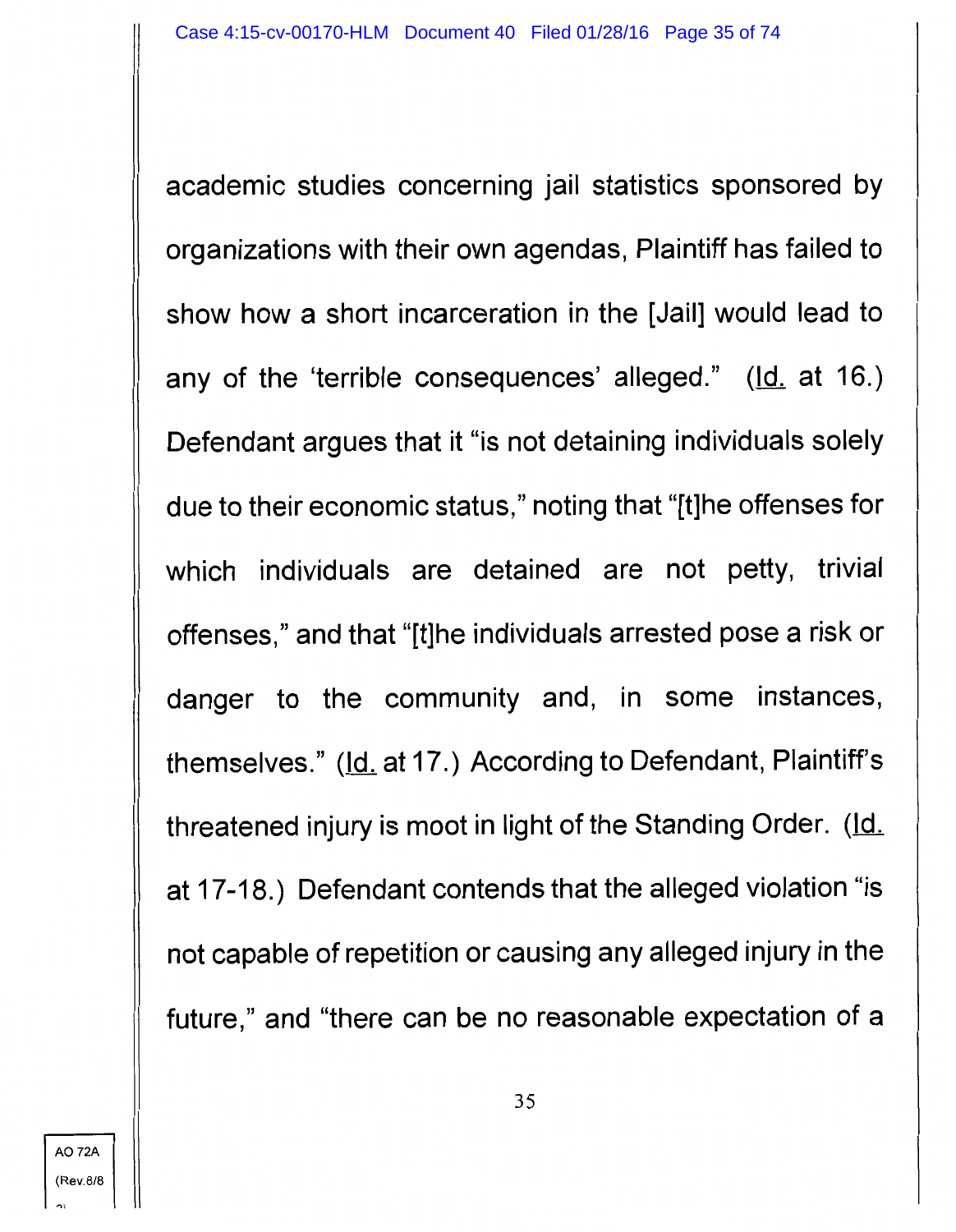demonstrated probability that the same alleged controversy will recur." (Id. at 18.) Defendant argues that, under those circumstances, "there is no basis for this Court to grant Plaintiff's requests for injunctive relief." (Id.) Defendant contends that it, in contrast, will face substantial harm if the Court grants injunctive relief, (Id. at 18-19.)

Defendant also argues that Plaintiff cannot show that an injunction would serve the public interest, noting that "[b]ecause the requested injunction by Plaintiff is in contravention to O.C.G.A. § 17-6-1 (f)(1 ), the public interest would be hindered by such an order, rather than supported by it." (Resp. Pl.'s Mot. Prelim. lnj. at 20.) According to Defendant, "Plaintiff woefully neglects to consider the practical effects of implementing a system of unsecured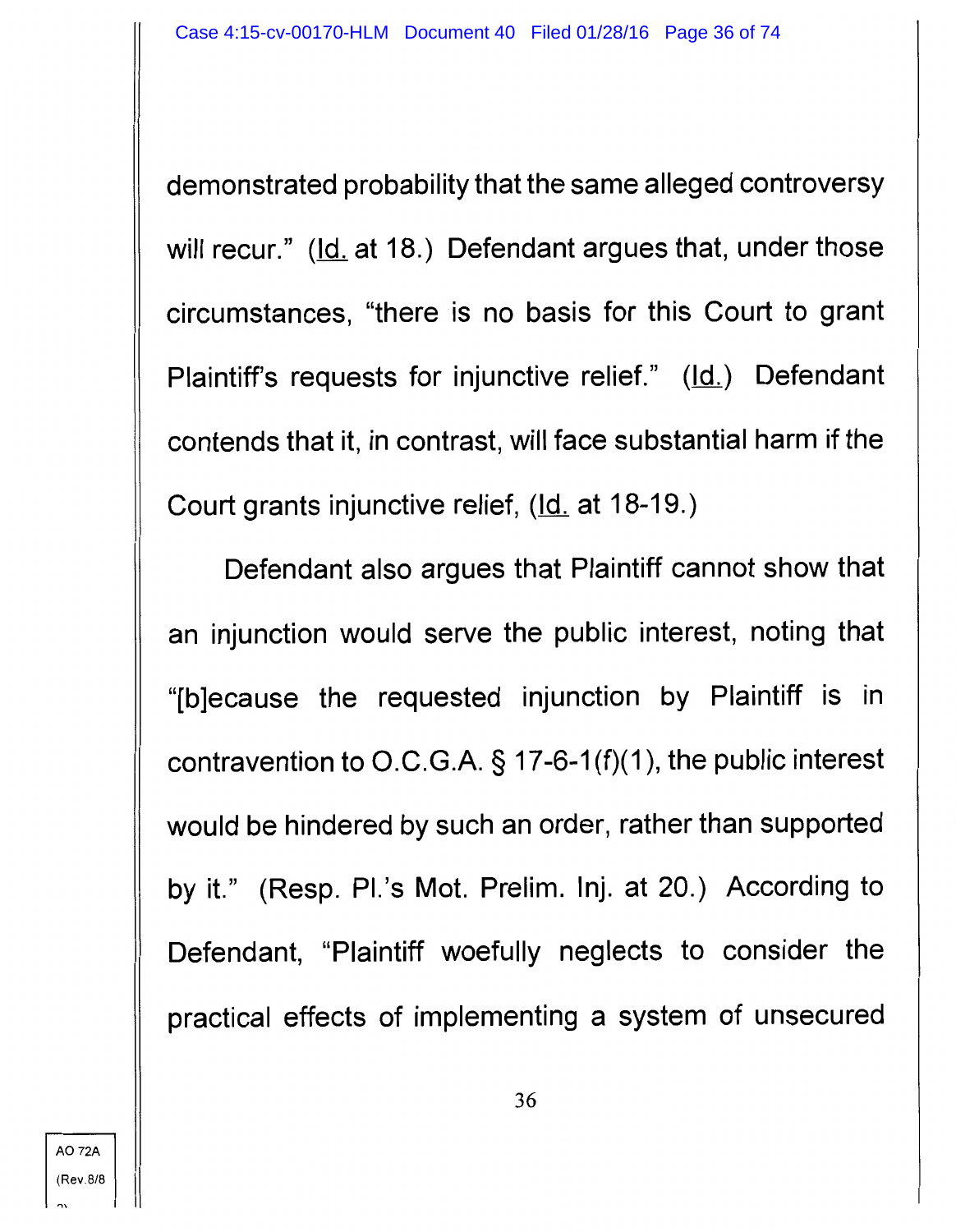bonds and the adverse impact upon [Defendant] and its citizens."  $(\underline{Id.})$ 

Defendant also argues that the Court should require Plaintiff to post security for an injunction under Federal Rule of Civil Procedure 65(c). (Resp. Pl.'s Mot. Prelim. lnj. at 20- 24.) According to Defendant, "in the event that an injunction is improperly issued, [Defendant] will suffer substantial financial harm when required to implement a system of unsecured bonds," and Defendant "will be required to expend funds in sum not yet known to comply with the injunction." (Id. at 22.) According to Defendant, the CPD and the Calhoun Municipal Court "will face an endless cycle of arrests on bench warrants, incarceration, and re-release for inability to pay, which will not only flood the

"'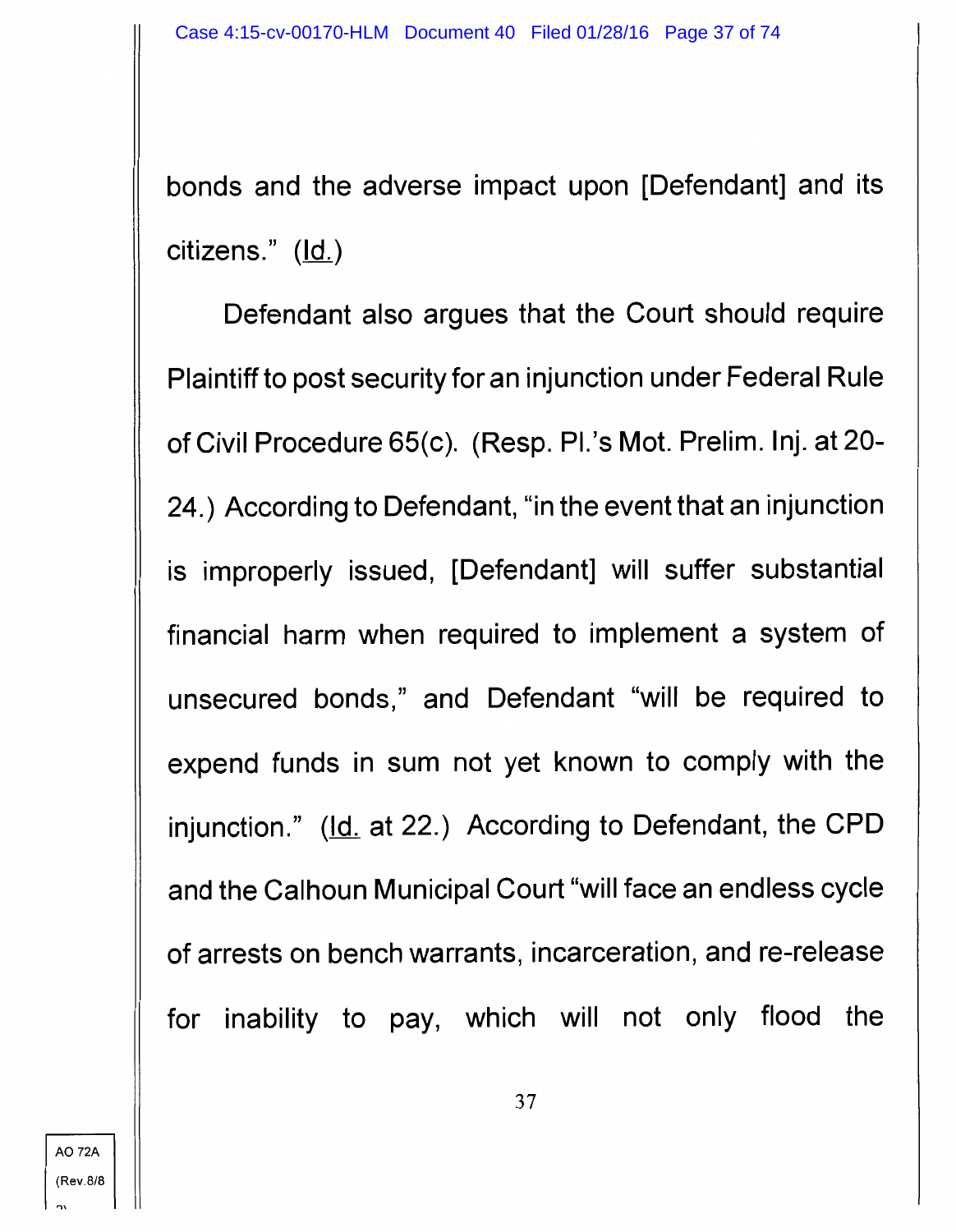infrastructure, but also dramatically increase [Defendant's] overhead both for personnel and costs."  $(\underline{Id}$  at 22-23.) Defendant argues that the mere fact that Plaintiff and the potential class members may be indigent will not necessarily excuse them from posting a bond. (Id. at 23.) According to Defendant, "the driving force behind this litigation, and numerous other similarly-filed lawsuits around the country, Equal Justice Under Law, is not indigent."  $(\underline{Id.})$ Defendant also argues that a bond is warranted because Plaintiff has not shown a likelihood of succeeding on the merits. (Id.)

Finally, Defendant argues that Plaintiff has challenged the use of a bail schedule, which O.C.G.A. § 17-6-1 (f)(1) specifically endorses. (Resp. Pl.'s Mot. Prelim. Inj. at 24.)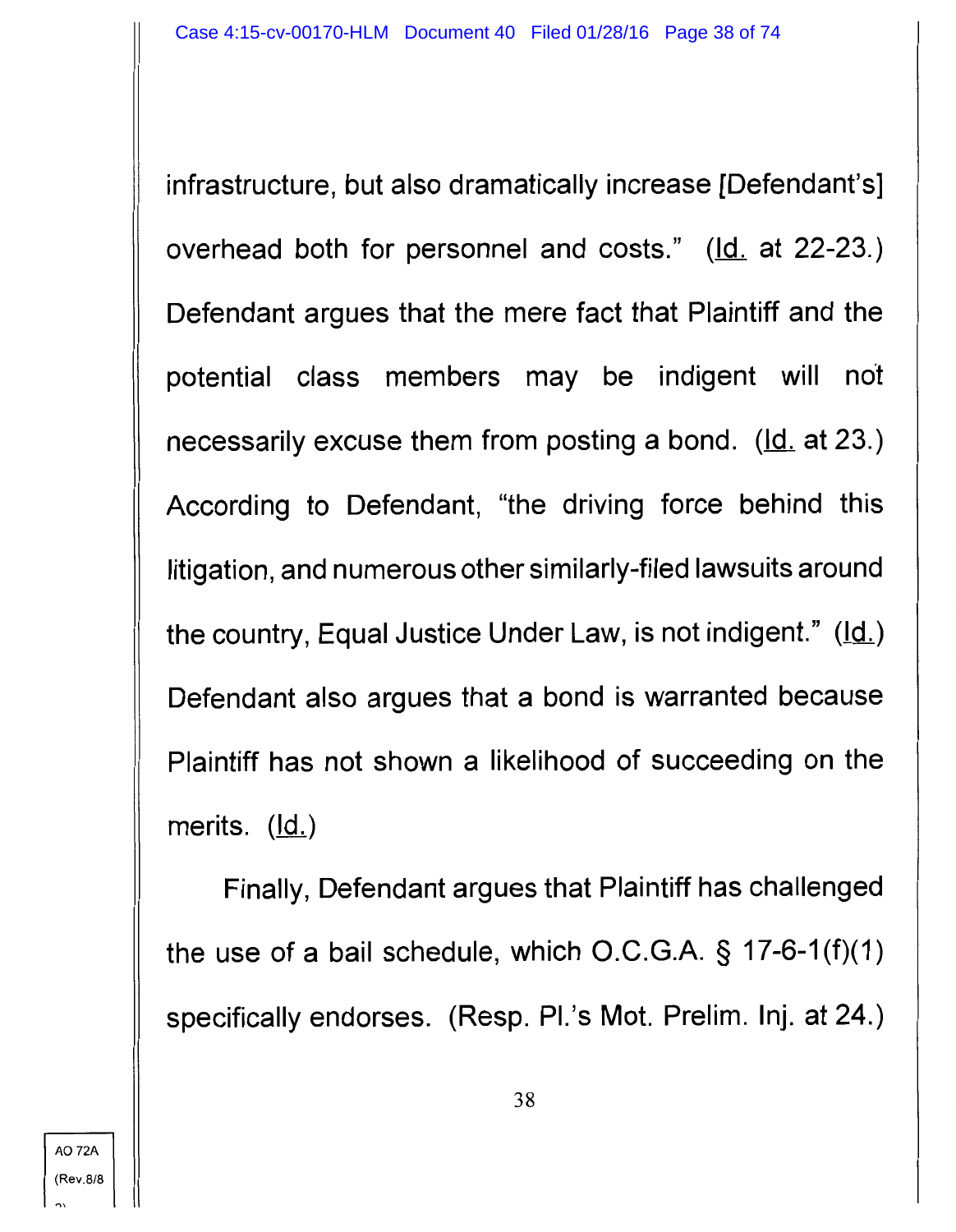According to Defendant, "for Plaintiff to actually win his challenge to [Defendant's] use of a bail schedule, Plaintiff, in reality, will have to ask this Court to find O.C.G.A. § 17-6-  $1(f)(1)$  to be unconstitutional." ( $\underline{Id.}$ ) Defendant complains that Plaintiff has not added the State of Georgia as a party or given notice to Georgia's Attorney General, which is required by 28 U.S.C. § 2403(b) and O.C.G.A. § 9-4-7(c). (Id. at 24-25.) At a minimum, Defendant contends that "Georgia's Attorney General should be provided notice and invited to intervene in this case."  $Id.$  at 25.)</u>

#### **3. Plaintiff's Reply**

In his reply, Plaintiff points out that he is challenging Defendant's policies, not the facial constitutionality of O.C.G.A. § 17-6-1 (f)(1 ). (Reply Supp. Mot. Prelim. lnj.

'"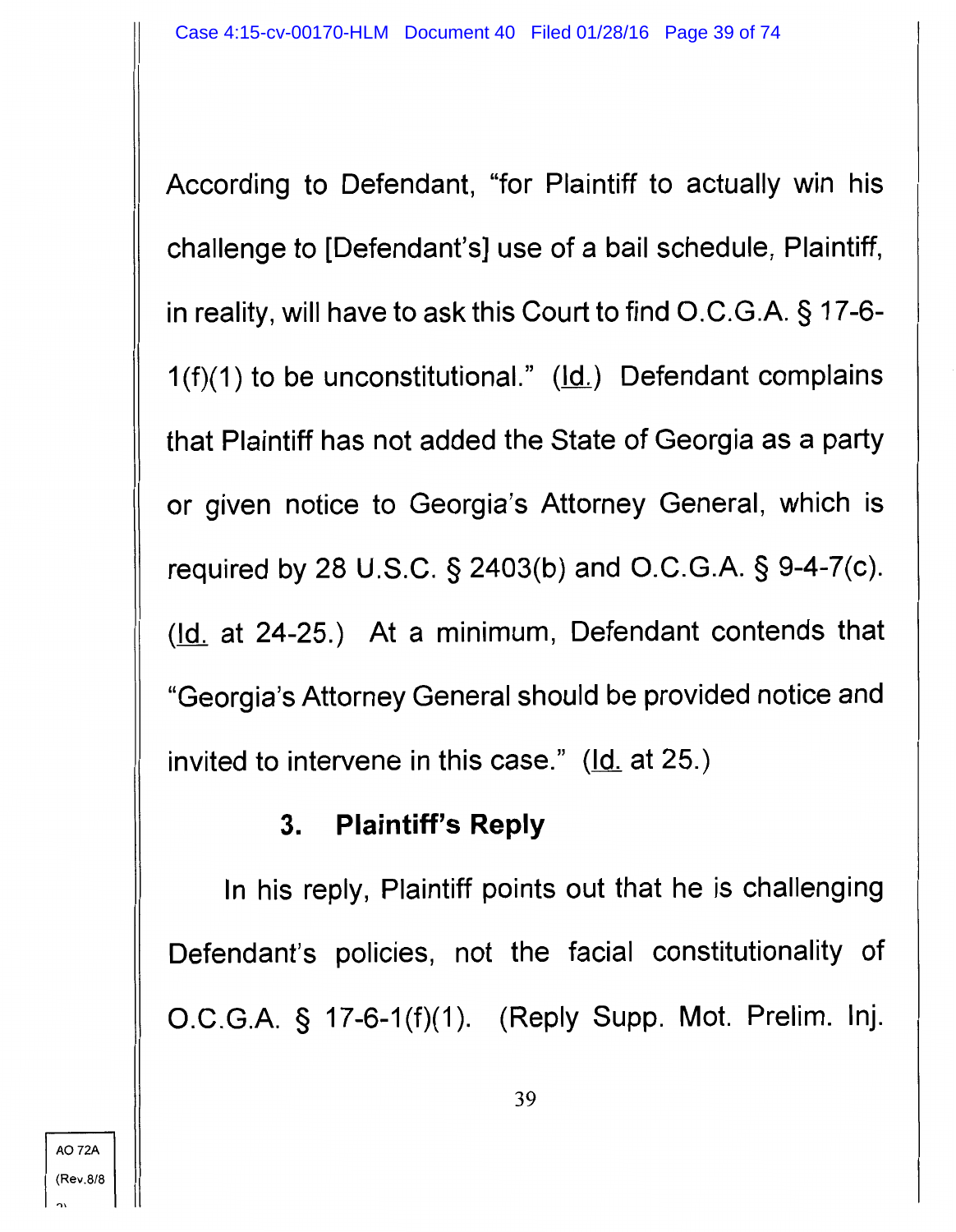(Docket Entry No. 34) at 1.) Plaintiff argues that the fact that Defendant may have adopted new bail procedures in the middle of the case does not moot Plaintiff's claim, particularly where Defendant argues that it did not violate the law.  $(ld. at 3.)$  Plaintiff also contends that the new bail procedures do not cure the constitutional violation that underlies this case.  $(ld.$  at 3-5.) Plaintiff notes: "The new policy is unconstitutional in the same way the old one was. Under the new standing order, [Defendant] simply proposes to hold indigent arrestees for two days instead of four or five days. The same constitutional arguments in Plaintiff's prior briefing apply here." (Id. at 4.) Plaintiff argues that even if the new policy corrected the constitutional violation, it would not moot this case unless Defendant could show that it is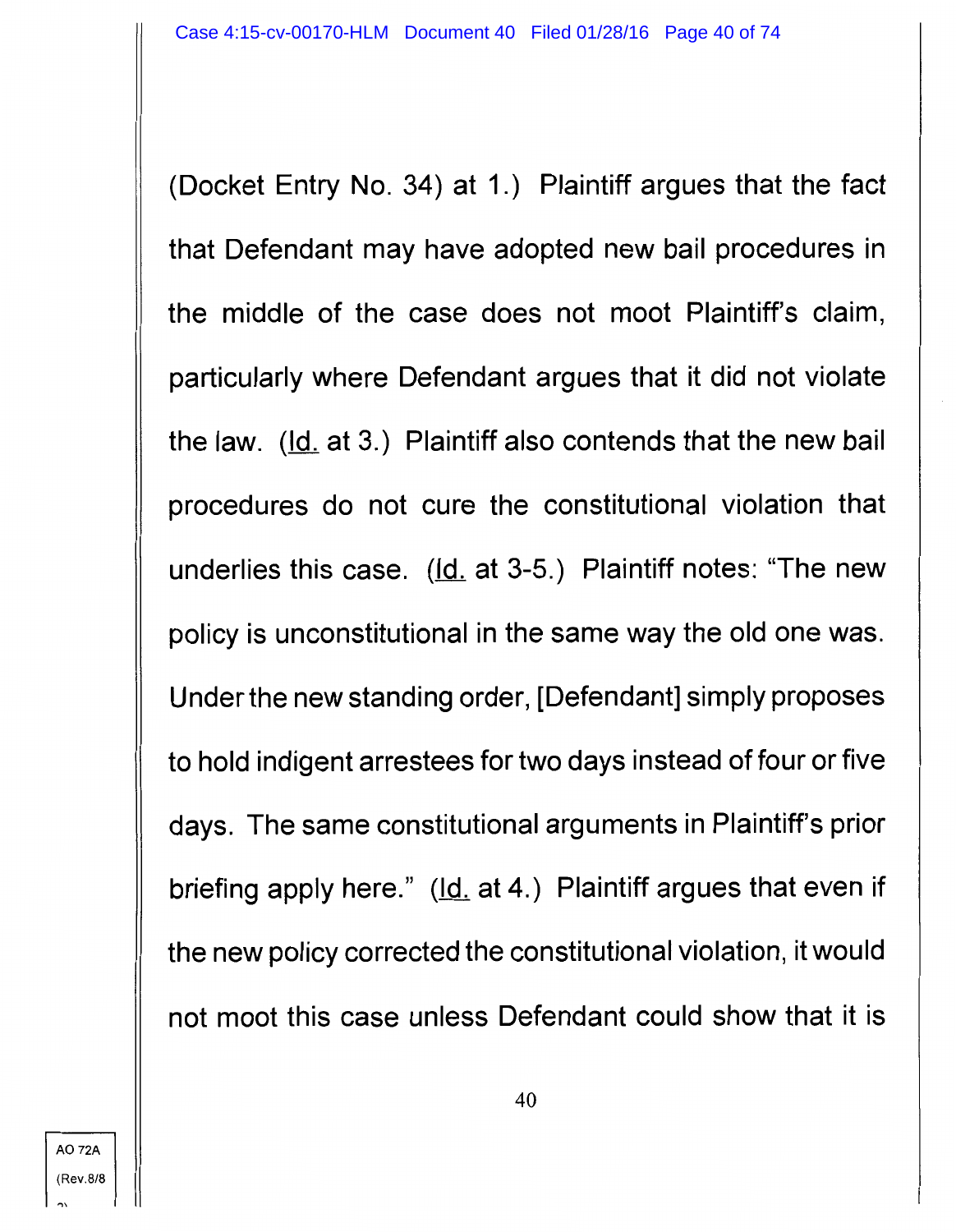absolutely clear that the allegedly wrongful behavior could not reasonably be expected to recur, and that Defendant cannot make that showing.  $(ld.$  at 5-7.) According to Plaintiff, Defendant has not shown that the new policy is permanent, Defendant contends that both bail policies are lawful, and Defendant implemented the new policy nearly three months after Plaintiff filed this lawsuit.  $(\underline{Id.}$  at 6.)

Plaintiff also contends that he has a substantial likelihood of succeeding on the merits of his claims, as the bail policy violates the rights of indigent arrestees. (Reply Supp. Mot. Prelim. lnj. at 7-11.) Plaintiff notes that although Defendant argues that bail schedules are not categorically unconstitutional and that Georgia has statutory procedures governing setting bail, Plaintiff is not seeking to outlaw bail

 $"$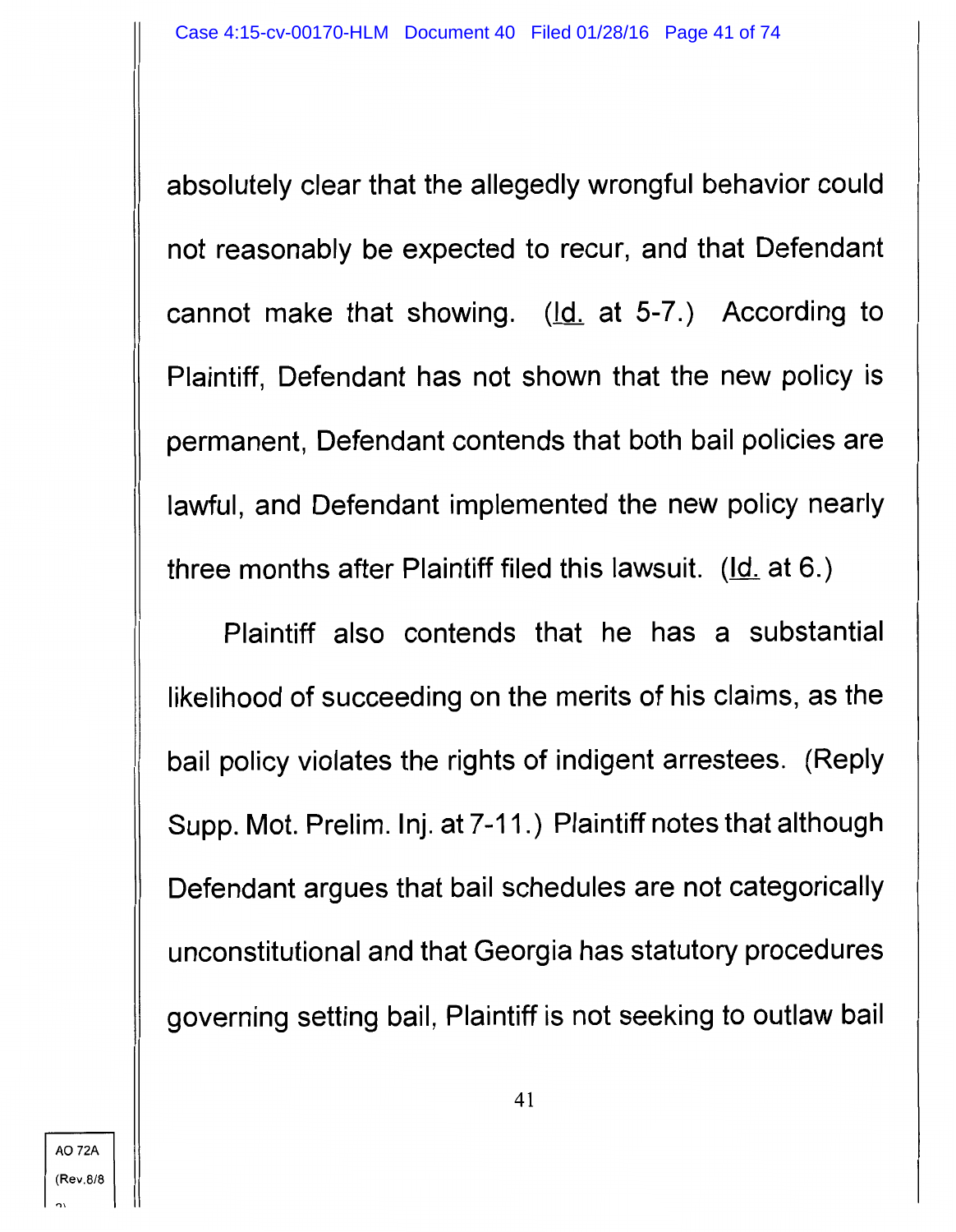schedules and is not challenging Georgia's bail statutes or procedures. (Id. at 9.) Plaintiff observes that "at all times relevant to his complaint, [Plaintiff] was presumed innocent of wrongdoing and thus had no duty to pay a penalty to [Defendant]."  $(\underline{Id.})$  Plaintiff further argues that Defendant's "Response fails to appreciate the significance of depriving a person of liberty or to recognize its heavy burden to justify its detention policy." (Id. at 10.) Plaintiff contends that Defendant cannot satisfy its burden, because (1) "[t]he policy applied to misdemeanor arrestees does not serve a 'legitimate and compelling' interest in protecting society or securing attendance at trial because it tests only arrestees' immediate financial resources, not their flight risk or danger to the community" ( $id$ . at 11); and (2) "the policy is not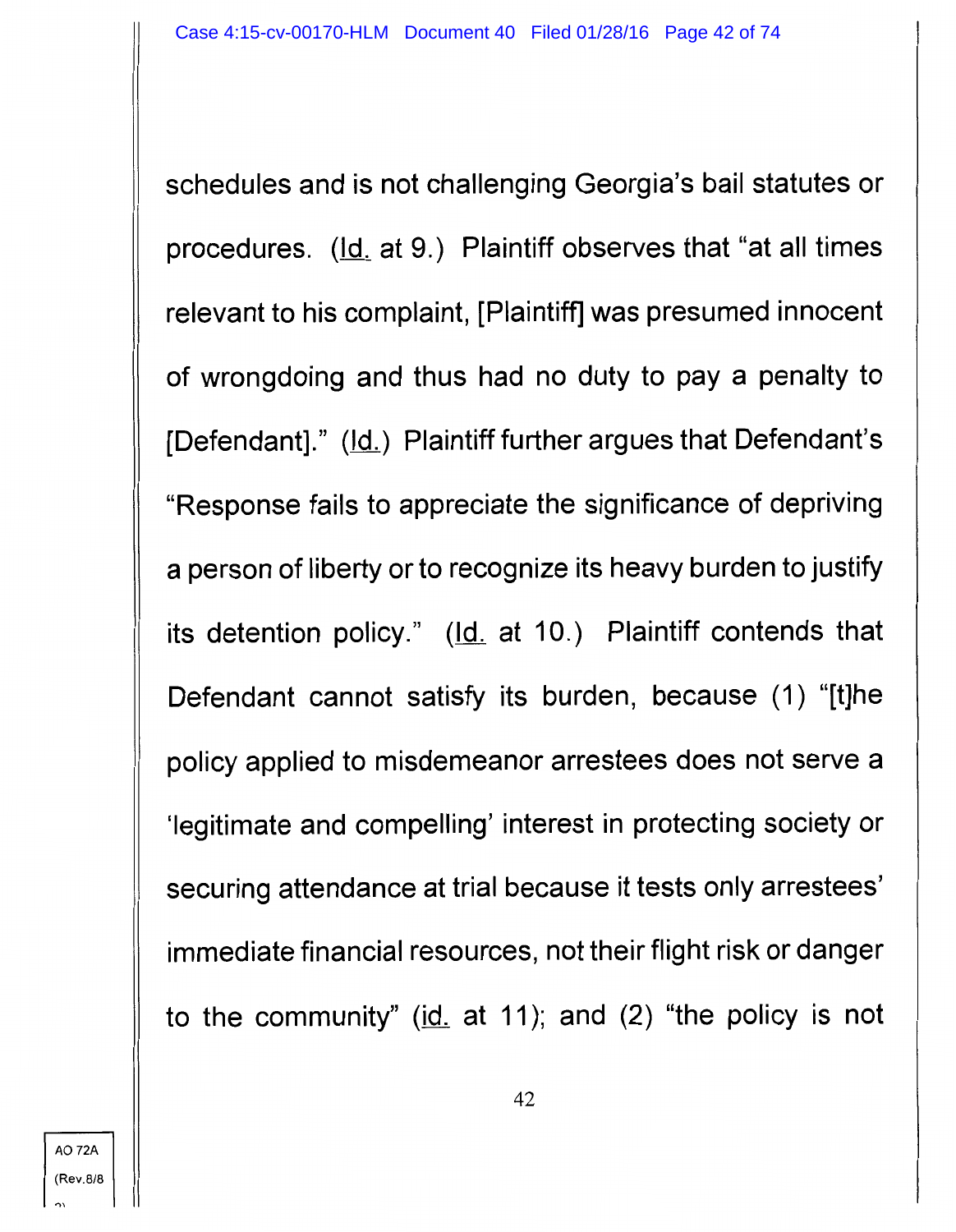'closely tailored to effectuate' compelling interests, since everyone can be released on bail, no matter how likely they are to abscond or reoffend, as long as they pay a predetermined sum" (id.).

Plaintiff also contends that Defendant is responsible for the bail policy, noting that the municipal court judge acts on behalf of Defendant, as does the police chief who enforces the policy. (Reply Supp. Mot. Prelim. lnj. at 12-17.) Plaintiff points out: "[Defendant's] claim that it does not control the policy fatally undermines its mootness argument. [Defendant] claims that it is merely following the direction of a person whom [Defendant] claims that it cannot control. If [Defendant] cannot control that person, then it cannot ensure that the person will not revert to the old policy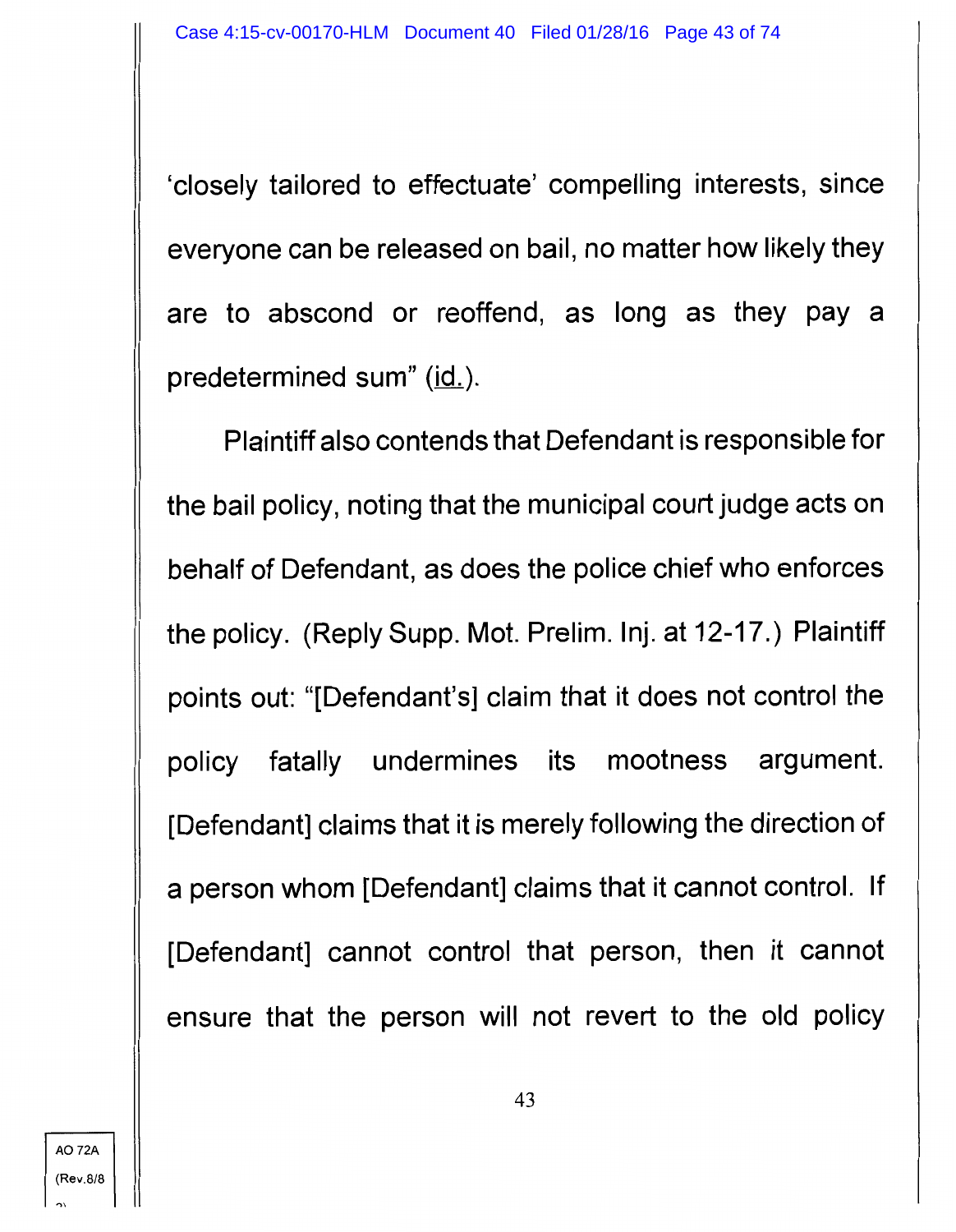tomorrow." (Id. at 12 n.10.) According to Plaintiff, under Georgia law, a municipal court is a municipal office of a municipality and acts on behalf of the municipality, not the State. (Id. at 13.) Plaintiff points out that Defendant exercises significant powers over the municipal court, and any claim that Defendant has little authority to change that court's bail practices results from Defendant's decision to take a hands-off approach to the municipal court, not from a requirement of Georgia law. (Id. at 13-15.) Plaintiff also notes that, even if the municipal judge is not a policymaker for Defendant in this area, the police chief is the custodian of all Defendant's arrestees and can be enjoined from committing constitutional violations through enforcing the bail policy. (Id. at 15-17.)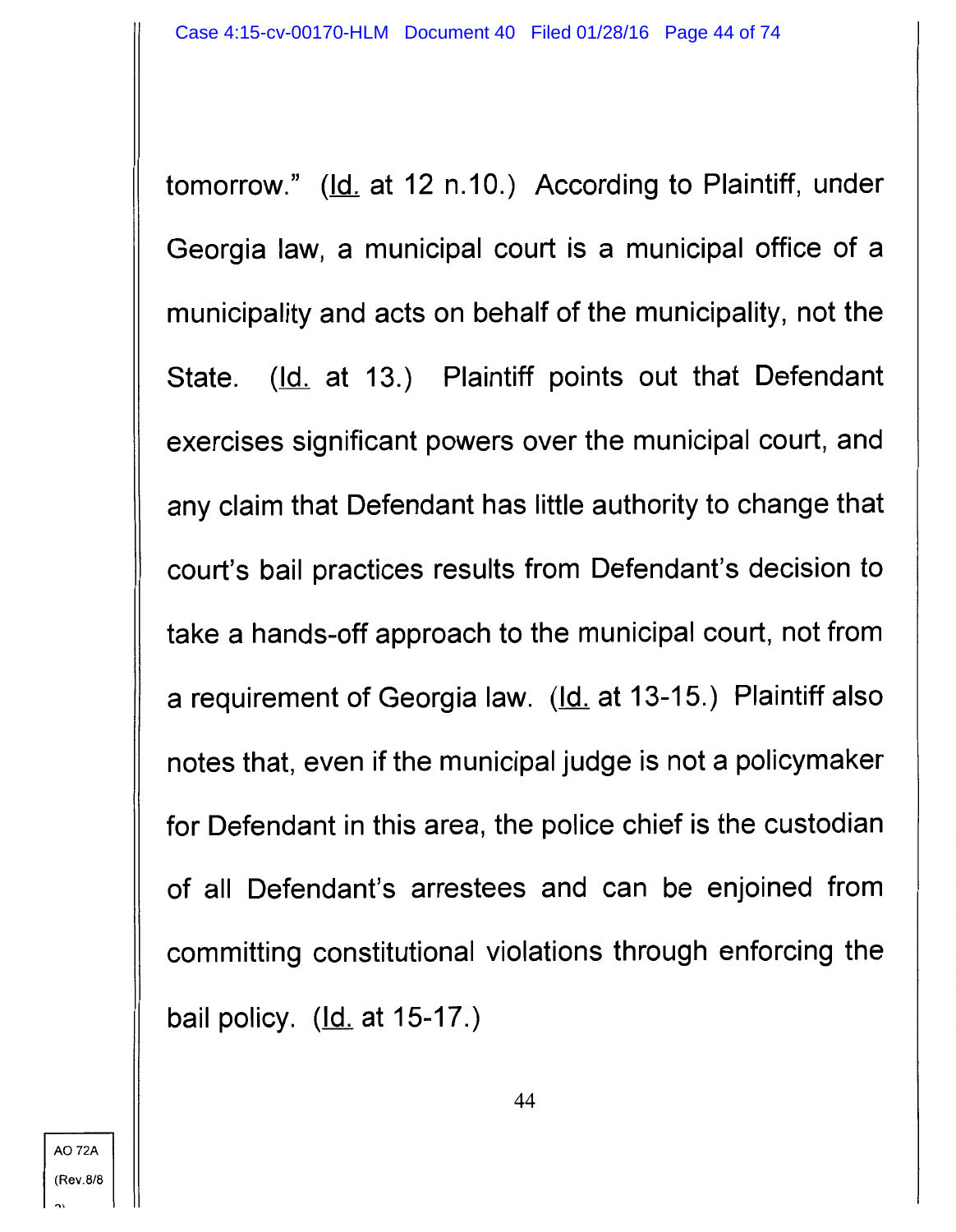Plaintiff further notes that this is not a case in which Plaintiff seeks habeas relief, as a favorable result would not necessarily cause Plaintiff to be released from prison faster. (Reply Supp. Mot. Prelim. lnj. at 17-20.) As such, Plaintiff argues that he can bring this action under§ 1983 instead of via a habeas petition.  $(ld)$ 

Plaintiff also argues that the relief sought in this case would not require the Court to invalidate O.C.G.A. § 17-6- 1 (f)(1) or to ban bail schedules. (Reply Supp. Mot. Prelim. lnj. at 20-21.) As such, Plaintiff contends that the State Attorney General need not be given notice of this action and an opportunity to intervene.  $(\underline{Id.})$ 

Plaintiff next contends that he and the putative class members will suffer irreparable harm absent an injunction,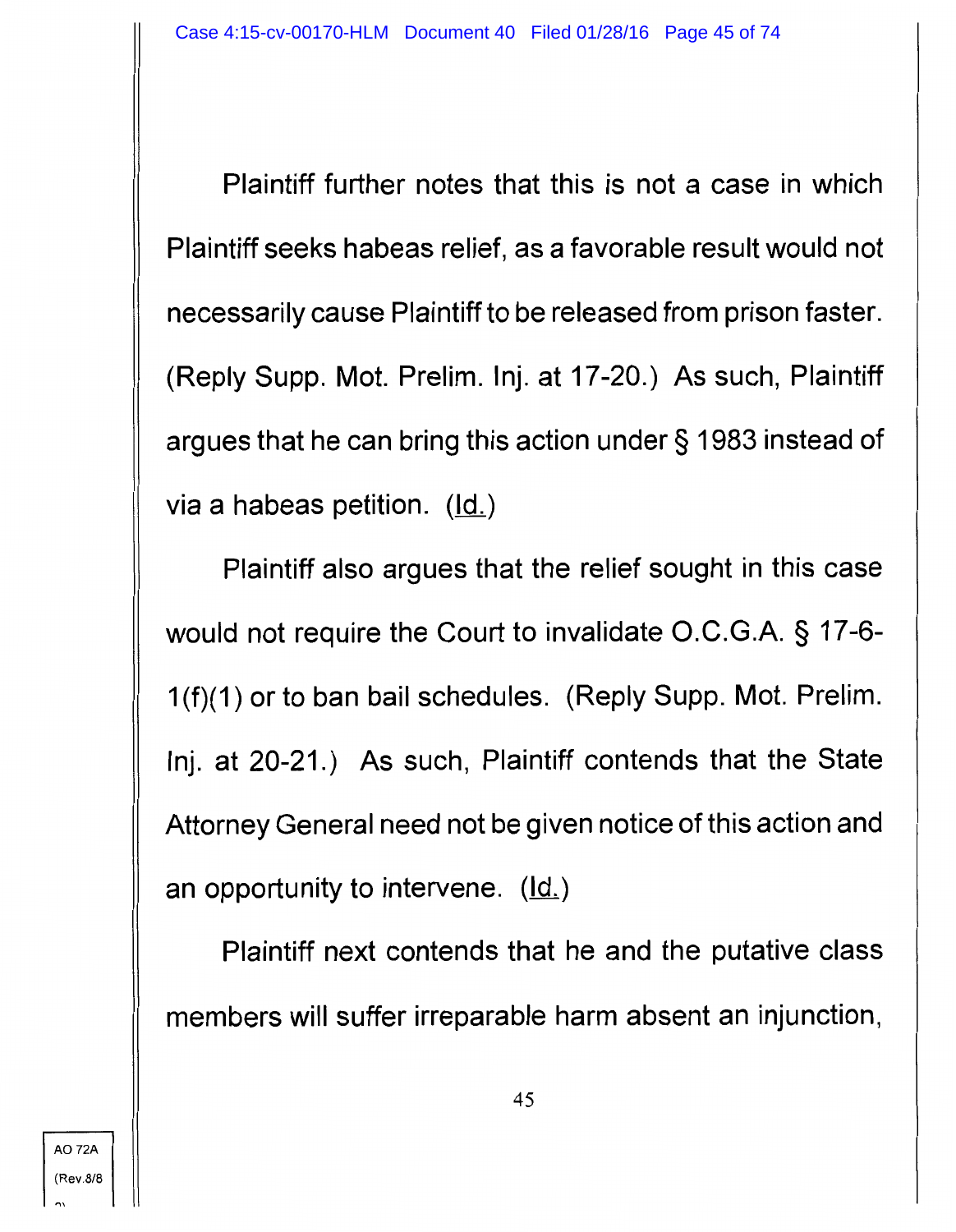as they will suffer unnecessary deprivations of liberty. (Reply Supp. Mot. Prelim. lnj. at 21.) Plaintiff argues that the balance of harms favors him, as Defendant can bring its bail system into compliance with the Constitution without wreaking administrative and procedural havoc. (Id. at 21-22.) Finally, Plaintiff contends that injunctive relief will serve the public interest by enjoining an unconstitutional policy. (Id. at 22.)

Plaintiff also argues that the Court should waive the security bond requirement. (Reply Supp. Mot. Prelim. lnj. at 22-23.) Plaintiff notes that he is indigent and that the Court has discretion to waive bond. (Id. at 22.) Plaintiff further notes that the Court may waive a bond where the plaintiff is indigent.  $(\underline{Id}$  at 23.)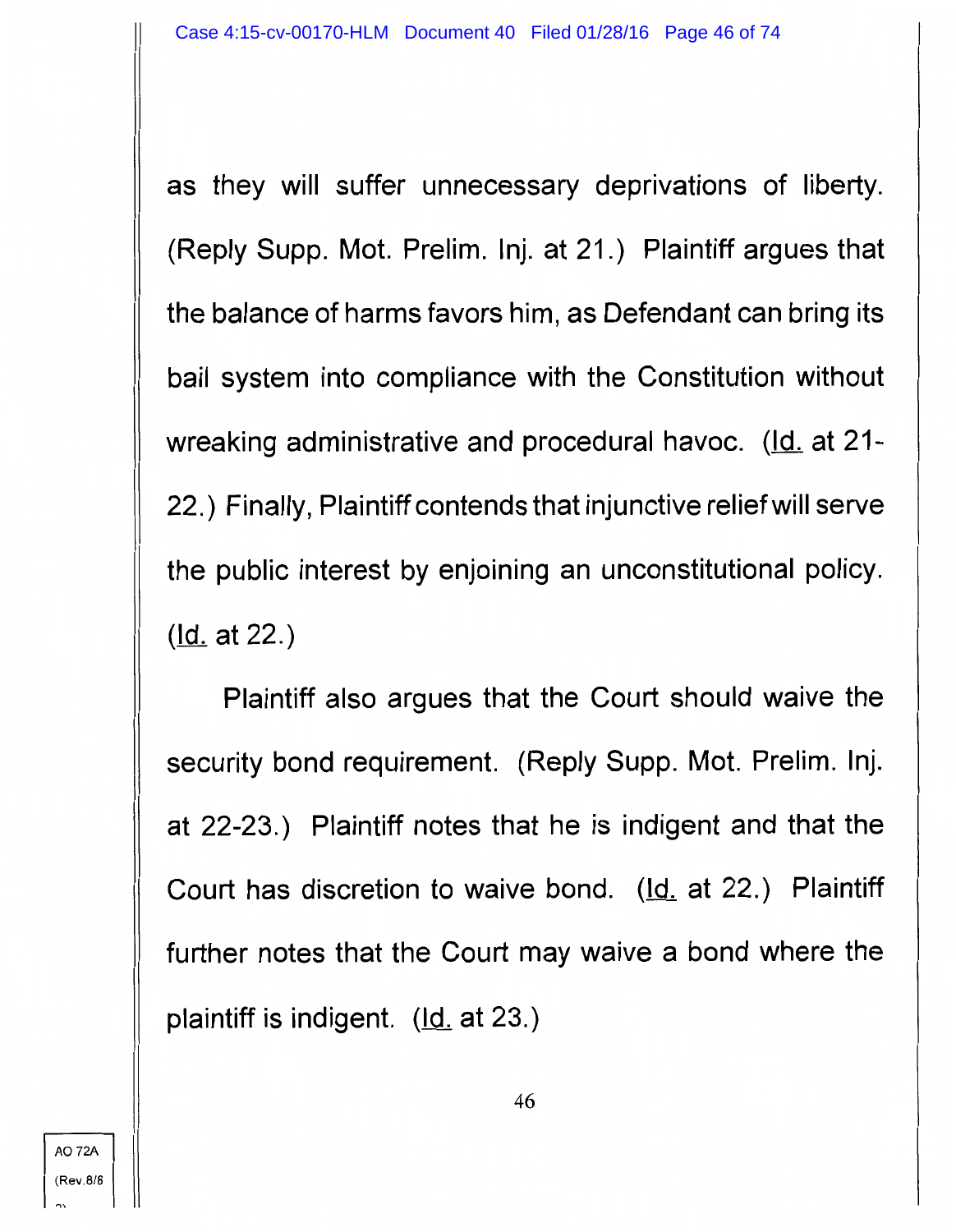# **C. Discussion**

# **1. Standard for Obtaining an Injunction**

A party seeking a temporary restraining order or preliminary injunction must show: (1) a substantial likelihood of success on the merits; (2) that it will suffer irreparable injury unless the injunction is issued; (3) that the threatened injury outweighs the harm the temporary restraining order would inflict on the non-movant; and (4) that the temporary restraining order would not be adverse to the public interest. LSSI Data Corp. v. Comcast Phone, LLC, 696 F.3d 1114, 1119 (11th Cir. 2012). "[A] [temporary restraining order or preliminary injunction] is an extraordinary and drastic remedy that should not be granted unless the movant clearly carries its burden of persuasion on each of these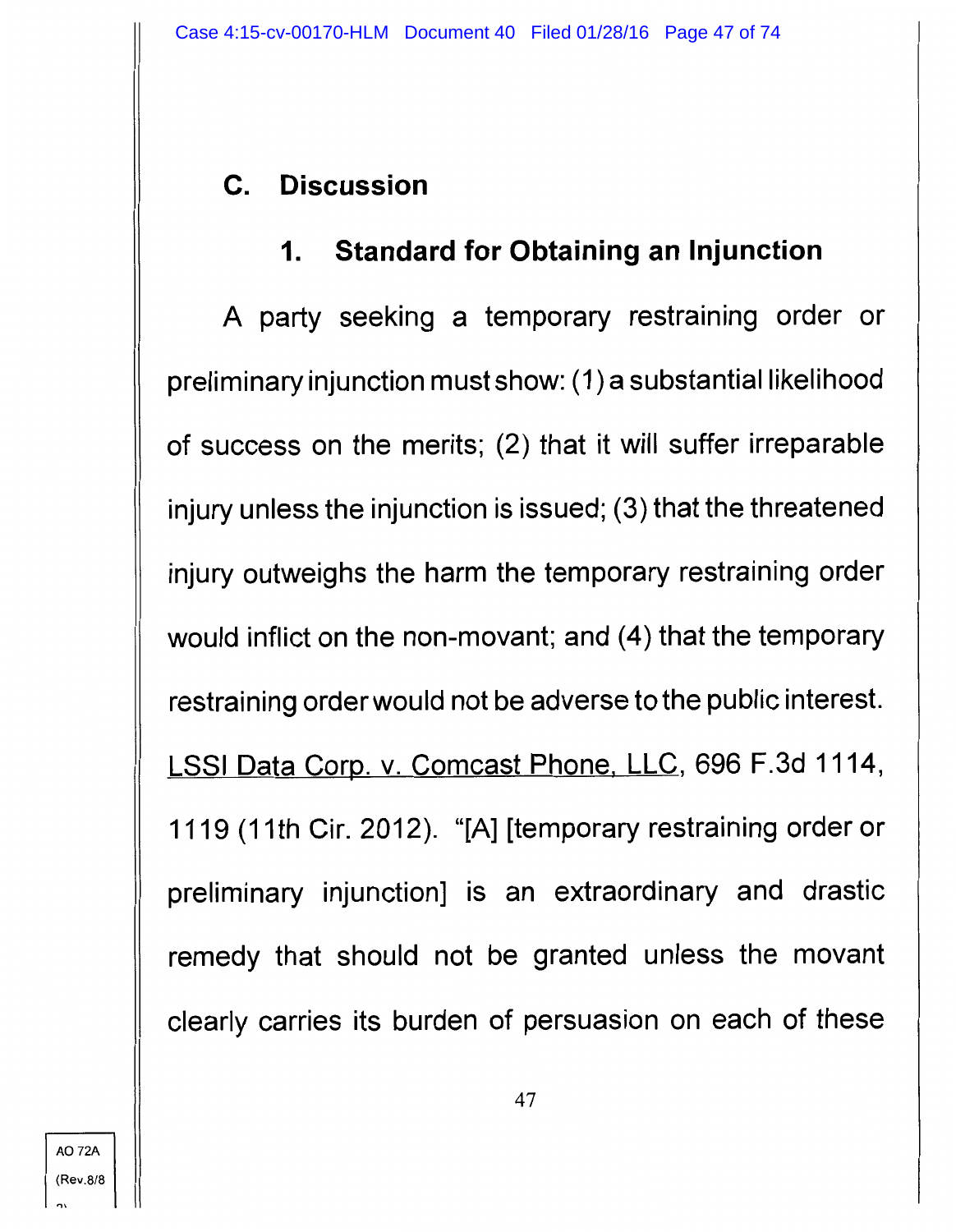prerequisites." SunTrust Bank v. Houghton Mifflin Co., 252 F.3d 1165, 1166 (11th Cir. 2001) (per curiam) (citation omitted). "The standard for a permanent injunction is essentially the same as for a preliminary injunction except that the plaintiff must show actual success on the merits instead of a likelihood of success." Klay v. United Healthgroup, Inc., 376 F.3d 1092, 1097 (11th Cir. 2004) (internal quotation marks and citation omitted).

### **2. Substantial Likelihood of Success**

For the following reasons, the Court finds that Plaintiff has a substantial likelihood of succeeding on the merits of his claims. Certainly, keeping individuals in jail solely because they cannot pay for their release, whether via fines, fees, or a cash bond, is impermissible. Tate v. Short, 401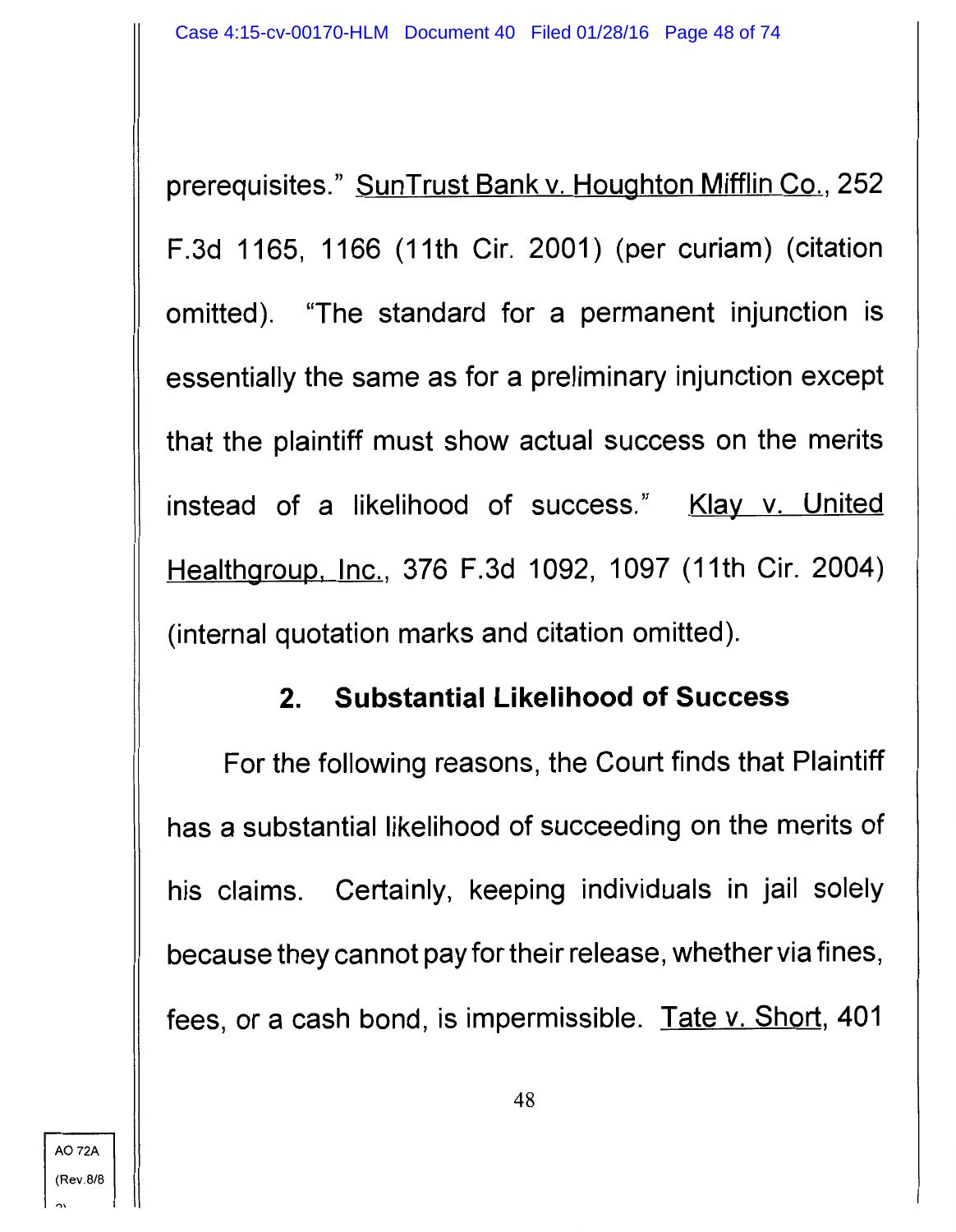U.S. 395, 398 (1971 ); Williams v. Illinois, 399 U.S. 235, 240- 41 (1970); Smith v. Bennett, 365 U.S. 708, 709 (1961); Griffin v. Illinois, 351 U.S. 12, 19 (1956). Any bail or bond scheme that mandates payment of pre-fixed amounts for different offenses to obtain pretrial release, without any consideration of indigence or other factors, violates the Equal Protection Clause.

The Equal Protection Clause of the Fourteenth Amendment generally prohibits "punishing a person for his poverty." See Bearden v. Georgia, 461 U.S. 660, 671 ( 1983 ). This principle has special implications as it relates to depriving a person of his liberty. Attempting to incarcerate or to continue incarceration of an individual because of the individual's inability to pay a fine or fee is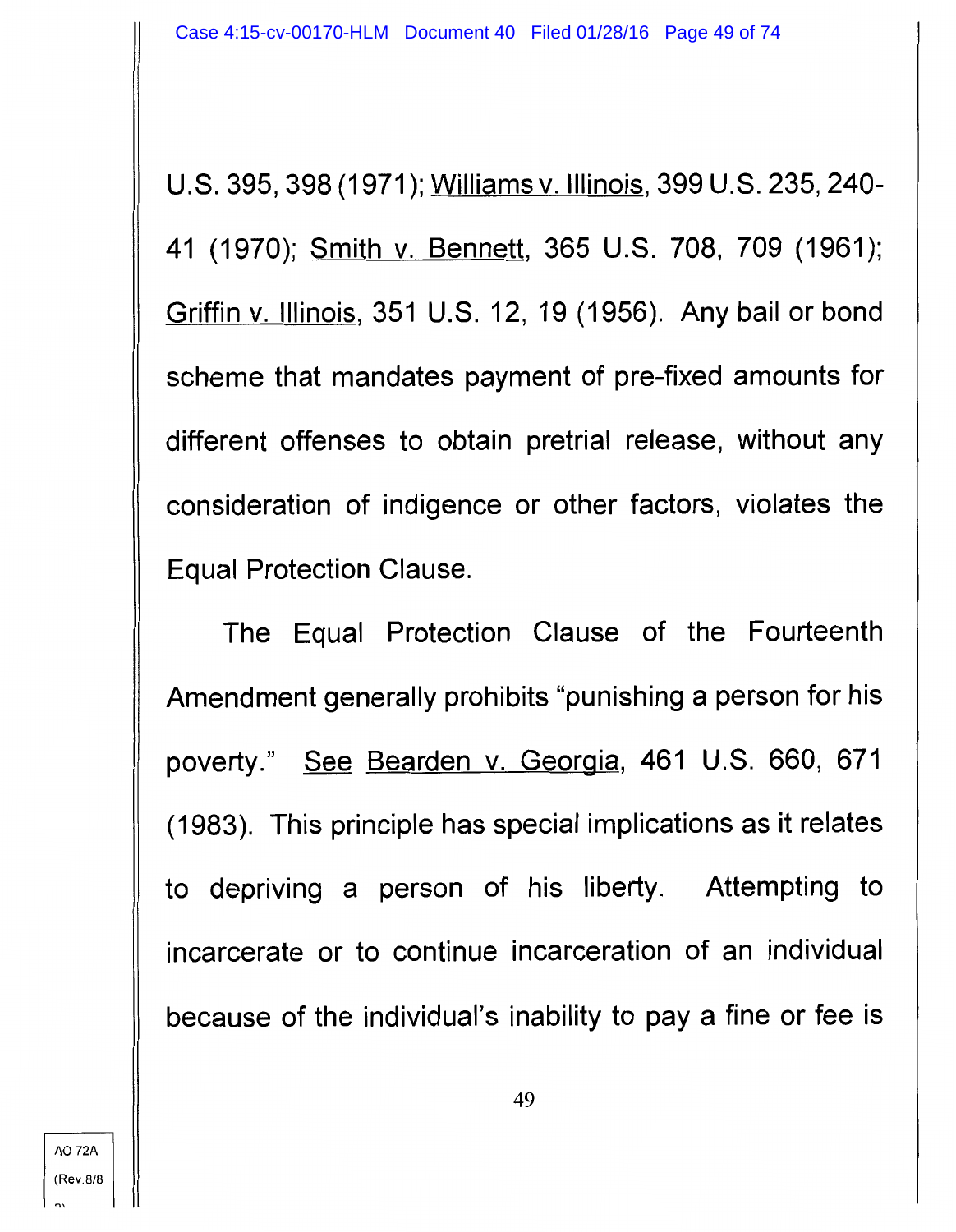impermissible. See Tate, 401 U.S. at 397-98 ("Although the instant case involves offenses punishable by fines only, petitioner's imprisonment for nonpayment constitutes precisely the same unconstitutional discrimination since .. . petitioner was subjected to imprisonment solely because of his indigency." (footnote omitted)); Williams, 399 U.S. at 240-41 ("We conclude that when the aggregate imprisonment exceeds the maximum period fixed by the statute and results directly from an involuntary nonpayment of a fine or court causes we are confronted with an impermissible discrimination that rests on ability to pay."); see also Smith, 365 U.S. at 709 ("We hold that to interpose any financial consideration between an indigent prisoner of the State and his exercise of a state right to sue for his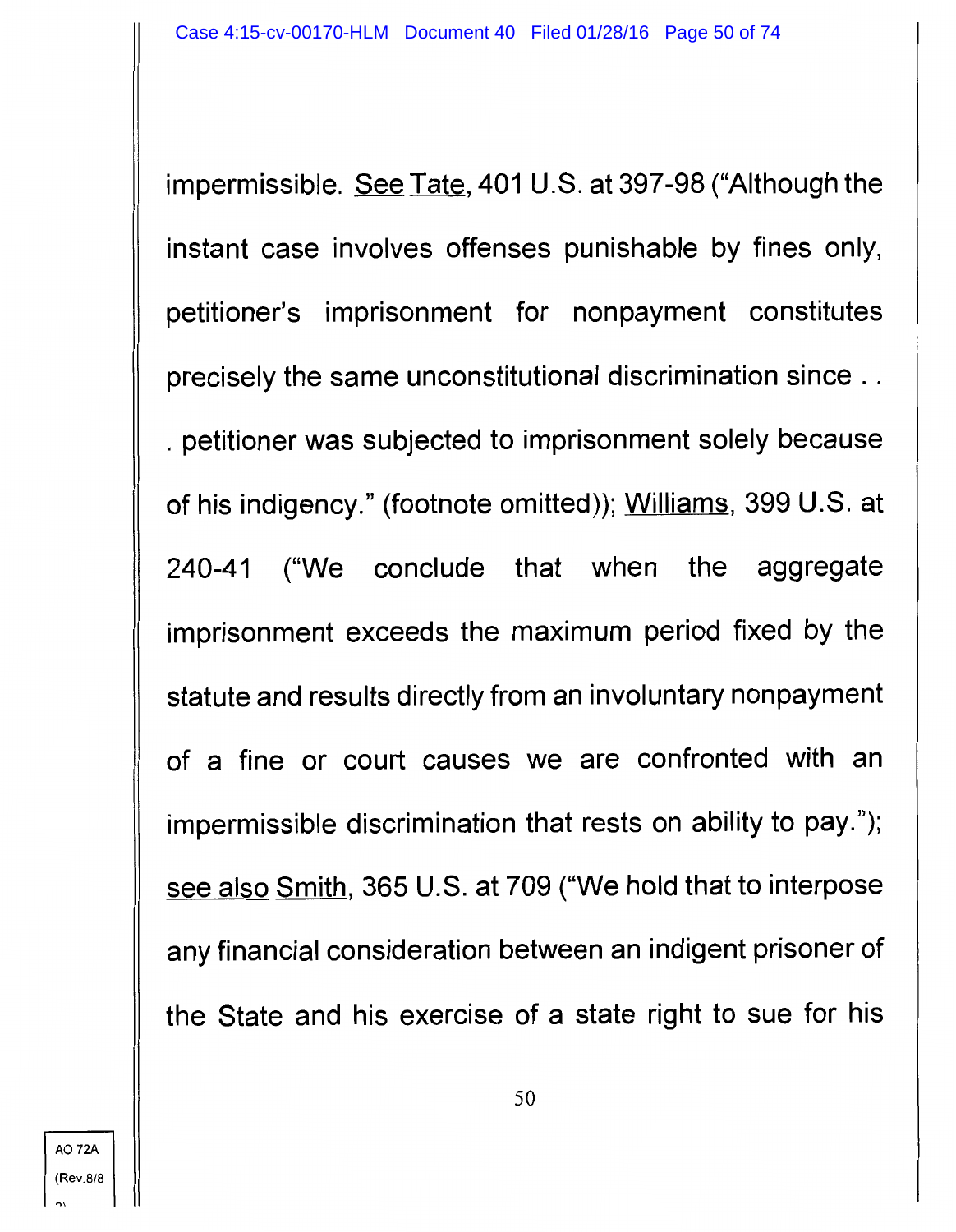liberty is to deny that prisoner the equal protection of the laws."). This is especially true where the individual being detained is a pretrial detainee who has not yet been found guilty of a crime. See Pugh, 572 F.2d at 1056 ("We view such deprivation of liberty of one who is accused but not convicted of crime as presenting a question having broader effects and constitutional implications than would appear from a rule stated solely for the protection of litigants.").<sup>1</sup>

The former United States Court of Appeals for the Fifth Circuit has observed that a bond scheme that did not take into account indigency would fail to pass constitutional

A072A (Rev.8/8

<sup>1</sup> 0pinions of the United States Court of Appeals for the Fifth Circuit issued prior to October 1, 1981, the date marking the creation of the United States Court of Appeals for the Eleventh Circuit, are binding precedent on this Court. Bonner v. City of Prichard. Ala., 661 F.2d 1206, 1209-11 (11th Cir. 1981) (en bane).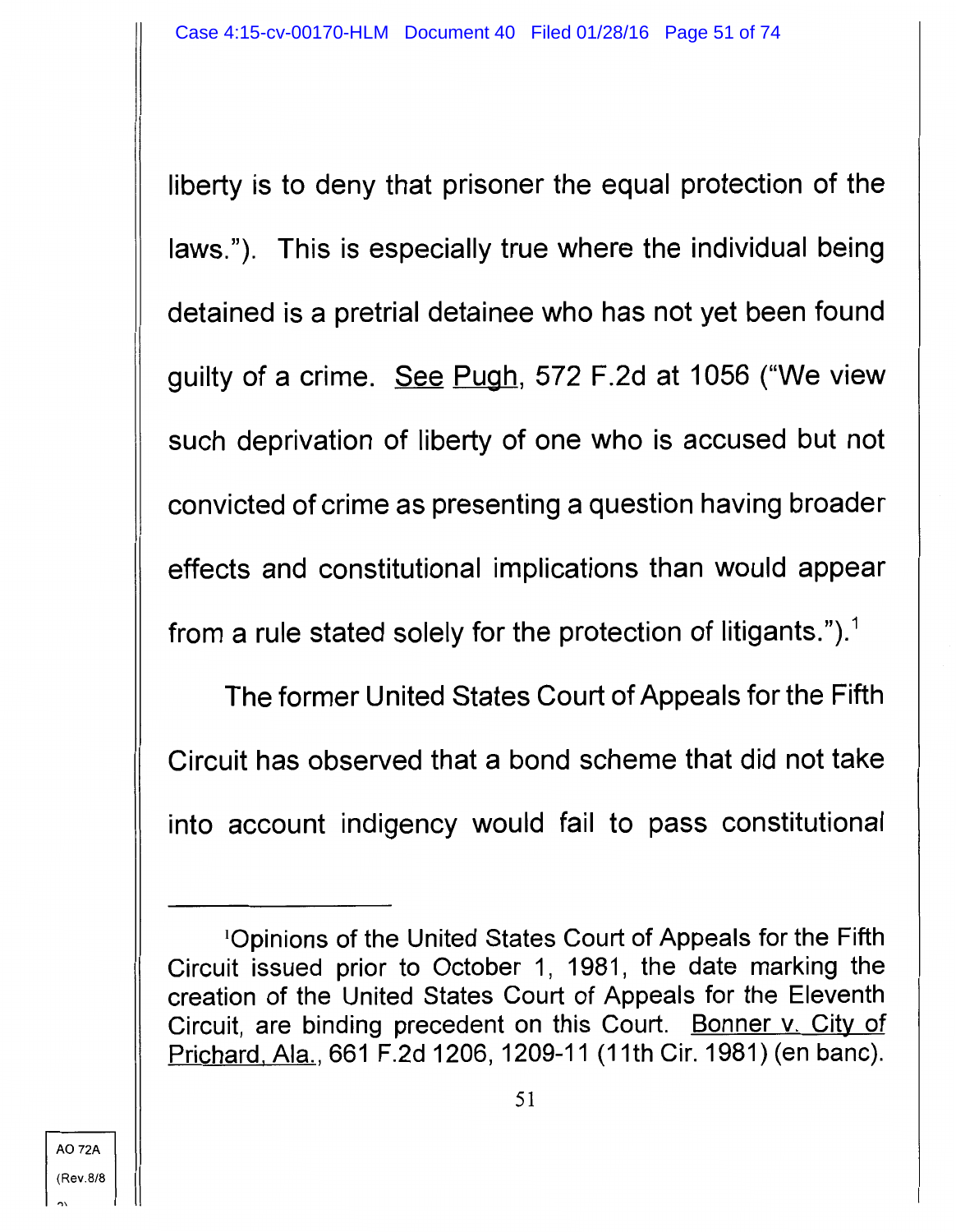muster. See Pugh, 572 F.2d at 1057 ("Utilization of a master bond schedule provides speedy and convenient release for those who have no difficulty in meeting[] its requirements. The incarceration of those who cannot, without meaningful consideration of other possible alternatives, infringes on both due process and equal protection requirements." (footnote omitted)).<sup>2</sup> Indeed, several recent cases that have addressed the issue have concluded that such a scheme is unconstitutional. Cooper v. City of Dothan, Case No. 1:15-CV-425-WKW [WO], slip op. at 3-4 (M.D. Ala. June 18, 2015) (finding that a plaintiff

A072A (Rev.8/8

<sup>2</sup> The Fifth Circuit described a "master bond schedule" as "a schedule with the amount of a bond specified for each listed offense," which "contemplates that each accused's pretrial money bail is to be set automatically on the basis of the offense charged." Pugh, 572 F.2d at 1057 n.6.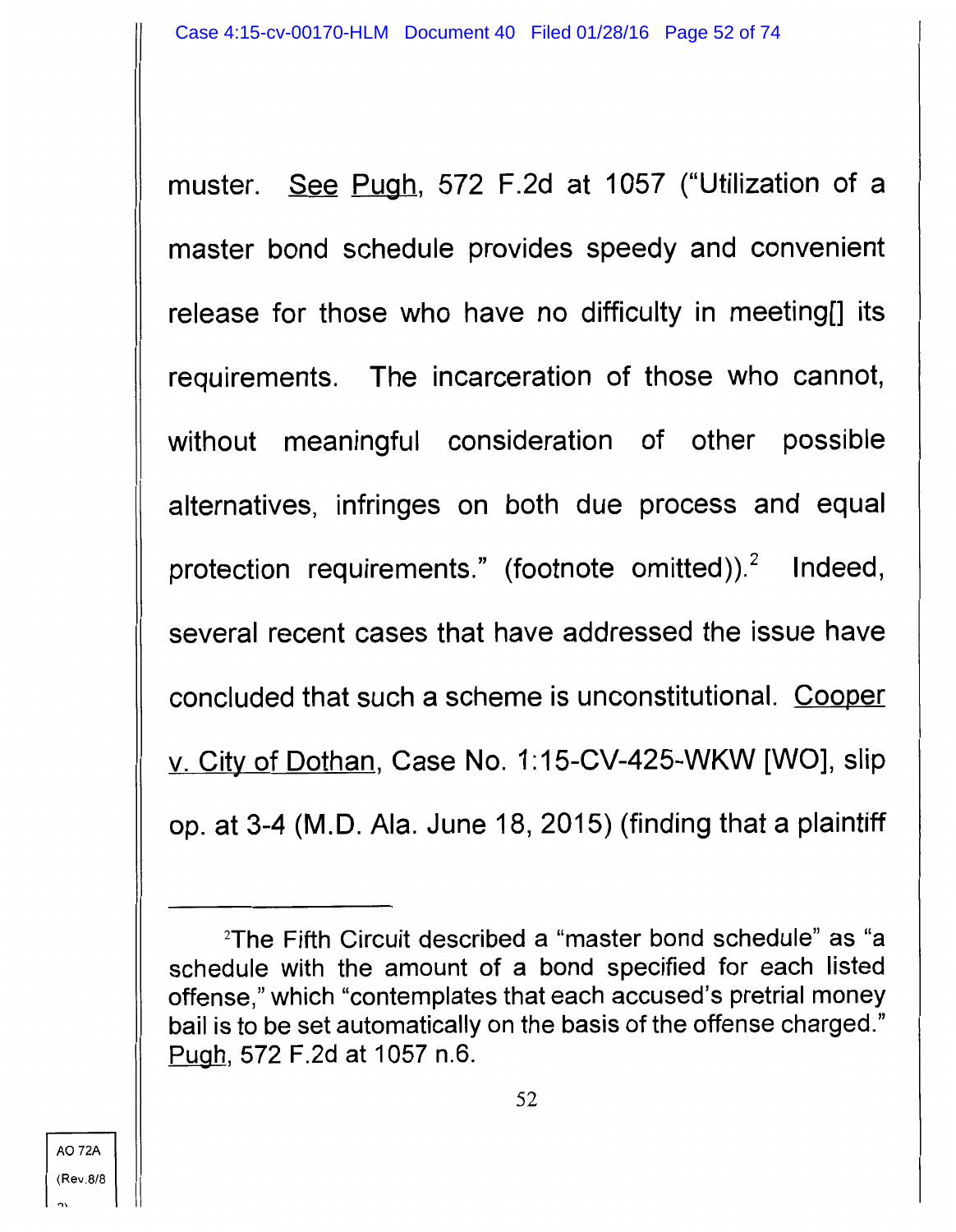had a substantial likelihood of success on his challenge to a bond schedule similar to that originally used by Defendant); Pierce v. City of Velda City, Case No. 4:15-cv-570-HEA, slip op. at 1 (E.D. Mo. June 2, 2015) (unpublished). Other courts have indicated that such schemes would be unconstitutional. See United States v. Flowers, 946 F. Supp. 2d 1295, 1301 (M.D. Ala. May 22, 2013) ("It is unconstitutional to keep a defendant in prison longer than the maximum time for her crime merely because she is unable to pay a court-ordered fine, and, similarly, it violates the Constitution's guarantee of equal protection under the laws to convert a fine-only sentence into a prison term based on inability to pay. The Constitution likewise prohibits courts from revoking a term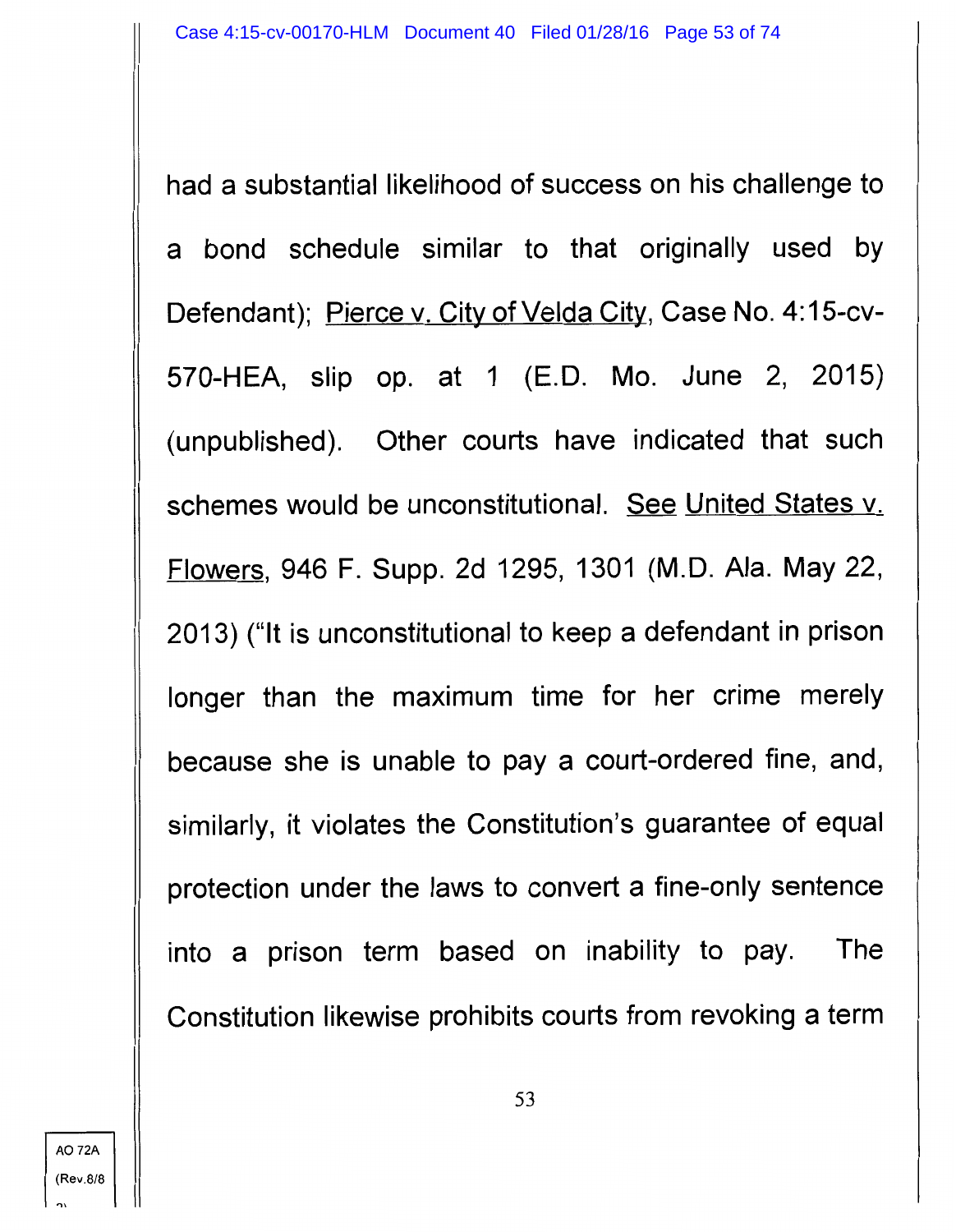of probation for failure to pay a fine or restitution, absent evidence that the probationer's failure to pay was willful. While relative wealth and poverty will inevitably have some effect on the administration of justice, any sentence that subjects a criminal defendant to imprisonment solely because of . . . indigency is constitutionally infirm and cannot stand." (alteration in original) (internal quotation marks and citations omitted)); Williams v. Farrior, 626 F. Supp. 983, 985 (S.D. Miss. Jan. 14, 1986) ("For purposes of the Fourteenth Amendment's Equal Protection Clause, it is clear that a bail system which allows only monetary bail and does not provide for any meaningful consideration of other possible alternatives for indigent pretrial detainees infringes on both equal protection and due process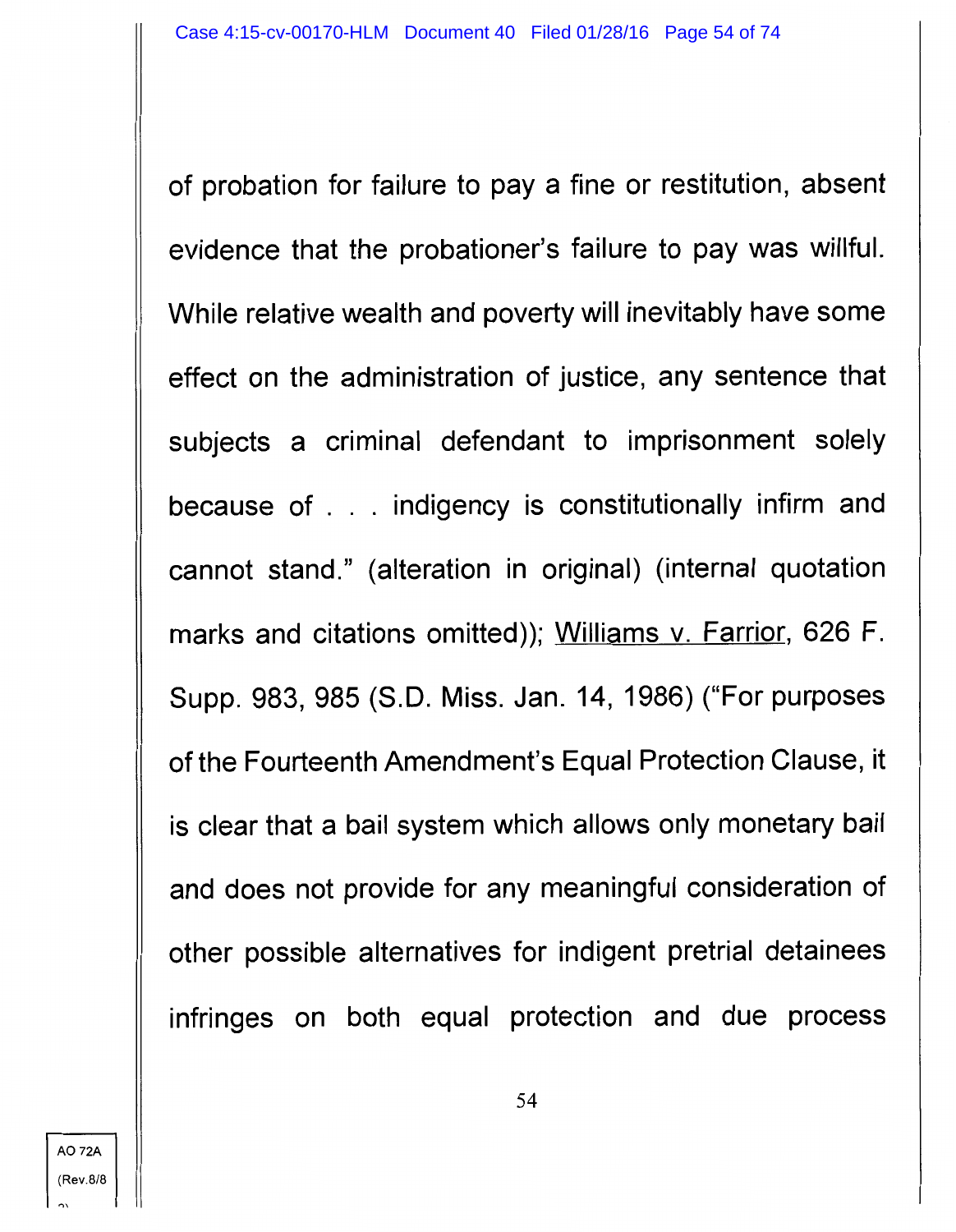requirements."); see also Alabama v. Blake, 642 So. 2d 959, 968 (Ala. 1994) ("Under the scheme established by the Act, a defendant with financial means . . . can obtain immediate release simply by posting bail. However, an indigent defendant charged with a relatively minor misdemeanor who cannot obtain release by cash bail, a bail bond, or property bail, must remain incarcerated for a minimum of three days, and perhaps longer, before being able to obtain judicial public bail. We conclude that, as written, article VII of the Act violates an indigent defendant's equal protection rights guaranteed by the United States Constitution."); Lee v. Lawson, 357 So. 2d 1019, 1024 (Miss. 1979) ("A consideration of the equal protection and due process rights of indigent pretrial detainees leads us to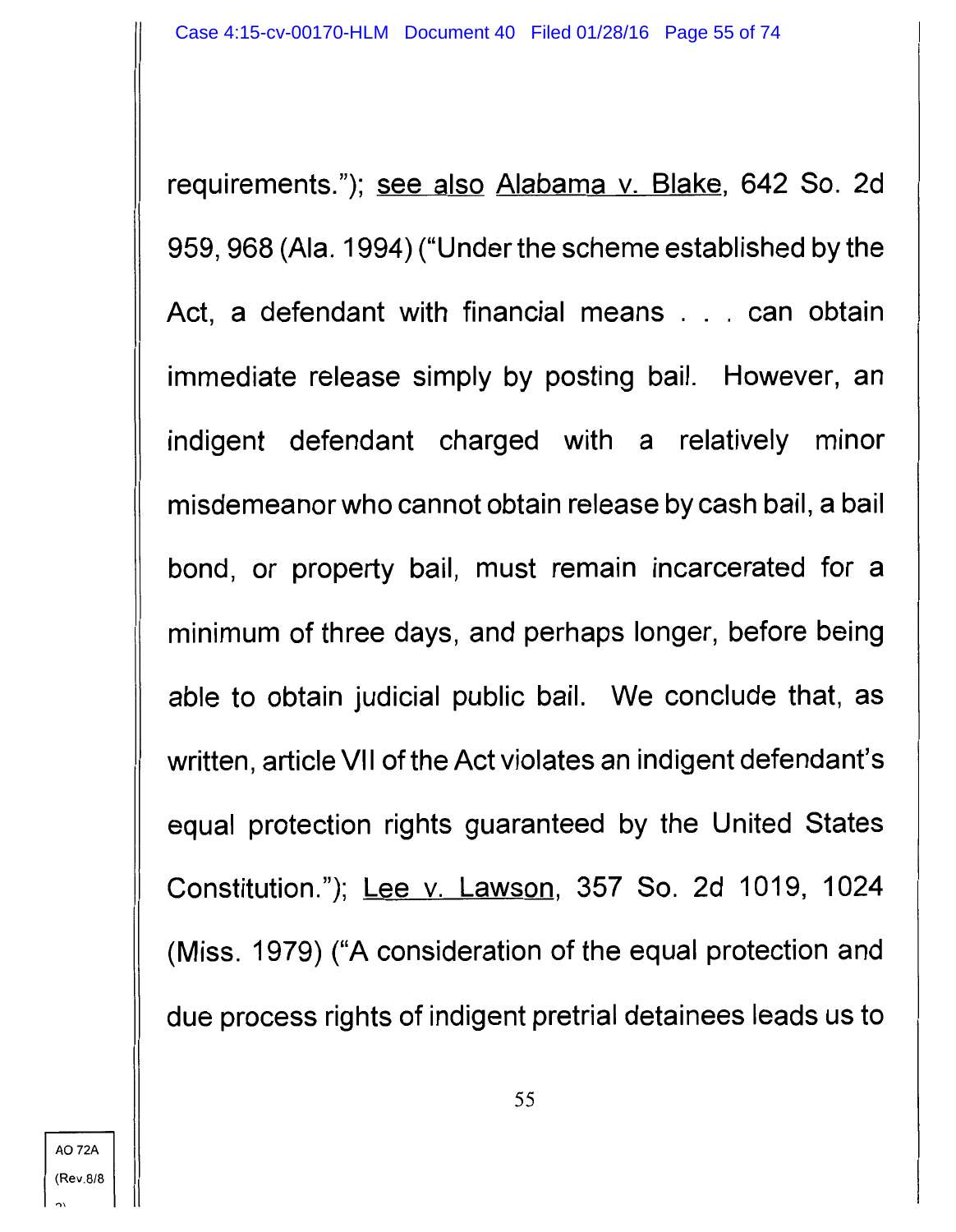the inescapable conclusion that a bail system based on monetary bail alone would be unconstitutional."). The bail policy under which Plaintiff was arrested clearly is unconstitutional. Further, although the Standing Order attempts to remedy the deficiencies of the earlier bail policy, it simply shortens the amount of time that indigent arrestees are held in jail to forty-eight hours. As discussed above, however, any detention based solely on financial status or ability to pay is impermissible.

Second, contrary to Defendant's arguments, Plaintiff has standing to pursue his claims. To satisfy Article Ill's standing requirements, a plaintiff:

[First] must have suffered an injury in fact-an invasion of a legally protected interest which is (a) concrete and particularized, and (b) actual or imminent, not conjectural or hypothetical. Second,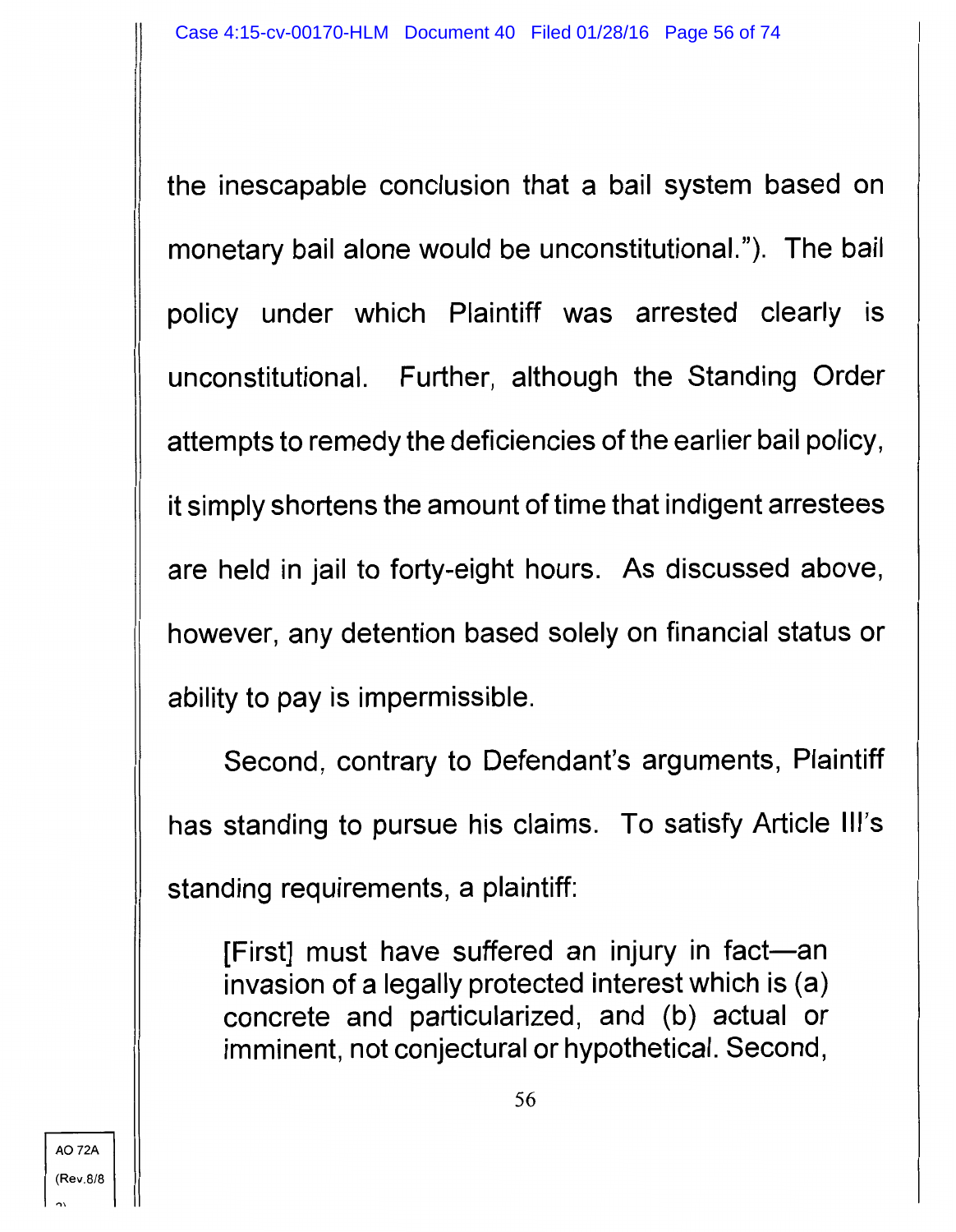there must be a causal connection between the injury and the conduct complained of—the injury has to be fairly traceable to the challenged action of the defendant, and not the result of the independent action of some third party not before the court. Third, it must be likely, as opposed to merely speculative, that the injury will be redressed by a favorable decision.

Lujan v. Defenders of Wildlife, 504 U.S. 555, 560-61 (1992) (internal quotation marks, alterations, and citations omitted). "In a claim for prospective relief, ... a plaintiff must show a real and immediate threat of future harm." Cook v. Bennett, 792 F.3d 1294, 1298 (11th Cir. 2015). Here, Plaintiff was released after his counsel filed this action, later paid his fine, and, as such, was not required to appear in court. The fact that Plaintiff may have been released from jail and eventually paid his fine does not deprive him of standing. When Plaintiff filed this lawsuit, he was detained as a result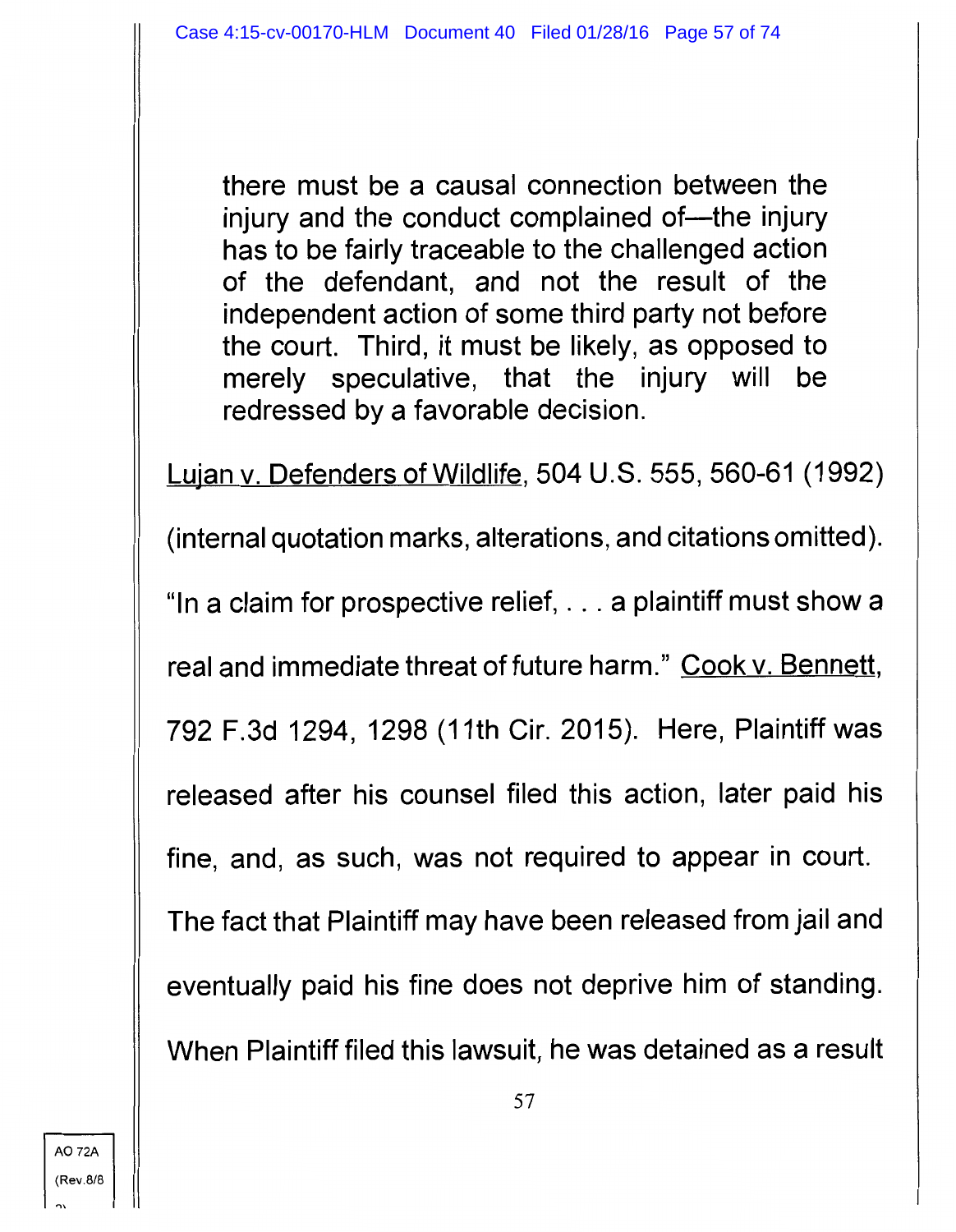of being financially unable to post bond, and his "injury was at that moment capable of being redressed through injunctive relief." Cnty. of Riverside v. McLaughlin, 500 U.S. 44, 51 (1991). Under those circumstances, Plaintiff clearly has standing to pursue his claim.

Further, the fact that Defendant changed its bail policy after Plaintiff filed this lawsuit does not deprive Plaintiff of standing. Defendant's change to its Standing Order came about voluntarily some time after Plaintiff filed this lawsuit, and there is no guarantee that Defendant will not revert back to its previous bail policy at some point. Further, as previously noted, the Standing Order gives rise to some of the same concerns as the previous bail policy. Given Plaintiff's evidence that he is indigent, it is entirely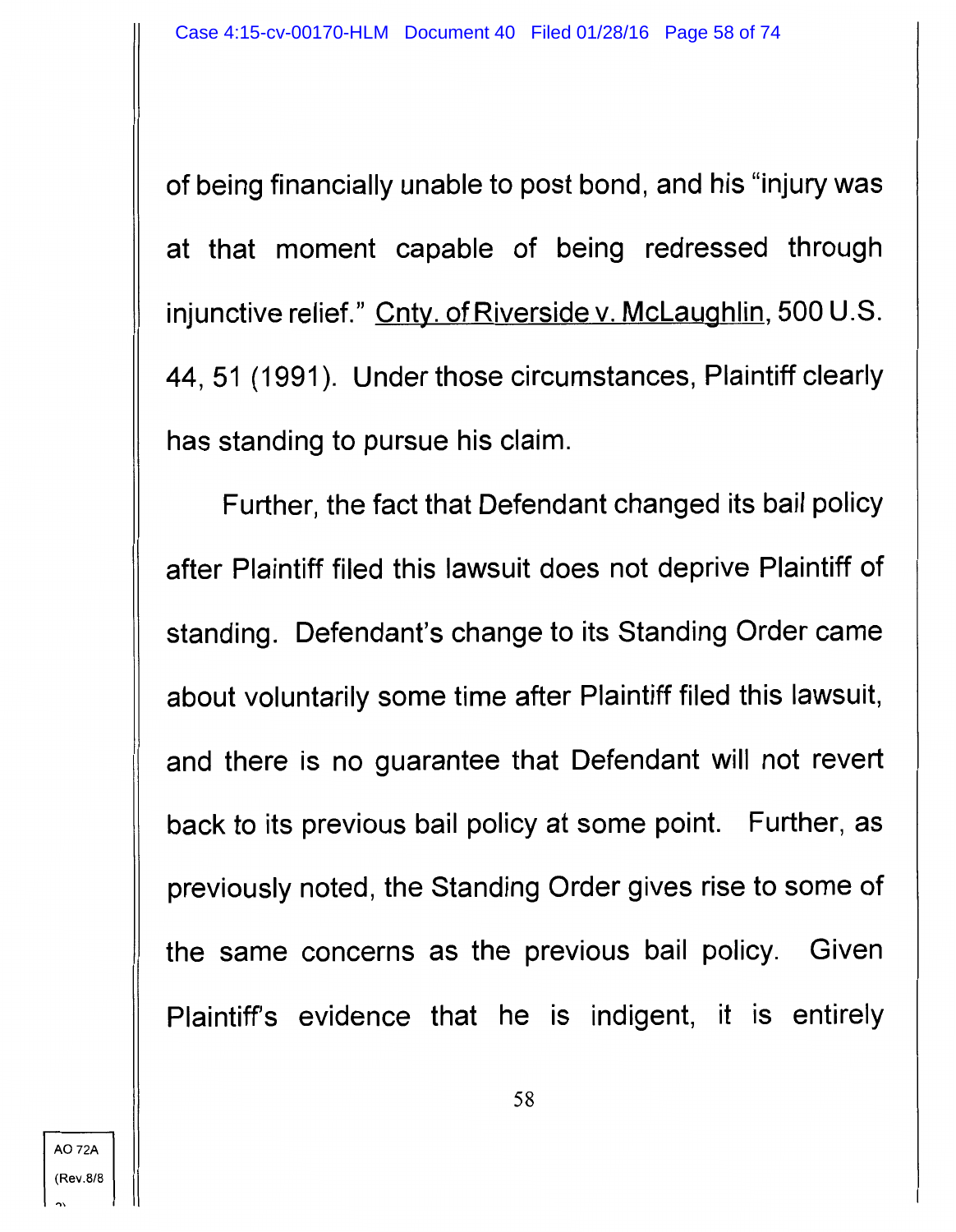foreseeable that Plaintiff might be subject to arrest and detention in violation of his rights even under the new Standing Order. See Church v. City of Huntsville, 30 F.3d 1332, 1338-39 (11th Cir. 1994) (observing that, in lawsuit that sought to bar a city from harassing or removing the plaintiffs from the city because of the plaintiffs' homeless status, the plaintiffs, who were involuntarily homeless, could not "avoid future exposure to the challenged course of conduct in which the City allegedly engages," and could pursue their claims). As such, Defendant's new Standing Order does not deprive Plaintiff of standing or render this case moot.

Defendant's new Standing Order also does not moot this case. "Generally, a case becomes moot only when it is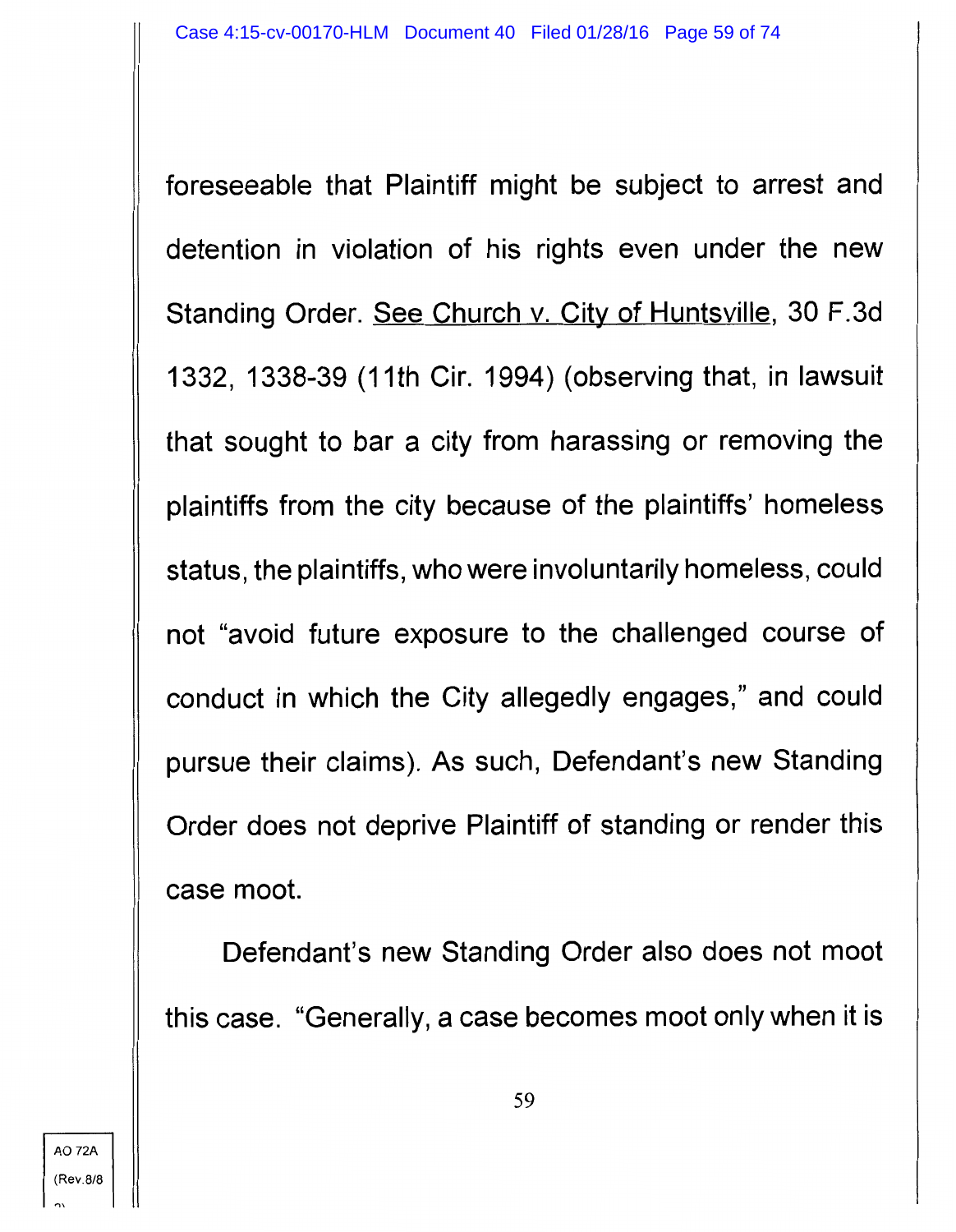impossible for a court to grant any effectual relief whatever to the prevailing party." Cook, 792 F.3d at 1299 (internal quotation marks and citation omitted). "When a defendant voluntarily ceases the activity that forms the basis of the lawsuit, a federal court does not necessarily lose jurisdiction." Id. "Instead, the party asserting mootness must show that subsequent events [have] made it absolutely clear that the allegedly wrongful behavior could not reasonably be expected to recur." Id. (alteration in original) (internal quotation marks and citation omitted). Indeed, "[v]oluntary cessation of offensive conduct will only moot litigation if it is clear that the defendant has not changed course simply to deprive the court of jurisdiction." Id. (internal quotation marks and citation omitted).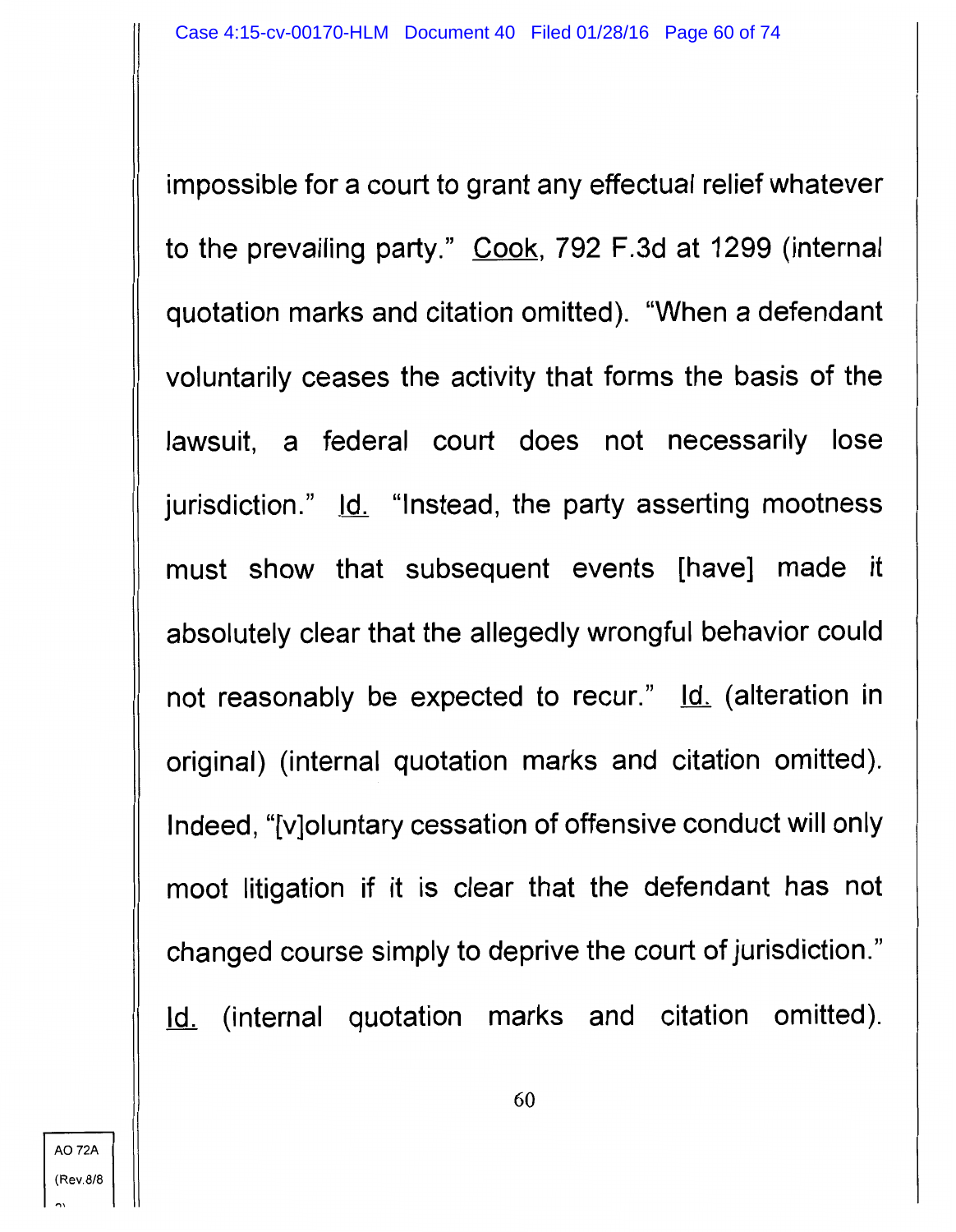Admittedly, "[w]hen the government is the defendant, [courts] extend a reasonable presumption that government actors are unlikely to resume illegal activities," and "[t]his presumption is particularly warranted in cases where the government repealed or amended a challenged statute or policy-often a clear indicator of unambiguous termination." Id. at 1299-1300 (internal quotation marks and citation omitted). Here, however, the changes in the Standing Order "are insufficient to render this case moot ... because it is not absolutely clear that the allegedly wrongful behavior could not be reasonably expected to recur." Id. at 1300 (internal quotation marks and citation omitted). There is no guarantee that Defendant will not return to its former bail policy, and, as previously noted, the new Standing Order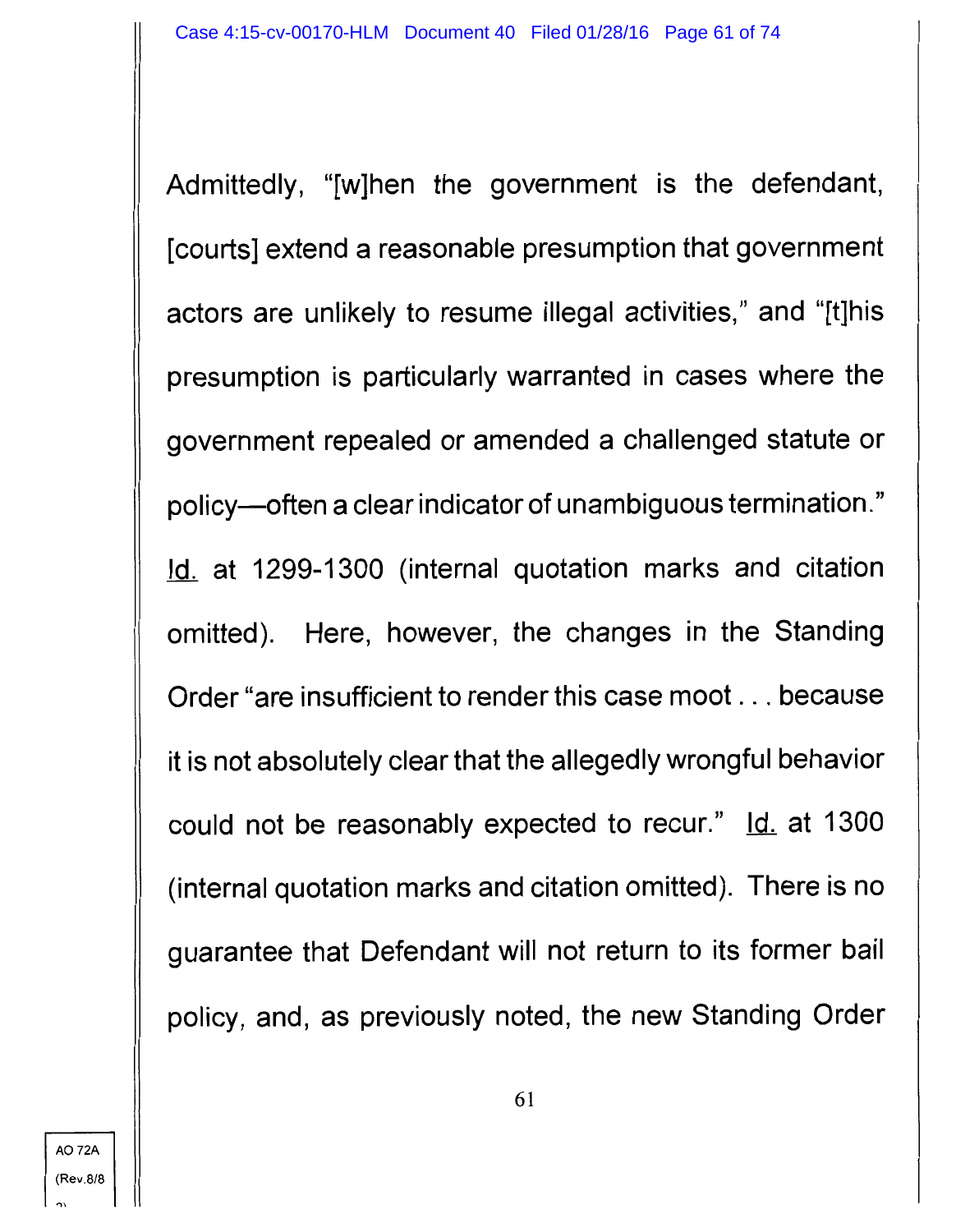presents some of the same concerns that arose from the former bail policy. Under those circumstances, the Court finds that Plaintiff's claims are not moot. See Cook, 792 F.3d at 1300 (finding that changes in Florida law and in school districts' policies after filing of a lawsuit did not render the case moot, as a real possibility remained that the districts could implement policies with effects similar to the policies and law at issue in the lawsuit).

Defendant also argues that it has no control over the actions of the Municipal Court, and that it consequently does not control the bail policy. Under Georgia law, however, a "municipal court is a municipal office discharging strictly municipal functions." Ward v. City of Cairo, 276 Ga. 391, 393, 583 S.E.2d 821, 823 (2003). A municipal court is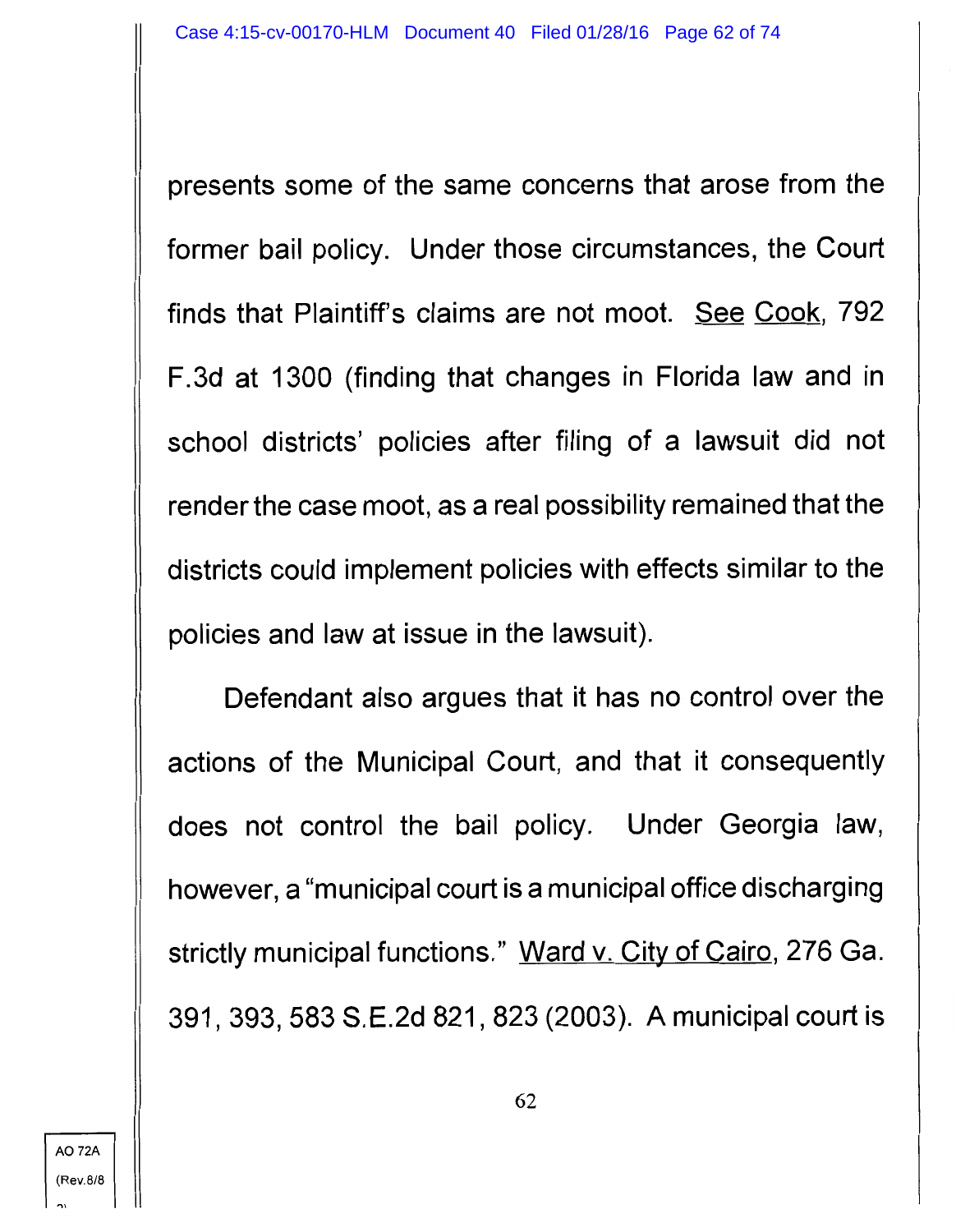thus distinguishable from a superior court or other court of record. See generally City of Lawrenceville v. Davis, 233 Ga. App. 1, 502 S.E.2d 794 (1998). Indeed, under Georgia law, "the governing authority of each municipal corporation within this state having a municipal court, as provided by the Act incorporating the municipal corporation or any amendments thereto, is authorized to appoint a judge of such court," and "[a]ny person appointed as a [municipal court judge] shall possess such qualifications and shall receive such compensation as shall be fixed by the governing authority of the municipal corporation and shall serve at the pleasure of the governing authority." O.C.G.A. § 36-32-2(a). Georgia law is quick to point out that this statute "shall not be construed to require the governing

 $"$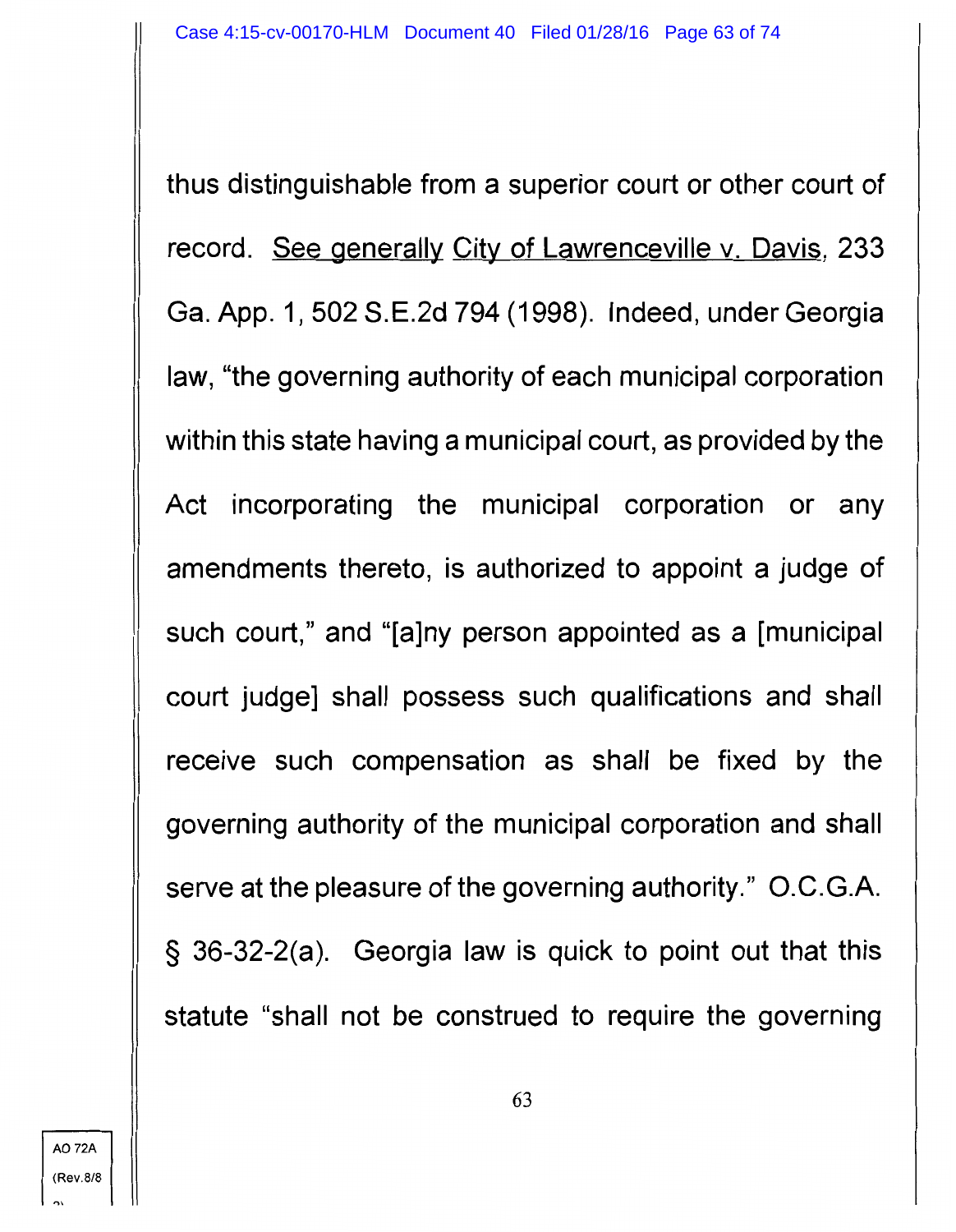authority of any municipal corporation to appoint a judge; but such governing authority may appoint a judge if, acting in its sole discretion, the governing authority determines that such appointment would be in the best interest of the municipal corporation." O.C.G.A. § 36-32-2(b). A municipal court is thus a very different creature than a superior court, which generally would be considered to be a state entity. Further, given Defendant's own City Code, it is abundantly clear that Defendant possesses considerable control over the municipal court.<sup>1</sup> In any event, Defendant certainly has

<sup>&#</sup>x27;Article VI of Defendant's City Code governs the municipal court. (City Code Art. VI.) Section 6-101 creates the municipal court. (Id. Art. VI, Sec. 6-101.) Section 6-102 governs chief and associate judges of the municipal court.  $(Id. Art. VI, Sec. 6-102.)$ </u> Notably, the mayor and council set the compensation for the municipal court judges, and the judges "shall be appointed by the mayor and council and shall serve at the pleasure of the mayor and council, subject to removal, with or without any stated cause, upon a majority vote by the mayor and counsel." (Id. Art. VI, Sec. 6-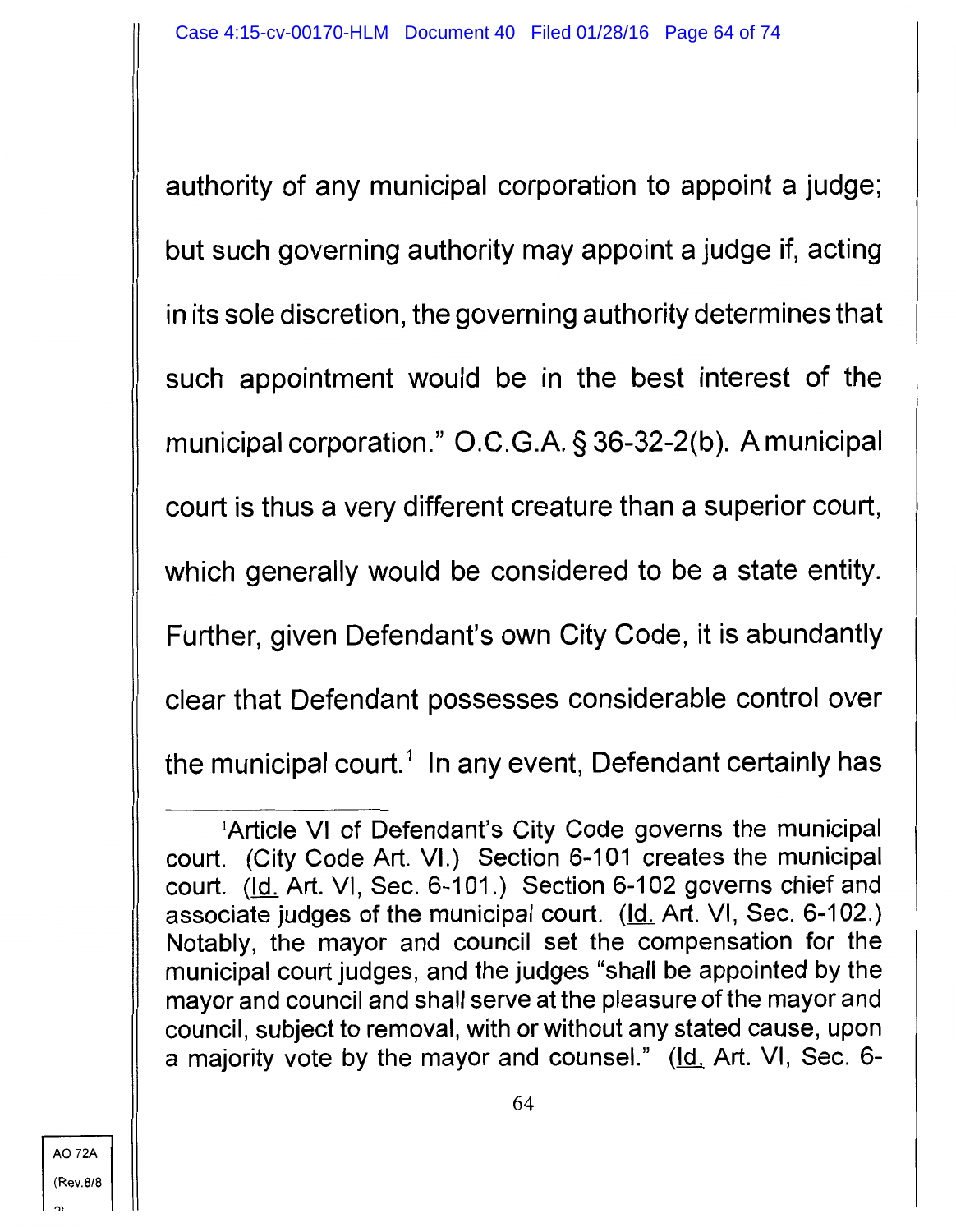control over its chief of police, who is the custodian of Defendant's arrestees. See O.C.G.A. § 42-4-1(b) ("By virtue of their offices, chiefs of police are the jailers of the municipal corporations and have the authority to appoint other jailers, subject to the supervision of the municipal governing authority, as prescribed by law."). The Court therefore rejects this argument.

102(a)(1 ).) The City Code also sets the qualifications for municipal court judges. (Id. Art. VI, Sec. 6-102(a)(2).) Further, under the City Code, the mayor and council may fill vacancies in the office of the chief municipal judge by appointment if the vacancies occur "by reason of death, resignation, removal or other reason." (Id. Art. VI, Sec. 6-102(c).) Section 6-103 governs convening the municipal court, and provides that "[t]he court shall sit at a place designated by the mayor and council." (Id. Art. VI, Sec. 6-103.) Section 6-104 sets forth the municipal court's jurisdiction, which consists of "violations of city ordinances" and "[t]he prosecution of traffic offenses as set forth in O.C.G.A. Title 40," among other things. (Id. Art. VI, Sec. 6-104.)

..,,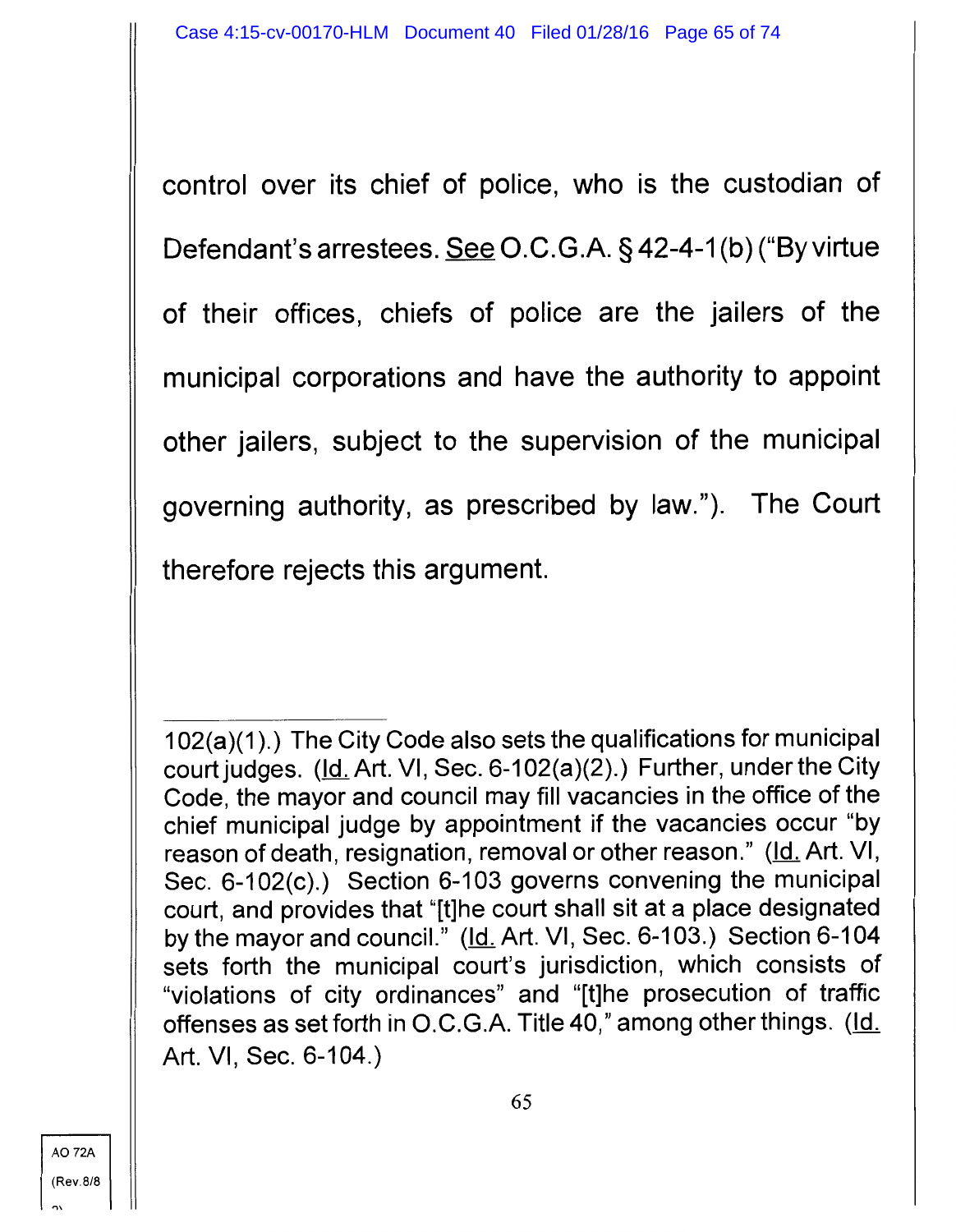The Court also finds unpersuasive Defendant's argument that Plaintiff should have brought his challenge in a petition for a writ of habeas corpus. As Plaintiff points out, a successful challenge to this litigation would not necessarily shorten Plaintiff's time in custody. As such, this case need not have been brought in a petition for a writ habeas corpus action, but may properly proceed under § 1983. See Skinner v. Switzer, 562 U.S. 521, 525 (2011) ("Habeas is the exclusive remedy ... for the prisoner who seeks 'immediate or speedier release' from confinement. Where the prisoner's claim would not 'necessarily spell speedier release,' however, suit may be brought under § 1983." (quoting Wilkinson v. Dotson, 544 U.S. 74, 82 (2005)). Such a result is especially appropriate where, as

'"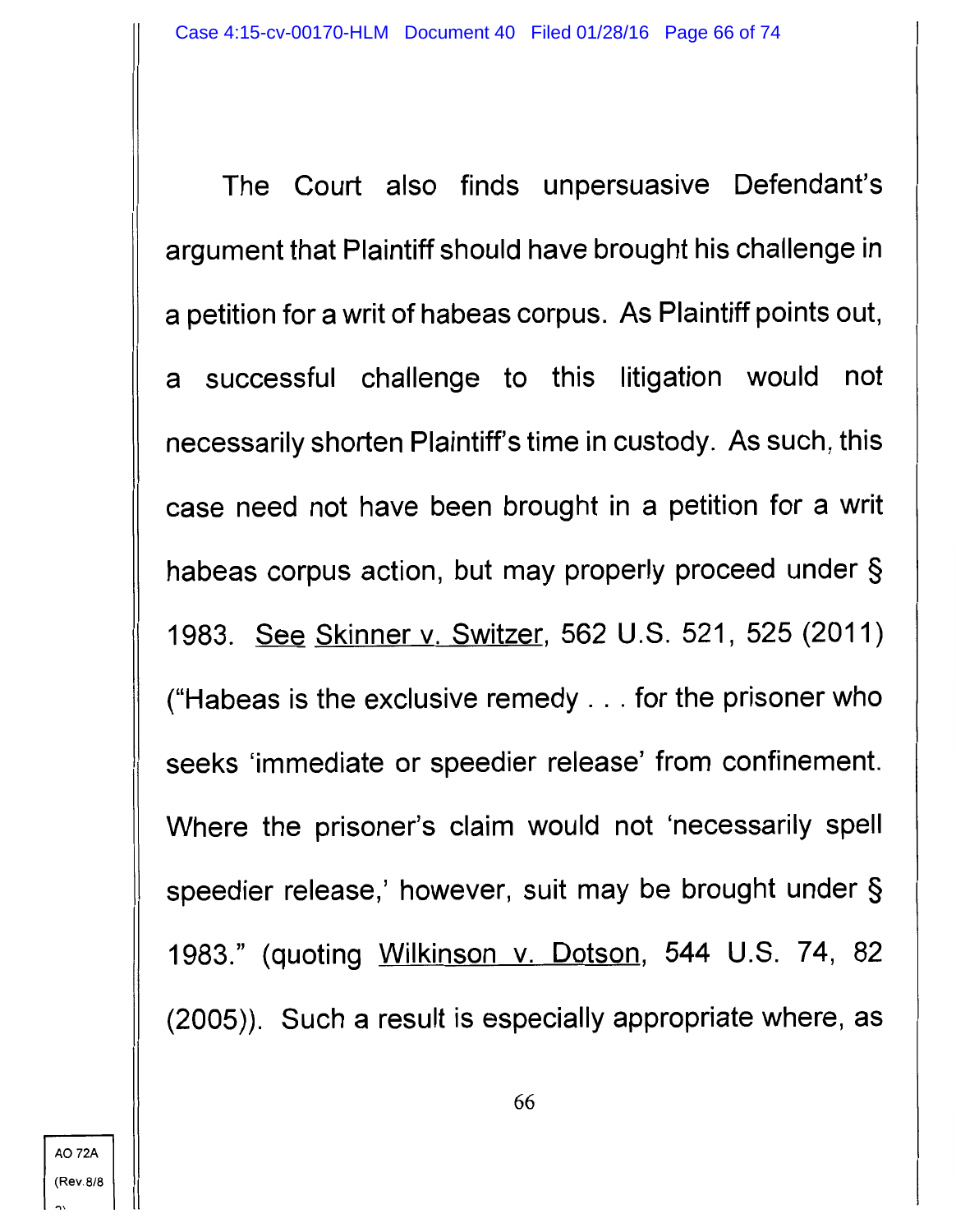here, a plaintiff seeks prospective injunctive relief. See Edwards v. Balisok, 520 U.S. 641, 648 (1997) (concluding that request for prospective injunctive relief seeking to require prison officials to date-stamp witness statements when received could be brought under § 1983).

Finally, the Court is not persuaded by Defendant's argument that Plaintiff is challenging a state statute. It is abundantly clear that Plaintiff is not challenging the requirements or provisions of O.C.G.A. § 17-6-1 or bail schedules per se. As such, this argument is misplaced.

In sum, the Court finds that Plaintiff has a substantial likelihood of succeeding on the merits of his claims. This factor therefore counsels in favor of granting injunctive relief.

67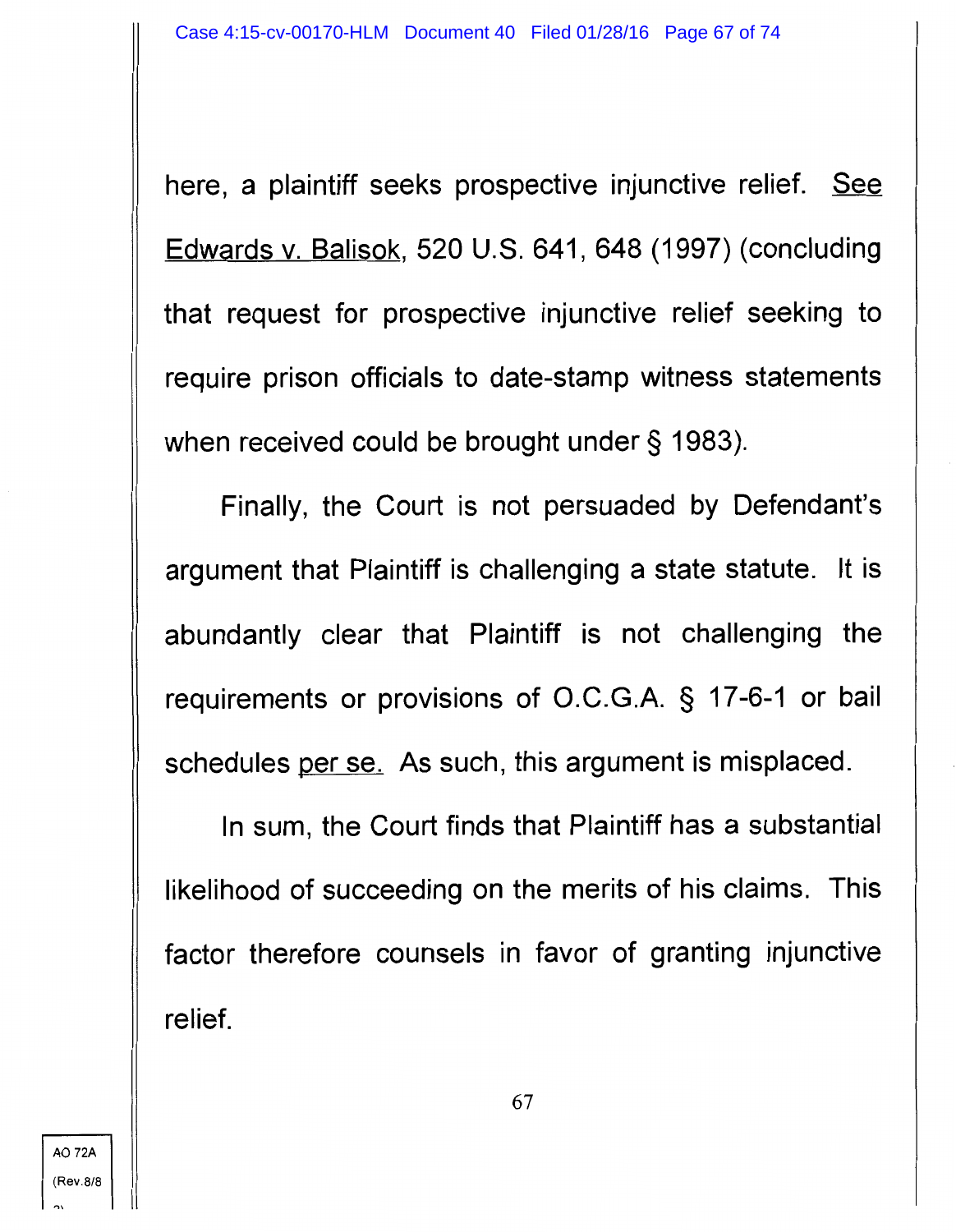## **3. Irreparable Harm**

As previously noted, Plaintiff has suffered an improper loss of liberty by being jailed simply because he could not afford to post money bail. This constitutes irreparable harm. See Rodriguez v. Providence Cmty. Corrs., Inc., Case No. 3: 15-CV-01048, --- F. Supp. 3d ---, ---, 2015 WL 9239821, at \*9 (M.D. Tenn. Dec. 17, 2015) (finding that irreparable harm requirement was satsified based on "the unconstitutional liberty deprivation which stems from Defendants' practice of jailing probationers on secured money bonds with[out] an indigency inquiry"). This factor therefore counsels in favor of granting injunctive relief.

**4. Balance of Harms**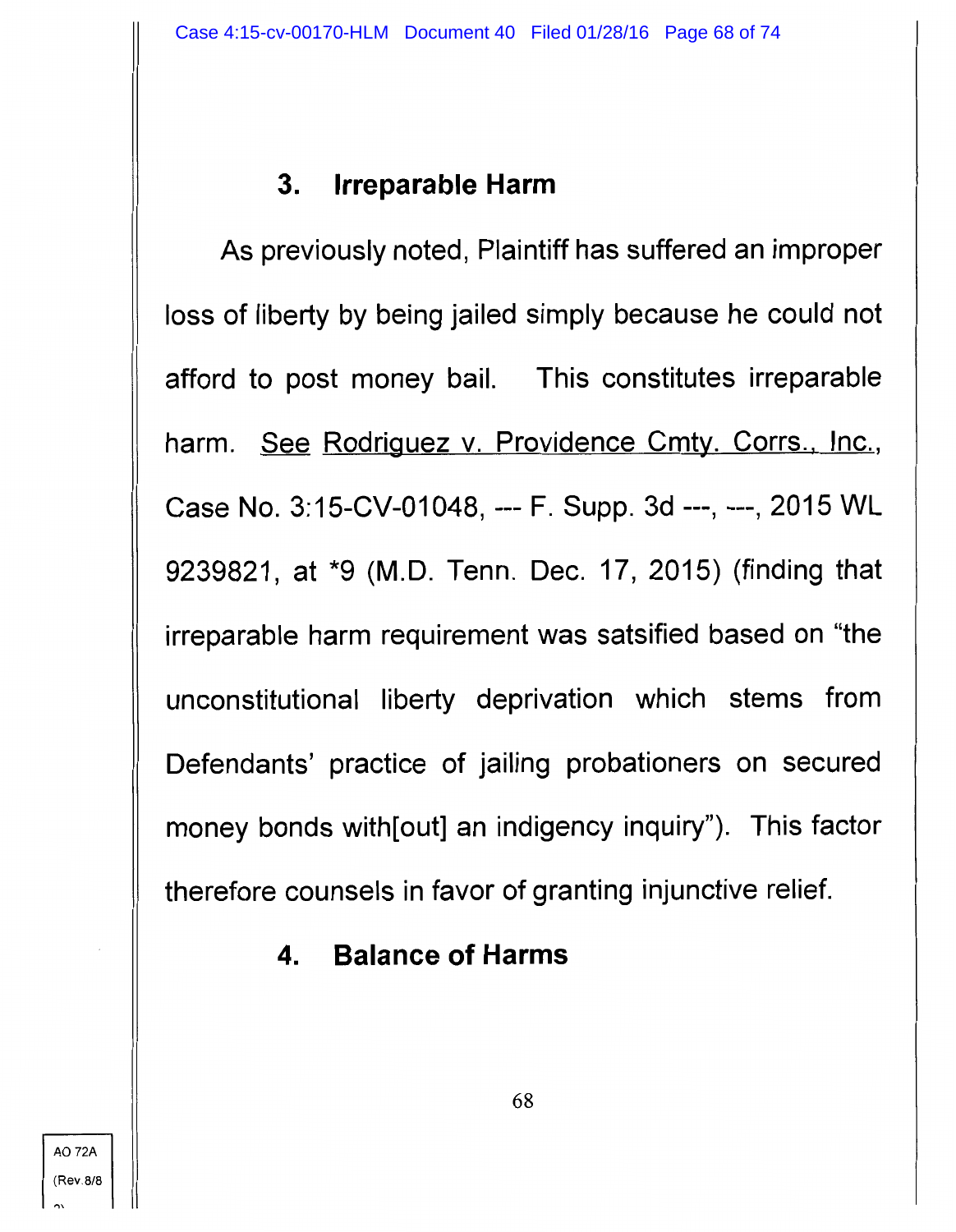The Court further finds that the balance of harms favors Plaintiff. Although Defendant contends that modifying its bail system will create significant administrative and procedural problems and will result in the release of individuals who pose a risk or danger to the community, Defendant fails to acknowledge that its current system of releasing arrestees as soon as they post bond does nothing to address either of those concerns. Any difficulties that Defendant may suffer if the Court grants injunctive relief are not so significant as to outweigh the important constitutional rights at issue. This factor therefore counsels in favor of granting injunctive relief.

**5. Public Interest**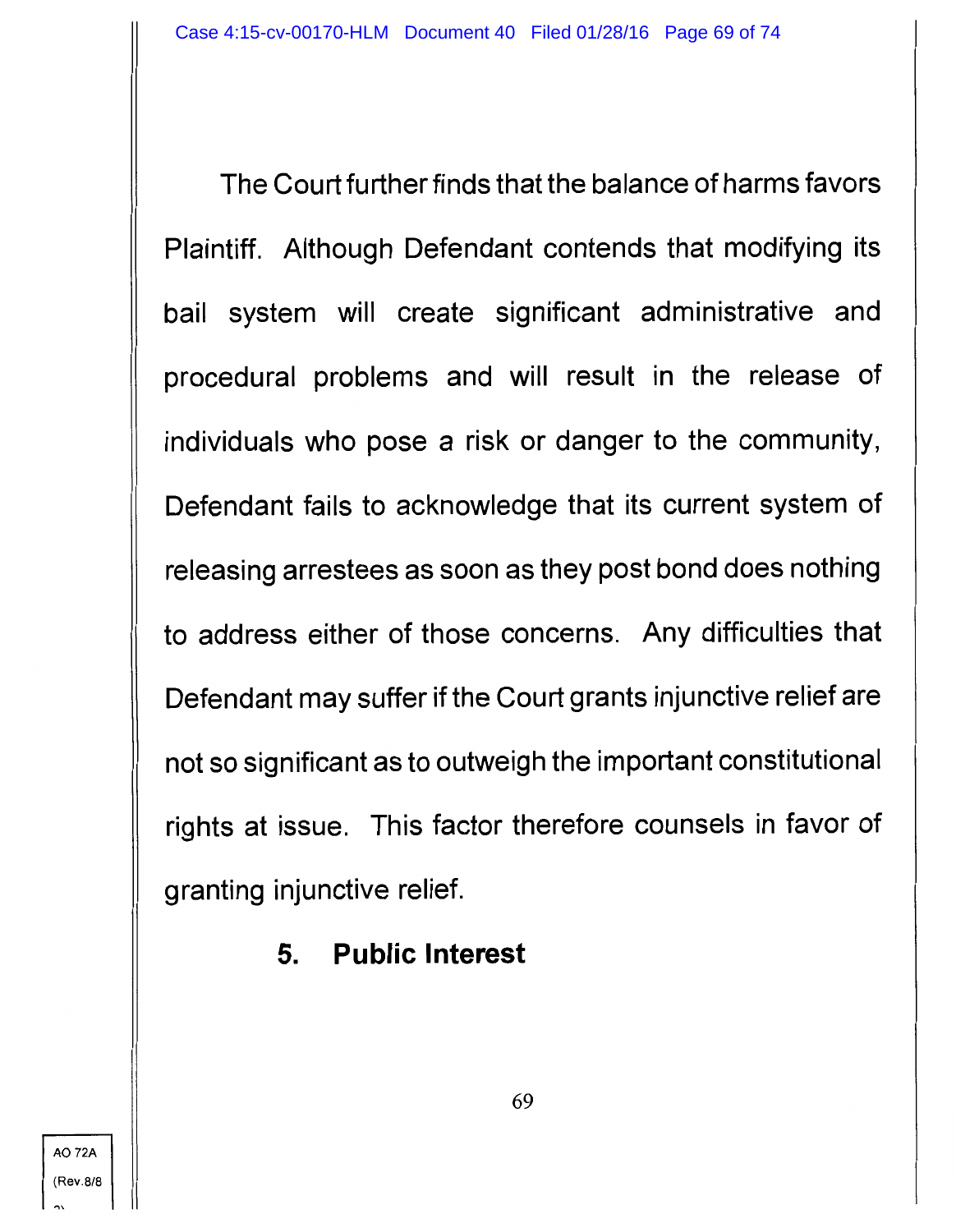The public interest supports preventing the violation of a party's constitutional rights. See Simms, 872 F. Supp. 2d at 105 ("It is always in the public interest to prevent the violation of a party's constitutional rights.") (internal quotation marks and citation omitted); see also Giovani Carandola, Ltd., 303 F.3d at 521 (noting that "upholding constitutional rights surely serves the public interest"). This factor therefore counsels in favor of granting injunctive relief.

### **6. Bond**

The Court has discretion to waive the bond requirement. Fed. R. Civ. P. 65(c); City of Atlanta v. Metro. Atlanta Rapid Transit Auth., 636 F.2d 1084, 1094 (5th Cir.

 $\ddot{\phantom{0}}$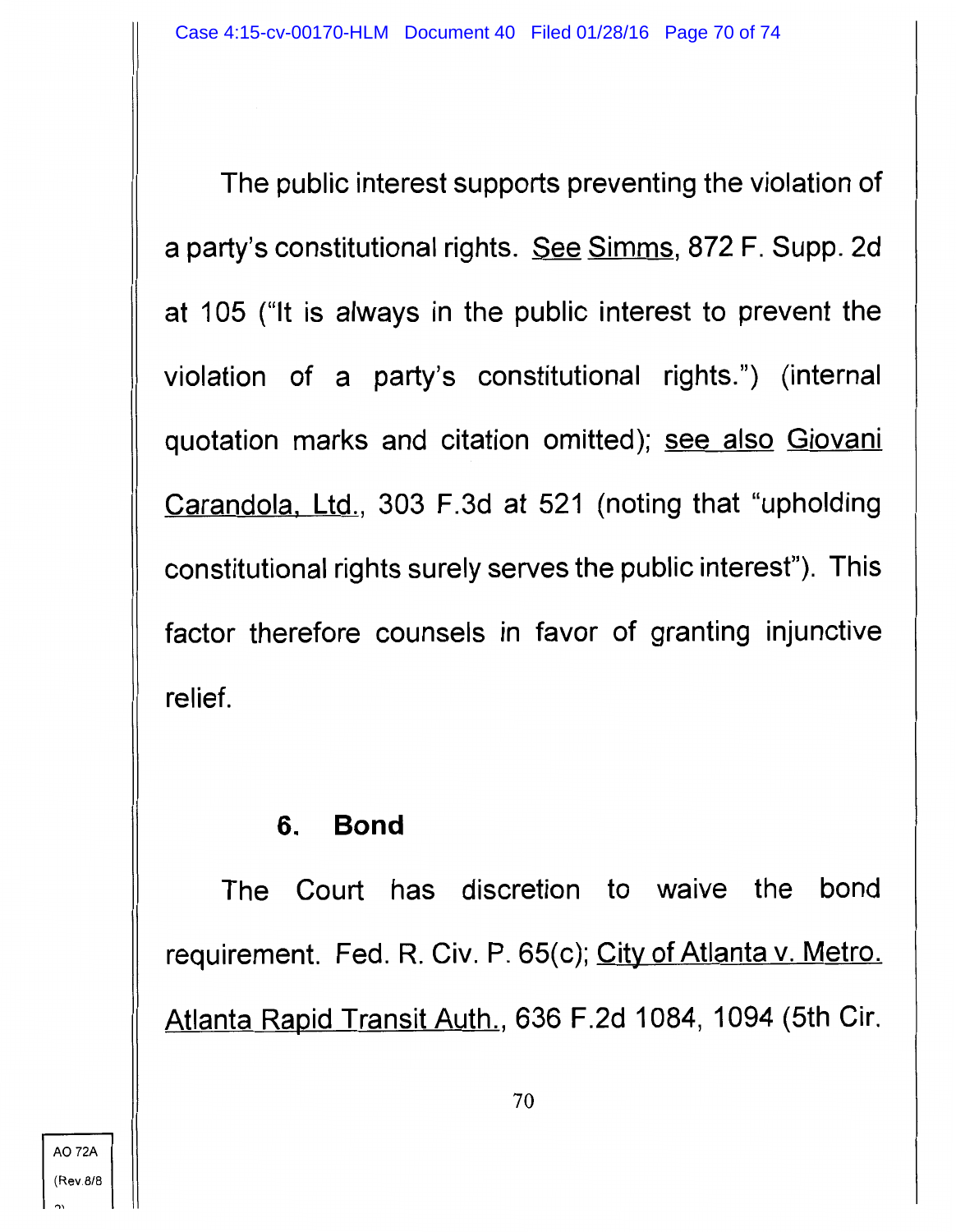Unit B 1981); Corrigan Dispatch Co. v. Casaguzman, F.A., 569 F .2d 300, 303 (5th Cir. 1978). The Court finds that waiving a bond is appropriate because Plaintiff and the Class members are indigent. See Wayne Chem., Inc. v. Columbus Agency Serv. Corp., 567 F.2d 692, 701 (7th Cir. 1977) (noting court may waive bond on grounds of indigence). Although Defendant argues that the organization driving this lawsuit and other similar lawsuits is not indigent, the Court cannot find that requiring the organization driving this lawsuit to pay the bond is warranted. The Court therefore exercises its discretion to waive the bond requirement.

 $\mathbf{a}$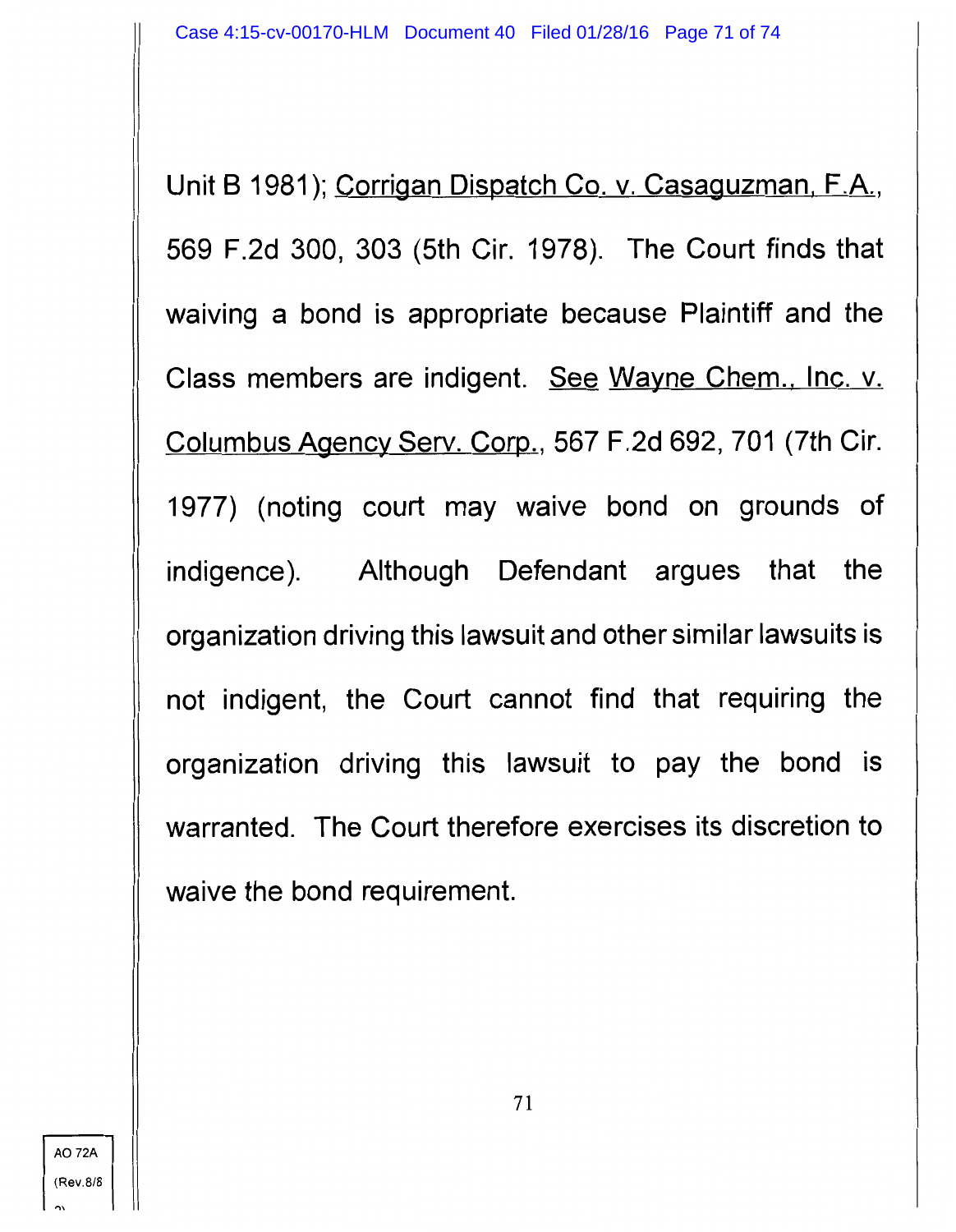# **7. Summary**

In sum, the Court finds that Plaintiff has met his burden to obtain a preliminary injunction. The Court therefore grants Plaintiff's Motion for Preliminary Injunction, and orders Defendant to implement post-arrest procedures that comply with the Constitution, and further orders that, unless and until Defendant implements lawful post-arrest procedures, Defendant must release any other misdemeanor arrestees in its custody, or who come into its custody, on their own recognizance or on an unsecured bond in a manner otherwise consistent with state and federal law and with standard booking procedures. Defendant may not continue to keep arrestees in its custody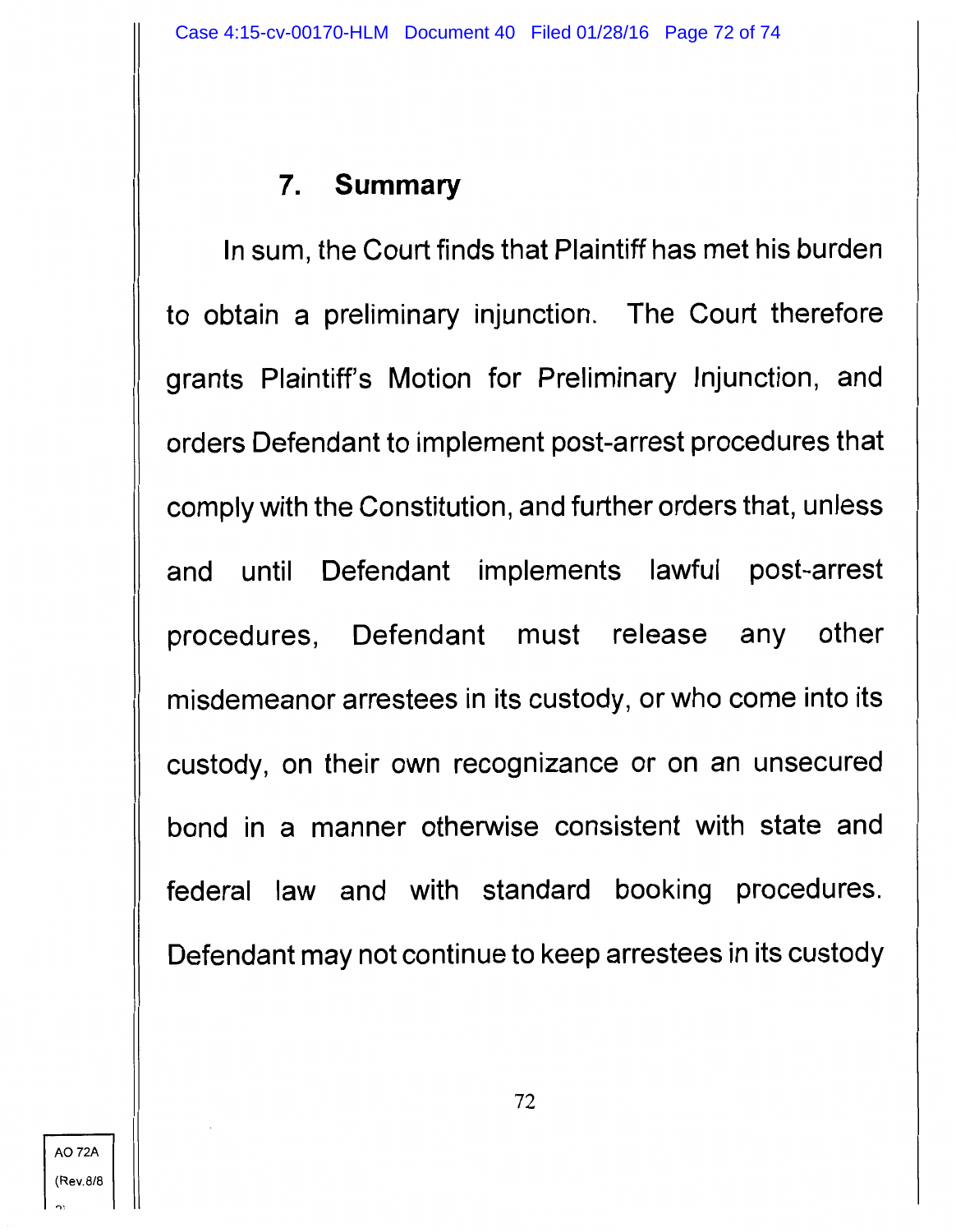for any amount of time solely because the arrestees cannot afford a secured monetary bond.

## Ill. **Conclusion**

ACCORDINGLY, the Court **GRANTS** Plaintiff's Motion for Preliminary Injunction [4]. The Court **ORDERS** Defendant to implement post-arrest procedures that comply with the Constitution, and further **ORDERS** that, unless and until Defendant implements lawful post-arrest procedures, Defendant must release any other misdemeanor arrestees in its custody, or who come into its custody, on their own recognizance or on an unsecured bond in a manner otherwise consistent with state and federal law and with standard booking procedures. Defendant may not continue to keep arrestees in its custody